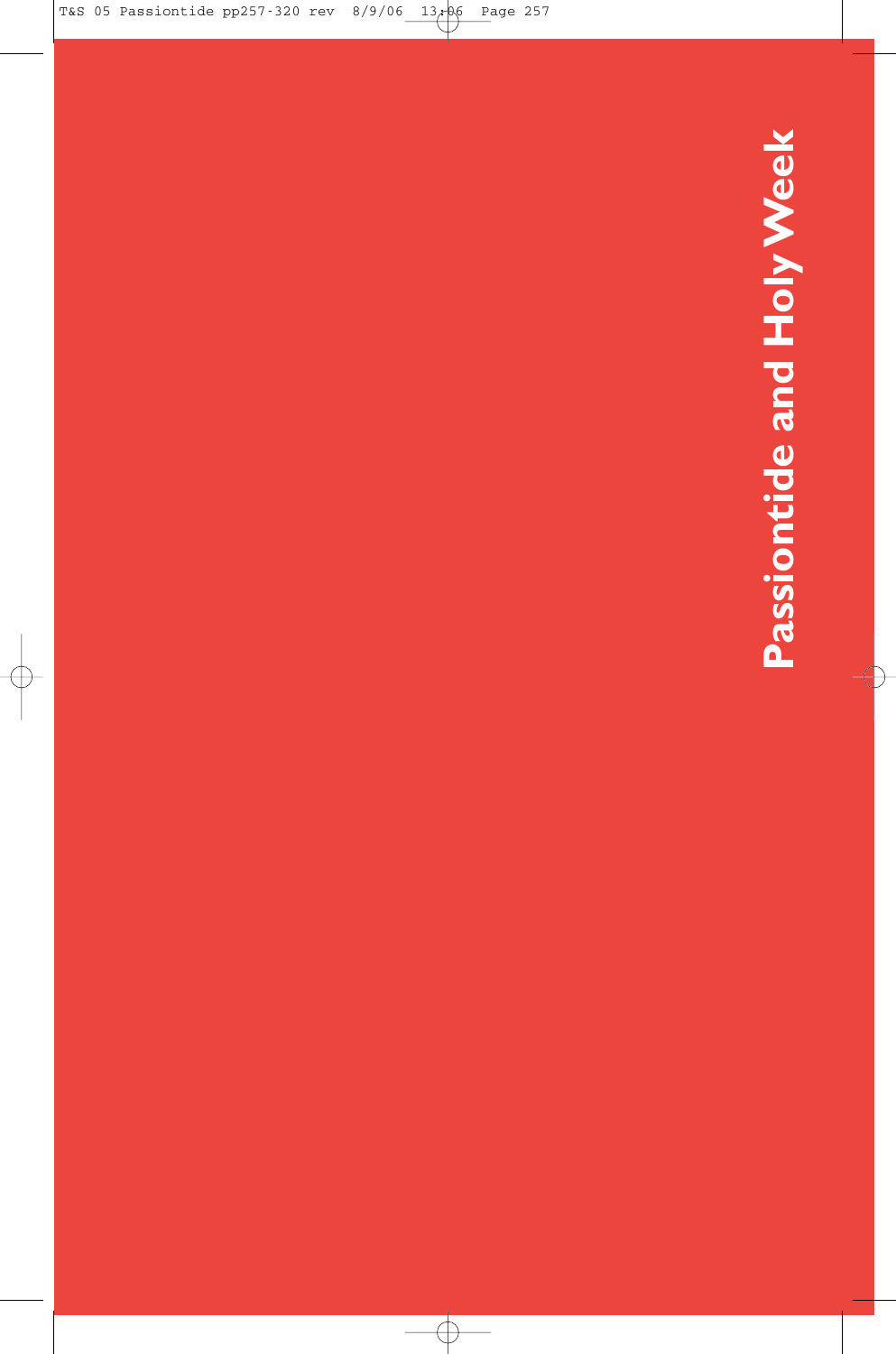# **Passiontide and Holy Week**

#### **Contents**

#### **259 Introduction to the Season 260 Seasonal Material** Invitations to Confession **260** Kyrie Confession **260** Gospel Acclamation **261** Intercessions **261** Introductions to the Peace **265** Prayer at the Preparation of the Table **265** Prefaces **266** Extended Preface **266** Blessings **267** Short Passages of Scripture **267 268 The Liturgy of Palm Sunday 278 Resources for a Chrism Eucharist** Historical Note **278** Notes **279** Greeting **280** Act of Penitence **280** Collect **281** Readings **281** Gospel Acclamation **281** The Renewal of Commitment to Ministry (A) **282** The Renewal of Commitment to Ministry (B1) **284** A Form for the Renewal of Diaconal Commitment (B2) **286** The Renewal of Commitment to Ministry (C) **287** Introduction to the Peace **288** Prayer over the Oils **288** Prayer at the Preparation of the Table **289** Preface **289** Extended Preface **290** Post Communion **290** Prayer after Communion **290** Blessing **291**

- **292 The Reception of Holy Oils during the Liturgy of Maundy Thursday**
- **293 The Liturgy of Maundy Thursday**
- **305 The Liturgy of Good Friday**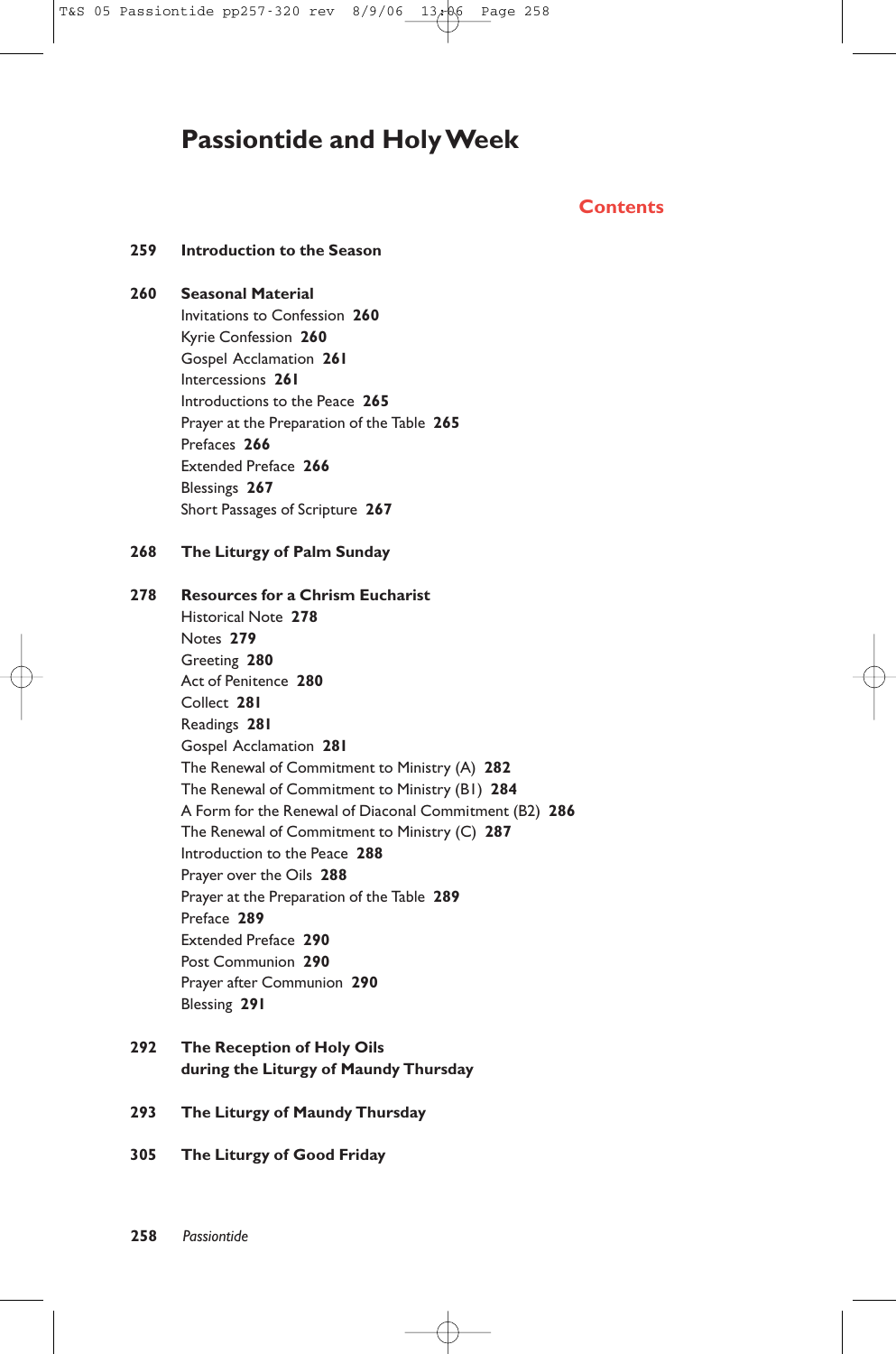

## **Introduction to the Season**

It is still uncertain when Christians first began to make an annual (as opposed to a weekly) memorial of the death and resurrection of Christ.This *Pascha* (a word derived indirectly from *pesach*, Hebrew 'Passover') was at first a night-long vigil, followed by the celebration of the Eucharist at cock-crow, and all the great themes of redemption were included within it: incarnation, suffering, death, resurrection, glorification. Over time, the *Pascha* developed into the articulated structure of Holy Week and Easter.Through participation in the whole sequence of services, the Christian shares in Christ's own journey, from the triumphal entry into Jerusalem on Palm Sunday to the empty tomb on Easter morning.The procession with palms, which was already observed in Jerusalem in the fourth century, is accompanied by the reading or singing of the Passion Narrative, in which the whole story of the week is anticipated. Maundy Thursday (from *mandatum*, 'commandment', because of the use of John 13.34 in the Antiphon) contains a rich complex of themes: humble Christian service expressed through Christ's washing of his disciples' feet, the institution of the Eucharist, the perfection of Christ's loving obedience through the agony of Gethsemane.

After keeping vigil ('Could you not watch with me one hour?') Thursday passes into Good Friday with its two characteristic episodes.The veneration of the Cross is older; the sequence of meditations and music known as the Three Hours' Devotion was introduced into the Church of England in the nineteenth century.The first is now sometimes incorporated into the structure of the second. It is a widespread custom for there not to be a celebration of the Eucharist on Good Friday, but for the consecrated bread and wine remaining from the Maundy Thursday Eucharist to be given in communion.The church remains stripped of all decoration. It continues bare and empty through the following day, which is a day without a liturgy: there can be no adequate way of recalling the being dead of the Son of God, other than silence and desolation. But within the silence there grows a sense of peace and completion, and then rising excitement as the Easter Vigil draws near.

This solemn season preserves some of the oldest texts still in current use, and rehearses the deepest and most fundamental Christian memories. At the same time, the services and ceremonies of Holy Week have in the course of Christian history been the occasion of, or have actively encouraged, hostility towards the Jews.The *'Ioudaioi'* of St John's Gospel have all too easily been identified with 'the Jews' as a whole, or more specifically those Jews who were neighbours of a Christian church.This places a double responsibility on those who lead the keeping of Holy Week today: to be faithful to the act of collective memory, but also to be sensitive to the ways in which an unreflecting use of traditional texts (like the Reproaches) can perpetuate a strain of Christian anti-Semitism.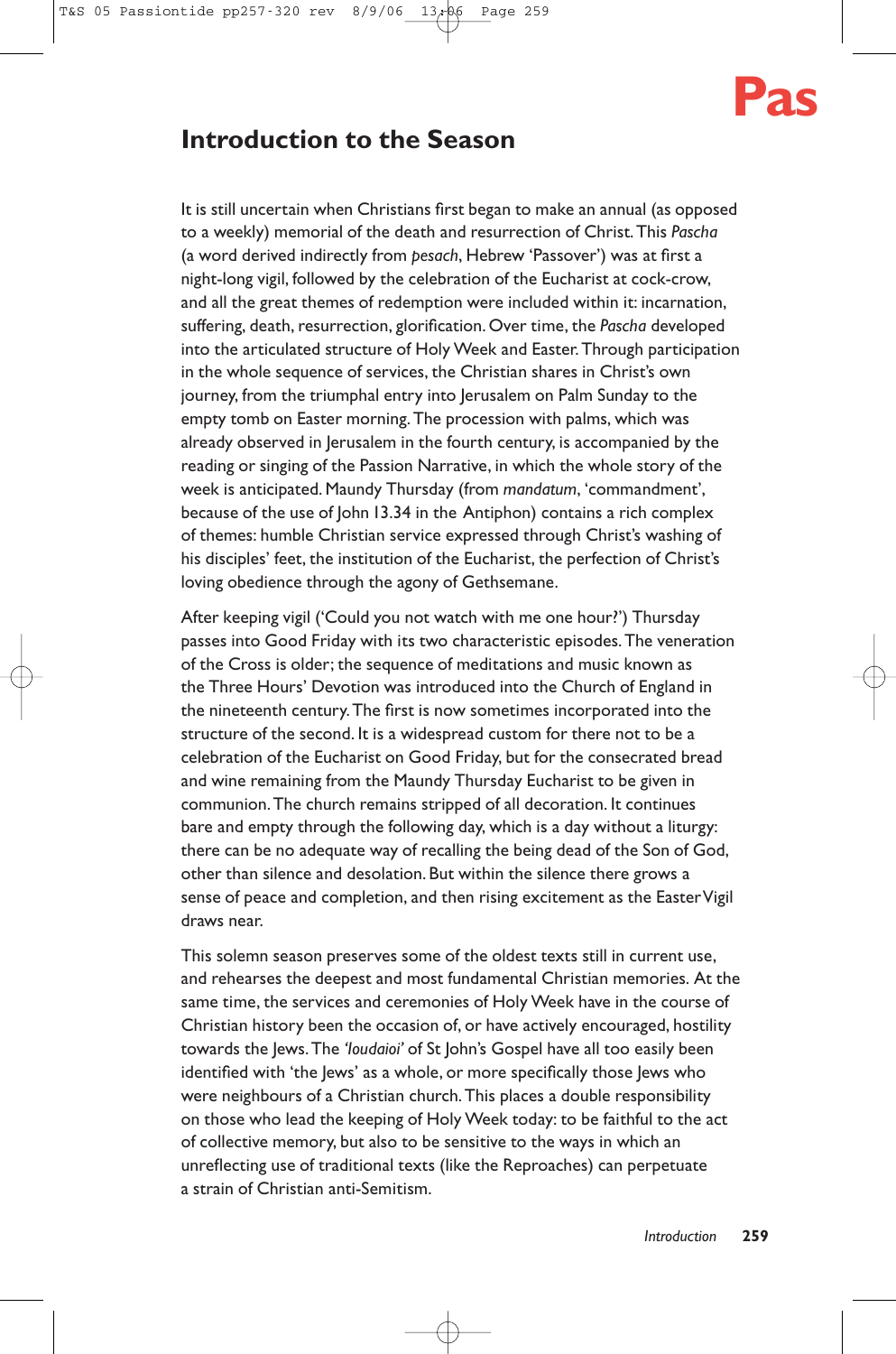# **Seasonal Material**

#### **Invitations to Confession**

| A۱            | God shows his love for us<br>in that, while we were still sinners, Christ died for us.<br>Let us then show our love for him |                  |
|---------------|-----------------------------------------------------------------------------------------------------------------------------|------------------|
|               | by confessing our sins in penitence and faith.                                                                              |                  |
| $\mathbf{A}2$ | Christ himself carried up our sins in his body to the tree,                                                                 |                  |
|               | so that, free from sins,<br>we might live for righteousness;                                                                |                  |
|               | by his wounds we have been healed.                                                                                          | $I$ Peter $2.24$ |
|               | Let us confess our sins.                                                                                                    |                  |

#### **Kyrie Confession**

**B**<sup>1</sup> O God, you know my foolishness and my sins are not hidden from you: Lord, have mercy. **Lord, have mercy.**

Let not the flood overwhelm me nor the depths swallow me up; let not the pit shut its mouth upon me: Christ, have mercy. **Christ, have mercy.**

Hear me, O Lord, as your loving kindness is good; turn to me as your compassion is great: Lord, have mercy. **Lord, have mercy.**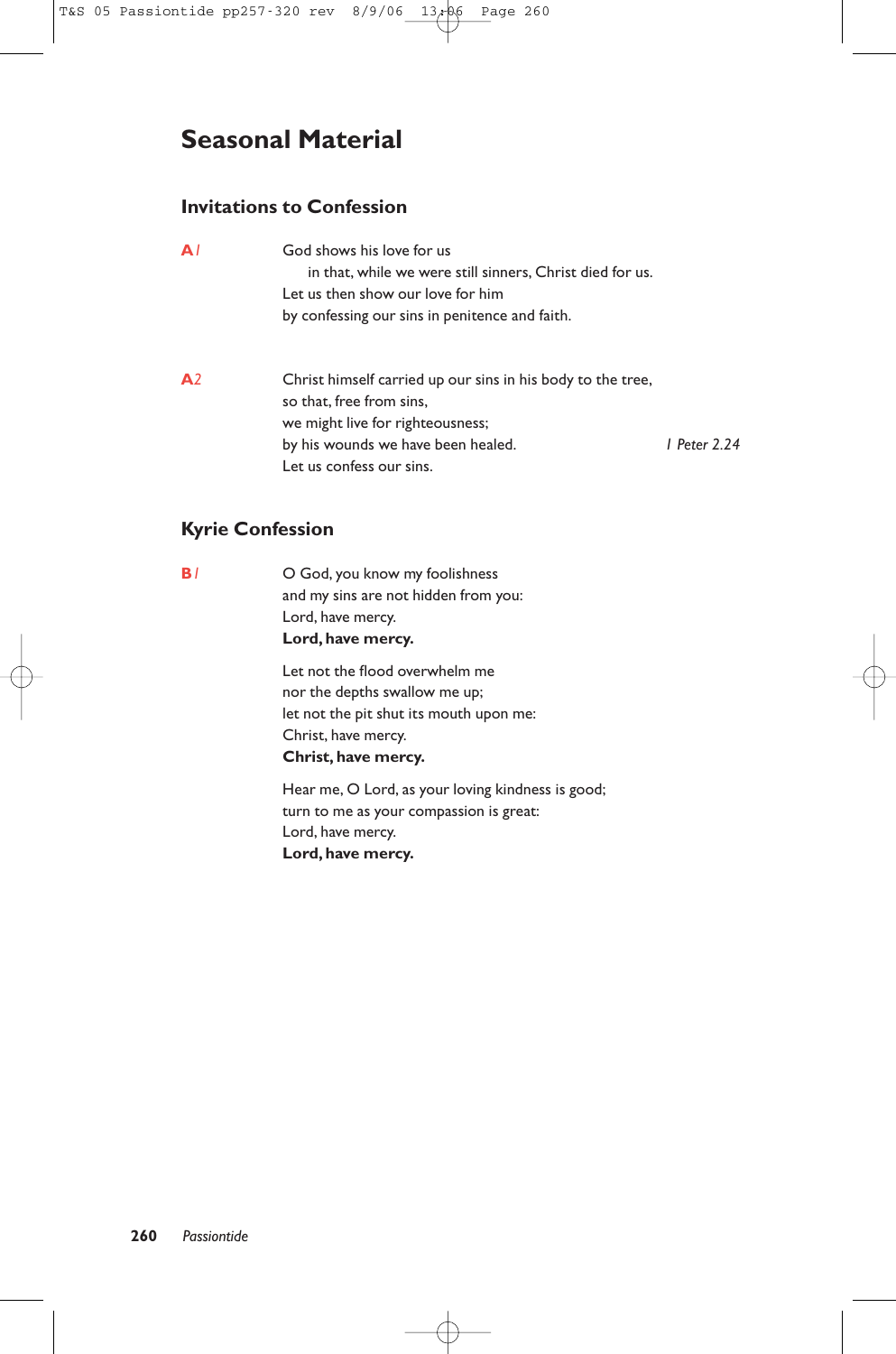# **Pas**

#### **Confession**

**C***1* Lord Jesus Christ, we confess we have failed you as did your first disciples. We ask for your mercy and your help.

> When we take our ease rather than watch with you: Lord, forgive us. **Christ have mercy.**

When we bestow a kiss of peace yet nurse enmity in our hearts: Lord, forgive us. **Christ have mercy.**

When we strike at those who hurt us rather than stretch out our hands to bless: Lord, forgive us. **Christ have mercy.**

When we deny that we know you for fear of the world and its scorn: Lord, forgive us. **Christ have mercy.**

#### **Gospel Acclamation**

**G**<sup>1</sup> Praise to you, O Christ, King of eternal glory. Christ humbled himself and became obedient unto death, even death on a cross. Therefore God has highly exalted him and given him the name that is above every name. *Philippians 2.8,9*  **Praise to you, O Christ, King of eternal glory.**

#### **Intercessions**

**H***1* Let us bring to the Father our prayers of intercession through Christ who gave himself for the life of the world.

For forgiveness for the many times we have denied Jesus, let us pray to the Lord. **Lord, have mercy.**

For grace to seek out those habits of sin which mean spiritual death, and by prayer and self-discipline to overcome them, let us pray to the Lord. **Lord, have mercy.**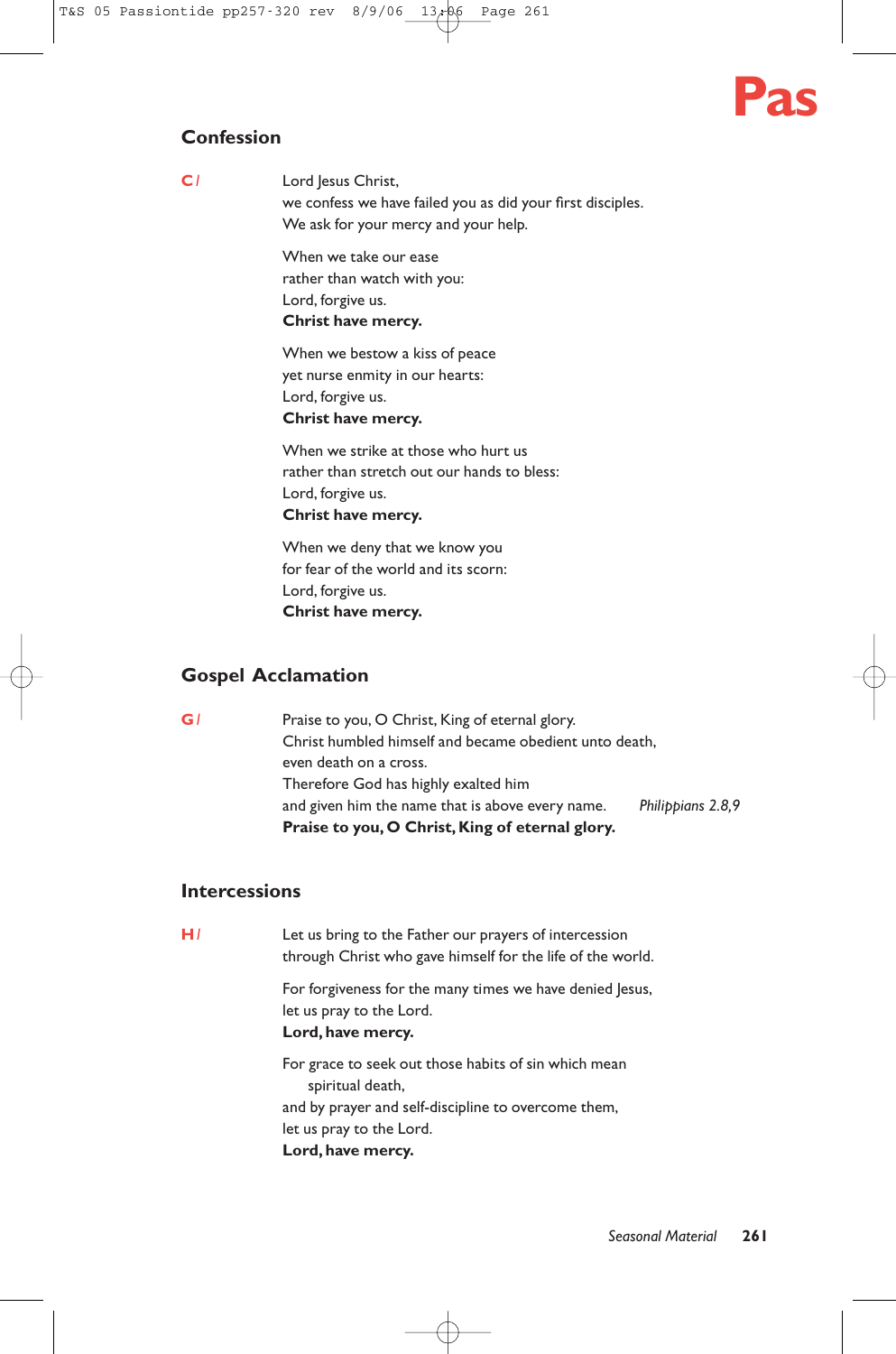For Christian people, that through the suffering of disunity there may grow a rich union in Christ, let us pray to the Lord. **Lord, have mercy.**

For those who make laws, interpret them, and administer them, that our common life may be ordered in justice and mercy, let us pray to the Lord. **Lord, have mercy.**

For those who still make Jerusalem a battleground, let us pray to the Lord. **Lord, have mercy.**

For those who have the courage and honesty to work openly for justice and peace,

let us pray to the Lord.

#### **Lord, have mercy.**

For those in the darkness and agony of isolation, that they may find support and encouragement, let us pray to the Lord. **Lord, have mercy.**

For those who, weighed down with hardship, failure, or sorrow, feel that God is far from them, let us pray to the Lord.

#### **Lord, have mercy.**

For those who are tempted to give up the way of the cross, let us pray to the Lord. **Lord, have mercy.**

That we, with those who have died in faith, may find mercy in the day of Christ, let us pray to the Lord. **Lord, have mercy.**

**Holy God, holy and strong, holy and immortal, have mercy upon us.**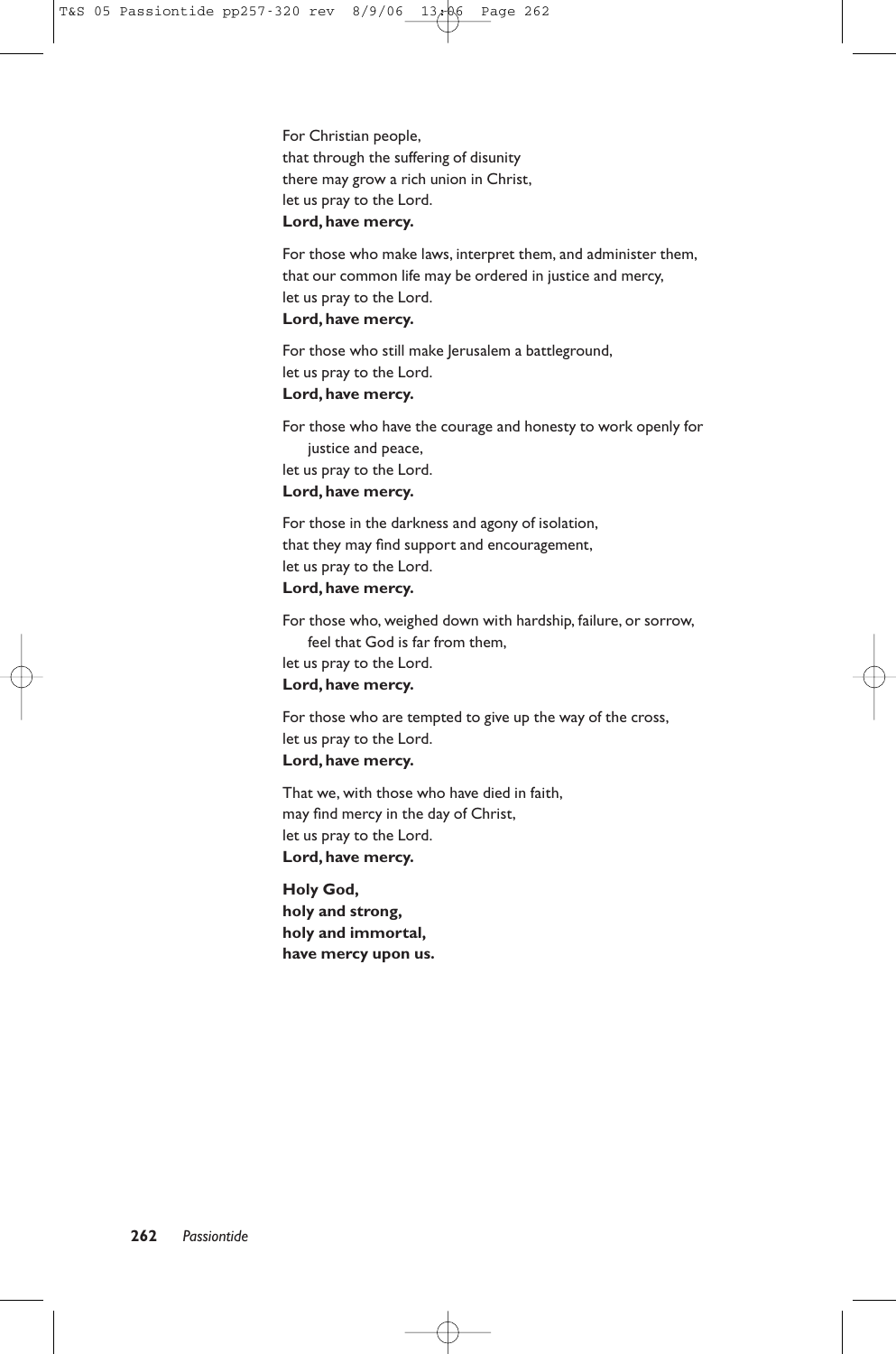

**H***2* Let us pray to the Father through his Son who suffered on the cross for the world's redemption.

> Fill with your Spirit Christ's broken body, the Church … Give to Christian people everywhere a deep longing to take up the cross and to understand its mysterious glory. By the Saviour's cross and passion, **Lord, save us and help us.**

Bless those who lead the Church's worship at this solemn time … In the preaching of the word and the celebration of the sacraments draw your people close to you. By the Saviour's cross and passion, **Lord, save us and help us.**

Strengthen those [among us] who are preparing for baptism, together with their teachers, sponsors and families … Teach them what it means to die and rise with Christ and prepare them to receive the breath of his Spirit. By the Saviour's cross and passion, **Lord, save us and help us.**

Look in your mercy upon the world you loved so much that you sent your Son to suffer and to die … Strengthen those who work to share the reconciliation won at such a cost upon the cross. By the Saviour's cross and passion, **Lord, save us and help us.**

Bring healing by the wounds of Christ to all who are weighed down by pain and injustice … Help the lonely and the betrayed, the suffering and the dying, to find strength in the companionship of Jesus, and in his passion to know their salvation. By the Saviour's cross and passion, **Lord, save us and help us.**

Welcome into paradise all who have left this world in your friendship … According to your promises, bring them with all your saints to share in all the benefits of Christ's death and resurrection. By the Saviour's cross and passion, **Lord, save us and help us.**

**Holy God, holy and strong, holy and immortal, have mercy on us.**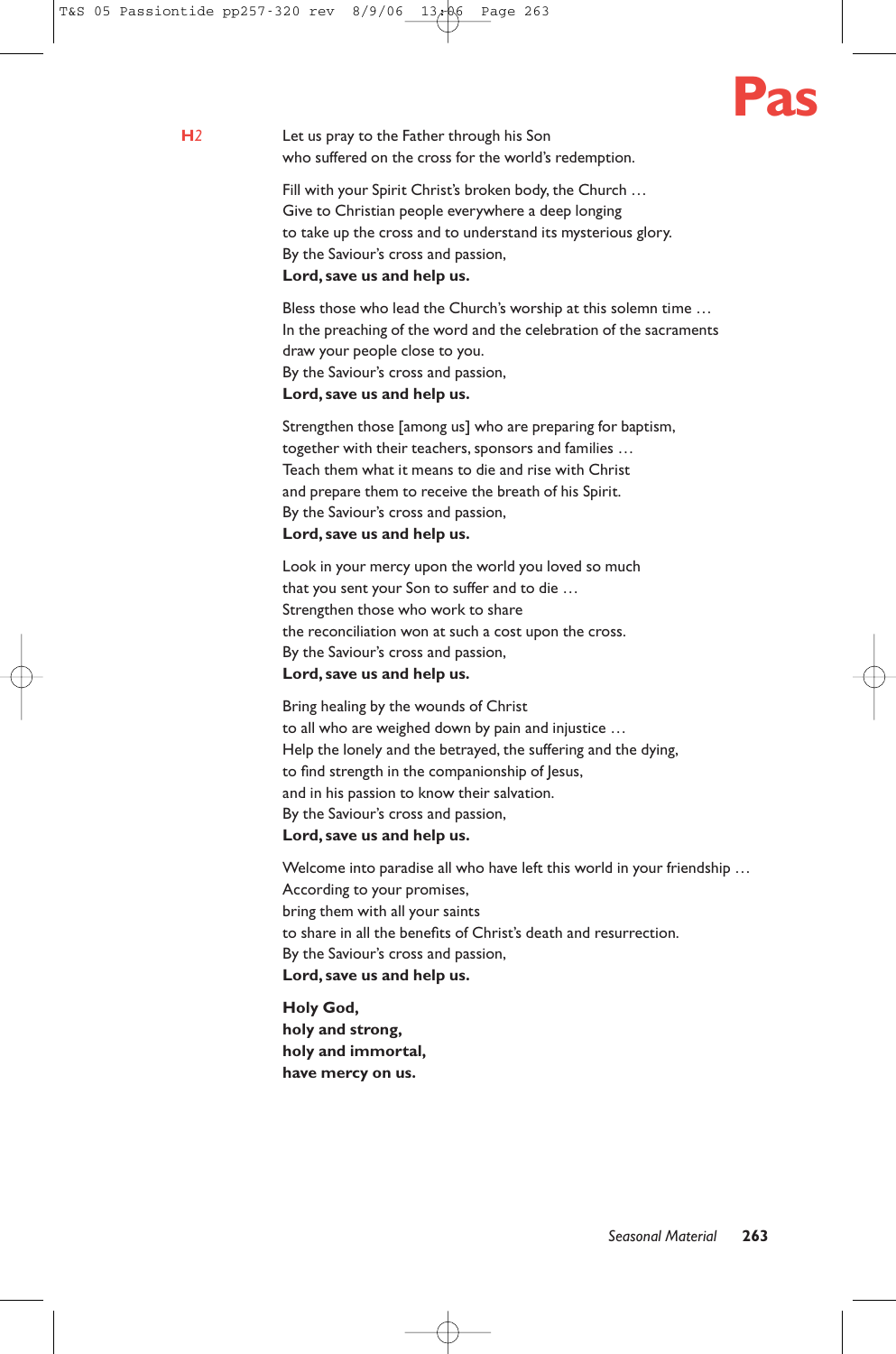**H***3* Let us pray to the Father, who loved the world so much that he sent his only Son to give us life.

> Simon from Cyrene was forced to carry the cross for your Son. Give us grace to lift heavy loads from those we meet and to stand with those condemned to die. Lord, hear us. **Lord, graciously hear us.**

Your Son watched the soldiers gamble to share his clothes. Transform the hearts of those who make a profit from their victims, and those whose hearts are hardened by their work. Lord, hear us.

#### **Lord, graciously hear us.**

The thief, who was crucified with Jesus, was promised a place in your kingdom. Give pardon and hope, healing and peace to all who look death in the face. Lord, hear us. **Lord, graciously hear us.**

From the cross Jesus entrusted Mary his mother and John his disciple to each other's care. Help us also to care for one another and fill our homes with the spirit of your love. Lord, hear us. **Lord, graciously hear us.**

In Mary and John your Son created a new family at the cross. Fill our relationships, and those of new families today, with mutual care and responsibility, and give us a secure hope for the future. Lord, hear us.

#### **Lord, graciously hear us.**

The centurion was astonished to see your glory in the crucified Messiah.

Open the eyes of those who do not know you to see in your Son the meaning of life and death. Lord, hear us. **Lord, graciously hear us.**

Joseph of Arimathaea came to take your Son's body away. Give hope and faith to the dying and bereaved, and gentleness to those who minister to them. Lord, hear us.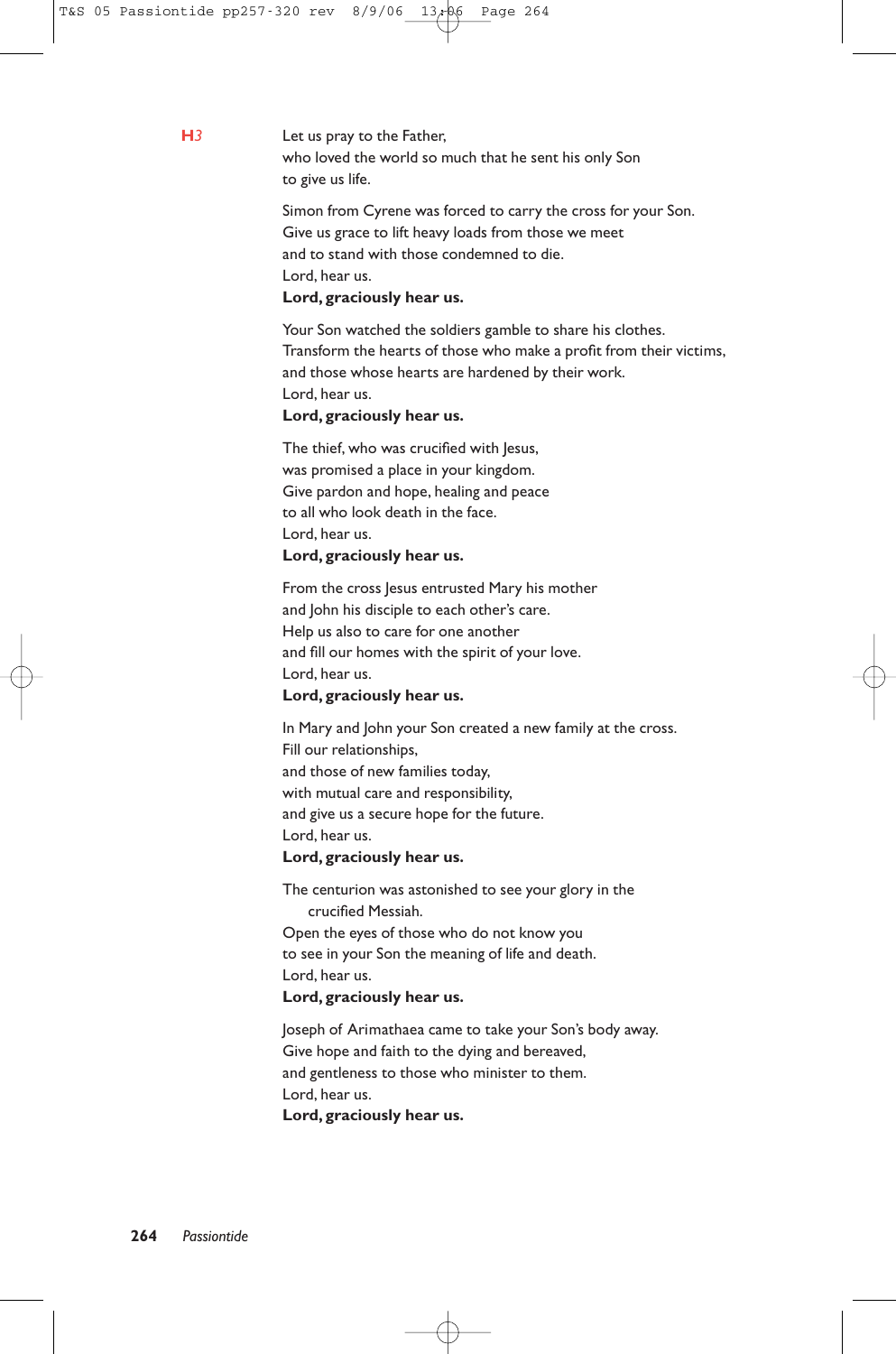

Simon and Joseph, Mary and John became part of your Church in Jerusalem. Bring into your Church today a varied company of people, to walk with Christ in the way of his passion and to find their salvation in the victory of his cross.

Lord of the Church, **hear our prayer, and make us one in heart and mind to serve you in Christ our Lord. Amen.**

#### **Introductions to the Peace**

- **J***1* Once we were far off, but now in union with Christ Jesus we have been brought near through the shedding of Christ's blood, for he is our peace. *Ephesians 2.13,14*
- **J***2* Christ is our peace. He has reconciled us to God in one body by the cross. We meet in his name and share his peace.

#### **Prayer at the Preparation of the Table**

**K***1* Jesus, true vine and bread of life, ever giving yourself that the world might live, let us share your death and passion: make us perfect in your love. **Amen.**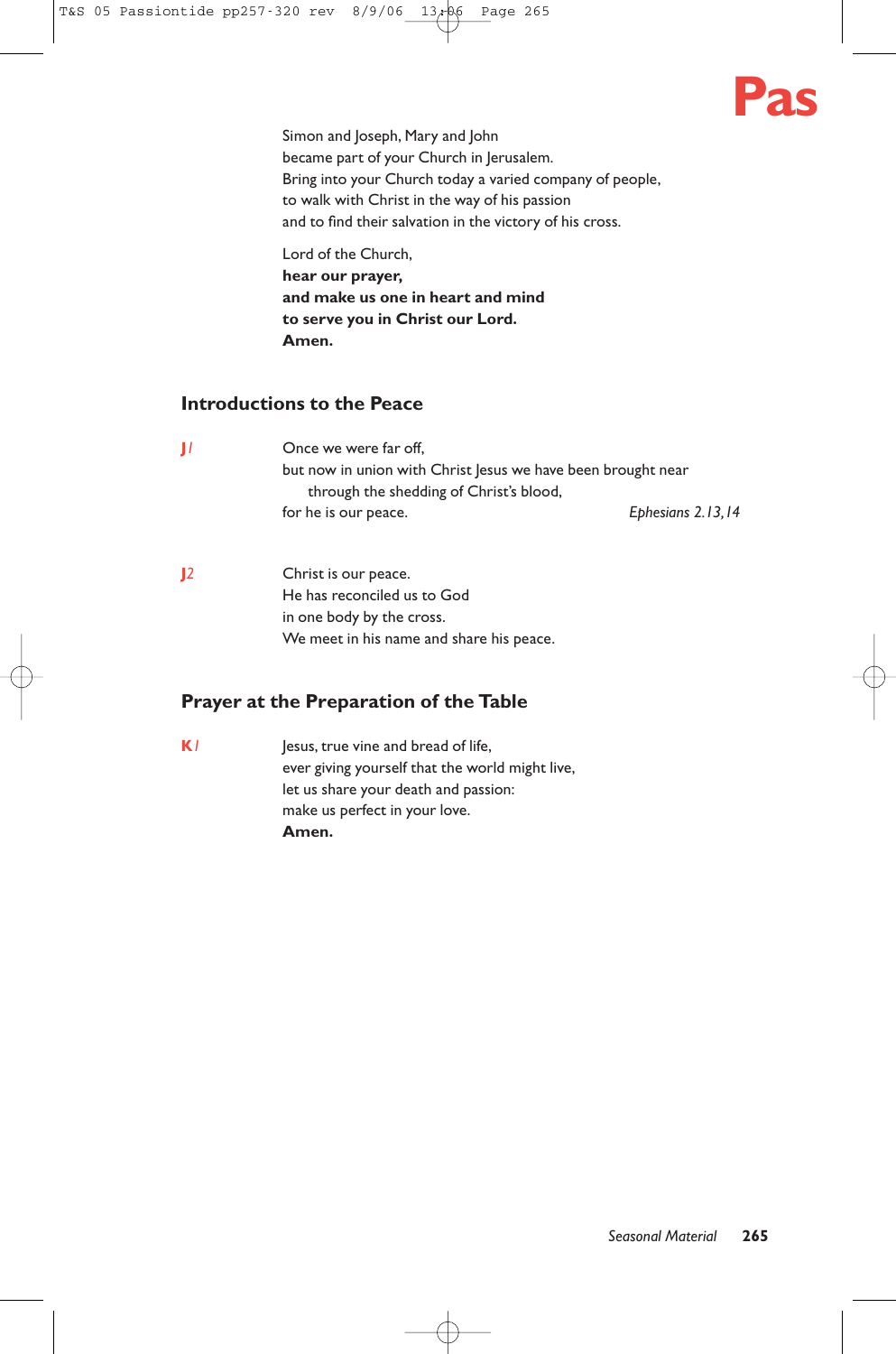#### **Prefaces**

|                | And now we give you thanks<br>because, for our salvation,<br>he was obedient even to death on the cross.<br>The tree of shame was made the tree of glory;<br>and where life was lost, there life has been restored.                                          |
|----------------|--------------------------------------------------------------------------------------------------------------------------------------------------------------------------------------------------------------------------------------------------------------|
| L <sub>2</sub> | And now we give you thanks<br>because for our sins he was lifted high upon the cross,<br>that he might draw the whole world to himself;<br>and, by his suffering and death,<br>became the source of eternal salvation<br>for all who put their trust in him. |

#### **Extended Preface**

**M**<sup>*I*</sup> It is indeed right and just, our duty and our salvation, always and everywhere to give you thanks, holy Father, almighty and eternal God, through Jesus Christ our Lord. For as the time of his passion and resurrection draws near the whole world is called to acknowledge his hidden majesty. The power of the life-giving cross reveals the judgement that has come upon the world and the triumph of Christ crucified. He is the victim who dies no more, the Lamb once slain, who lives for ever, our advocate in heaven to plead our cause, exalting us there to join with angels and archangels, for ever praising you and *saying*: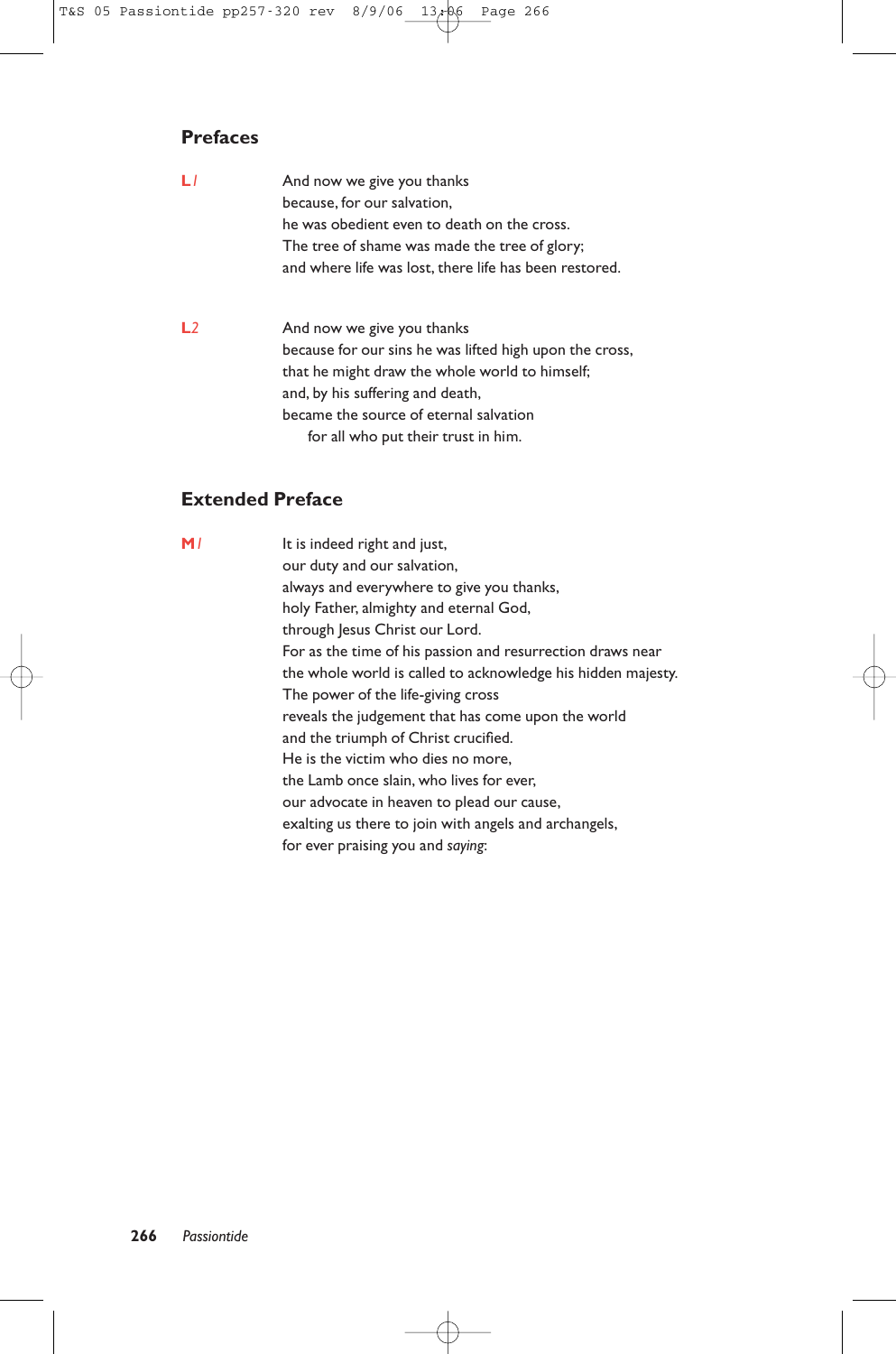# **Pas**

### **Blessings**

| P I            | Christ crucified draw you to himself,<br>to find in him a sure ground for faith,<br>a firm support for hope,<br>and the assurance of sins forgiven;<br>and the blessing |
|----------------|-------------------------------------------------------------------------------------------------------------------------------------------------------------------------|
| P <sub>2</sub> | May the Father,<br>who so loved the world that he gave his only Son,<br>bring you by faith to his eternal life.<br>Amen.                                                |
|                | May Christ,<br>who accepted the cup of sacrifice<br>in obedience to the Father's will,<br>keep you steadfast as you walk with him the way of his cross.<br>Amen.        |
|                | May the Spirit,<br>who strengthens us to suffer with Christ<br>that we may share his glory,<br>set your minds on life and peace.<br>Amen.                               |
|                | And the blessing                                                                                                                                                        |
|                | <b>Short Passages of Scripture</b>                                                                                                                                      |
| S I            | Is it nothing to you, all you who pass by?<br>Look and see if there is any sorrow like my sorrow.<br>Lamentations 1.12                                                  |
| S <sub>2</sub> | Unless a grain of wheat falls into the earth and dies,<br>it remains just a single grain;<br>but if it dies, it bears much fruit.<br>John 12.24                         |
| S3             | May I never boast of anything except the cross of our Lord Jesus<br>Christ, by which the world has been crucified to me, and I to<br>the world.<br>Galatians 6.14       |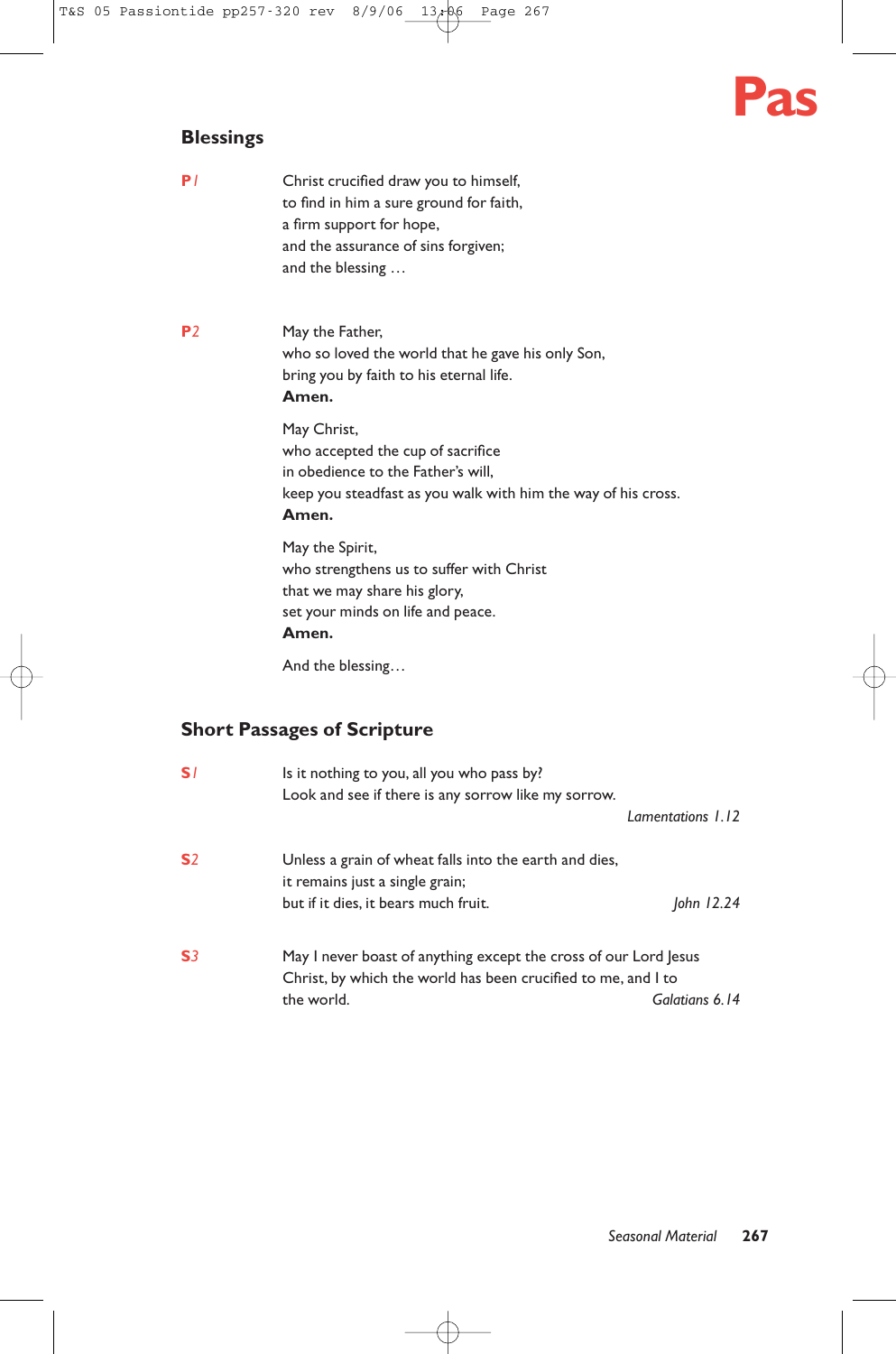# **The Liturgy of Palm Sunday**

## *Structure*

#### **T** Commemoration of the Lord's Entry into Jerusalem

The Greeting Introduction Prayer over Palms or Branches The Palm Gospel The Procession The Collect

#### **The Liturgy of the Word**

Readings The Passion Reading Sermon Prayers of Intercession

#### **The Liturgy of the Sacrament**

The Peace Preparation of the Table Taking of the Bread and Wine The Eucharistic Prayer The Lord's Prayer Breaking of the Bread Giving of Communion Prayer after Communion

#### ¶ The Dismissal

#### **Notes**

#### **1 The Procession**

Whenever possible, the congregation gathers in a place apart from the church to which the procession will go.When this is not possible, the Commemoration of the Lord's Entry into Jerusalem takes place inside the church, at a convenient place, and the procession takes place inside or outside the church, all or some of the congregation taking part, as circumstances permit.

#### **2 Palms**

Palms or other branches may be used.The congregation may bring palms with them, or be given them as they arrive.

#### **3 The Passion Reading**

The Gospel of the Passion may be read or sung by three or more people.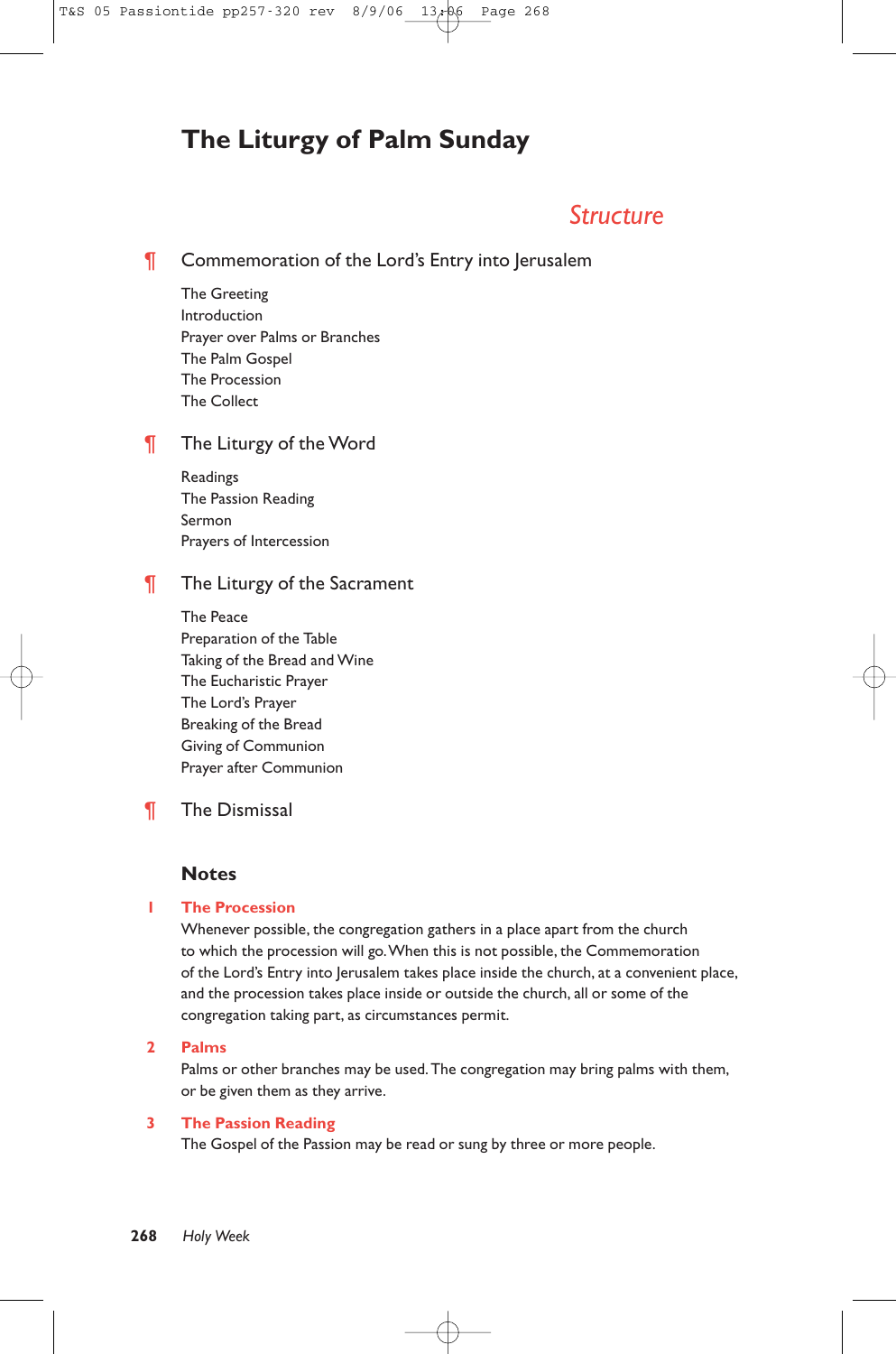

# **The Liturgy of Palm Sunday**

# ¶ *Commemoration of the Lord's Entry into Jerusalem*

*When all are ready, one of these anthems may be said or sung*

Hosanna to the Son of David, the King of Israel. Blessed is he who comes in the name of the Lord. Hosanna in the highest.

*(or)*

#### *All* **Hosanna to the Son of David. Blessed is he who comes in the name of the Lord.** Behold your king comes to you, O Zion, meek and lowly, sitting upon an ass. Ride on in the cause of truth and for the sake of justice. Your throne is the throne of God, it endures for ever; and the sceptre of your kingdom is a righteous sceptre. You have loved righteousness and hated evil. Therefore God, your God, has anointed you with the oil of gladness above your fellows.

*All* **Hosanna to the Son of David. Blessed is he who comes in the name of the Lord.**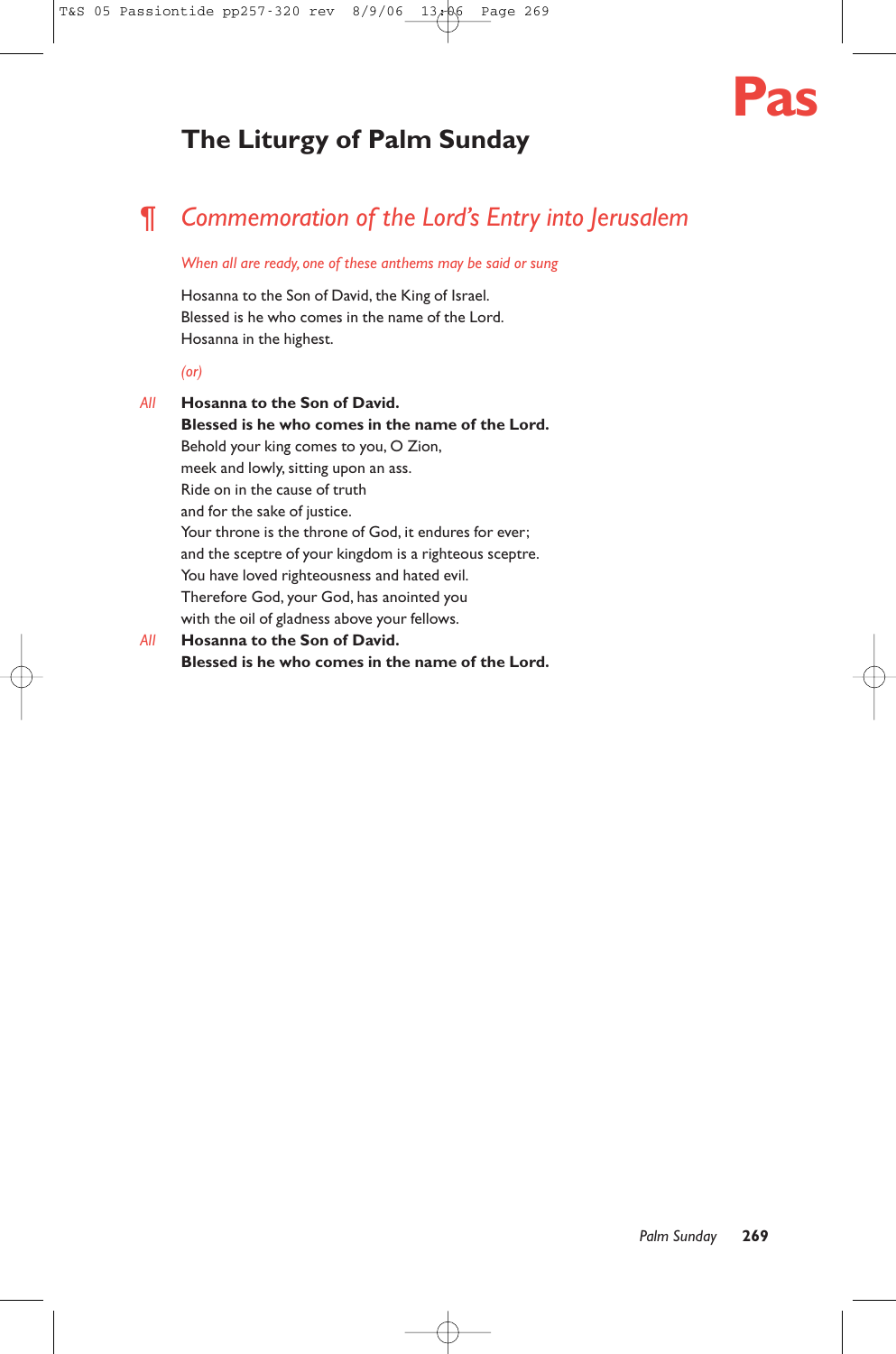#### **The Greeting**

#### *The president greets the people*

Grace, mercy and peace from God our Father and the Lord Jesus Christ be with you

*All* **and also with you.**

#### **Introduction**

#### *The president introduces the celebration using these or other appropriate words*

Dear brothers and sisters in Christ, during Lent we have been preparing by works of love and self-sacrifice for the celebration of our Lord's death and resurrection. Today we come together to begin this solemn celebration in union with the Church throughout the world. Christ enters his own city to complete his work as our Saviour, to suffer, to die, and to rise again. Let us go with him in faith and love, so that, united with him in his sufferings, we may share his risen life.

#### *The people hold up palms or branches while this prayer is said by the president*

#### God our Saviour,

whose Son Jesus Christ entered Jerusalem as Messiah to suffer and to die; let these palms be for us signs of his victory and grant that we who bear them in his name may ever hail him as our King, and follow him in the way that leads to eternal life; who is alive and reigns with you, in the unity of the Holy Spirit, one God, now and for ever.

*All* **Amen.**

#### **The Palm Gospel**

#### *When the Gospel is announced the reader says*

Hear the Gospel of our Lord Jesus Christ according to *N*. *All* **Glory to you, O Lord.**

#### *At the end*

This is the Gospel of the Lord.

*All* **Praise to you, O Christ.**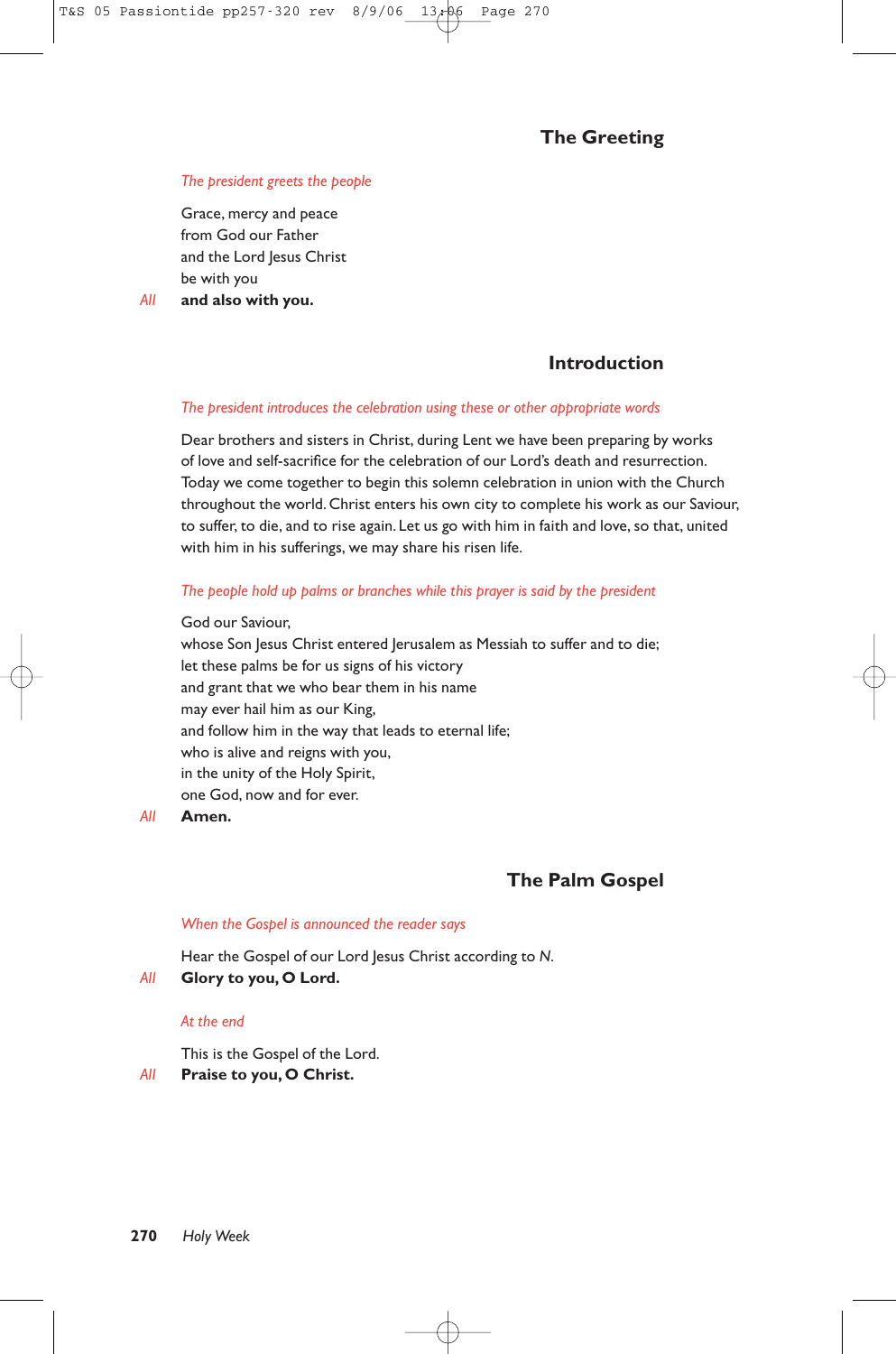#### **The Procession**



Let us go forth, praising Jesus our Messiah.

*During the procession all hold palms or branches, and appropriate hymns, psalms, or anthems are sung.*

#### **The Collect**

*After the procession, when all are in their places, the president introduces a period of silent prayer with the words*

Let us pray for a closer union with Christ in his suffering and in his glory.

#### *Silence is kept.*

Almighty and everlasting God, who in your tender love towards the human race sent your Son our Saviour Jesus Christ to take upon him our flesh and to suffer death upon the cross: grant that we may follow the example of his patience and humility, and also be made partakers of his resurrection; through Jesus Christ your Son our Lord, who is alive and reigns with you, in the unity of the Holy Spirit, one God, now and for ever.

#### *All* **Amen.**

#### *(or)*

True and humble king, hailed by the crowd as Messiah: grant us the faith to know you and love you, that we may be found beside you on the way of the cross, which is the path of glory.

#### *All* **Amen.**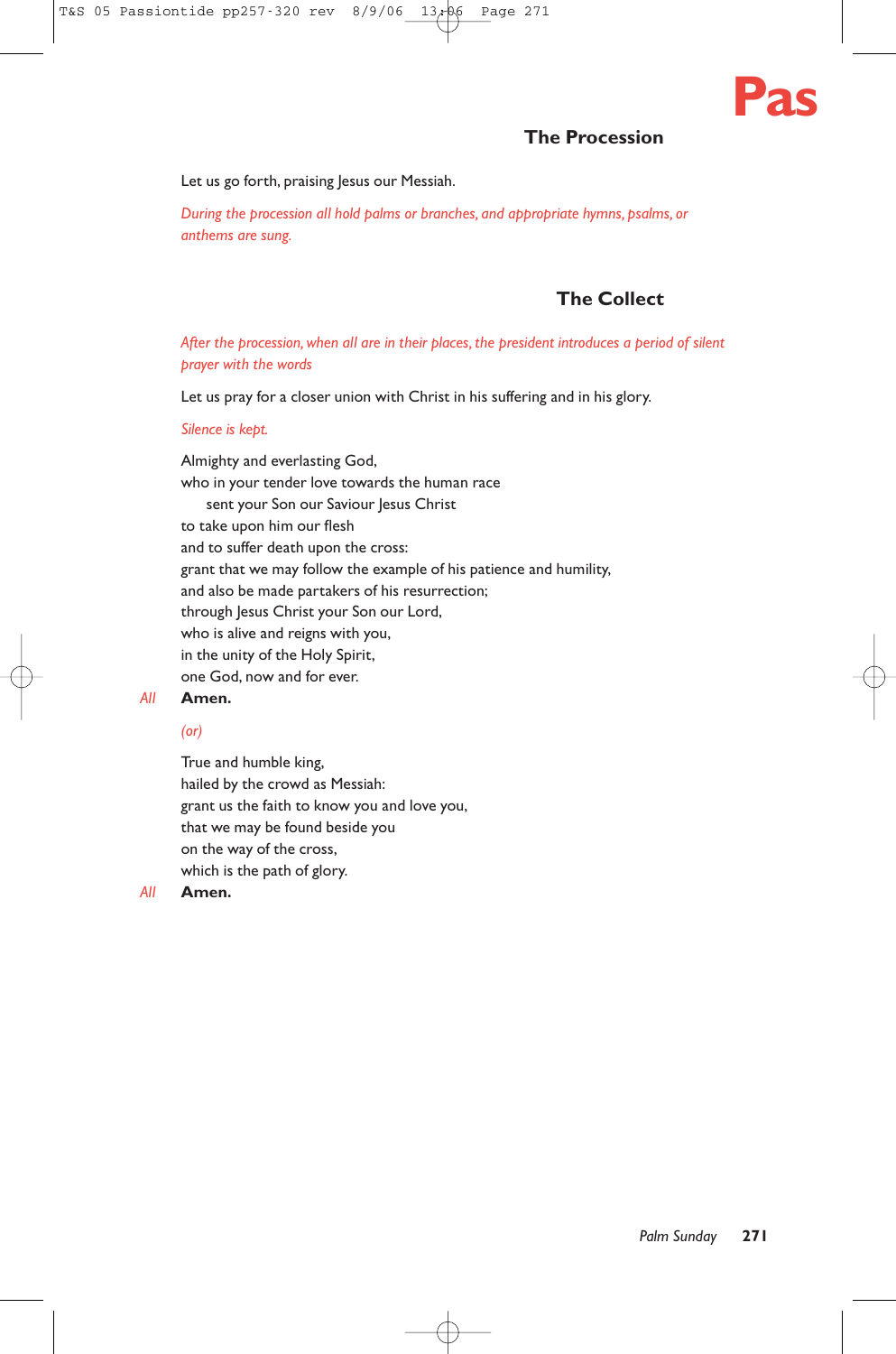# ¶ *The Liturgy of the Word*

#### **Readings**

*Either one or two readings from Scripture precede the Gospel reading.*

*At the end of each the reader may say*

This is the word of the Lord.

#### *All* **Thanks be to God.**

*The psalm or canticle follows the first reading; other hymns and songs may be used between the readings.*

#### **The Passion Reading**

Praise to you, O Christ, King of eternal glory. Christ humbled himself and became obedient unto death, even death on a cross. Therefore God has highly exalted him and given him the name that is above every name.

#### *All* **Praise to you, O Christ, King of eternal glory.**

*When the Passion is announced the reader says*

The Passion of our Lord Jesus Christ according to *N*.

*At the end*

This is the Passion of the Lord.

*No response is made.*

#### **Sermon**

*Silence may be kept.*

#### **Prayers of Intercession**

#### *This form or other suitable words may be used*

[We stand with Christ in his suffering.]

For forgiveness for the many times we have denied Jesus, let us pray to the Lord.

#### *All* **Lord, have mercy.**

For grace to seek out those habits of sin which mean spiritual death, and by prayer and self-discipline to overcome them, let us pray to the Lord.

#### *All* **Lord, have mercy.**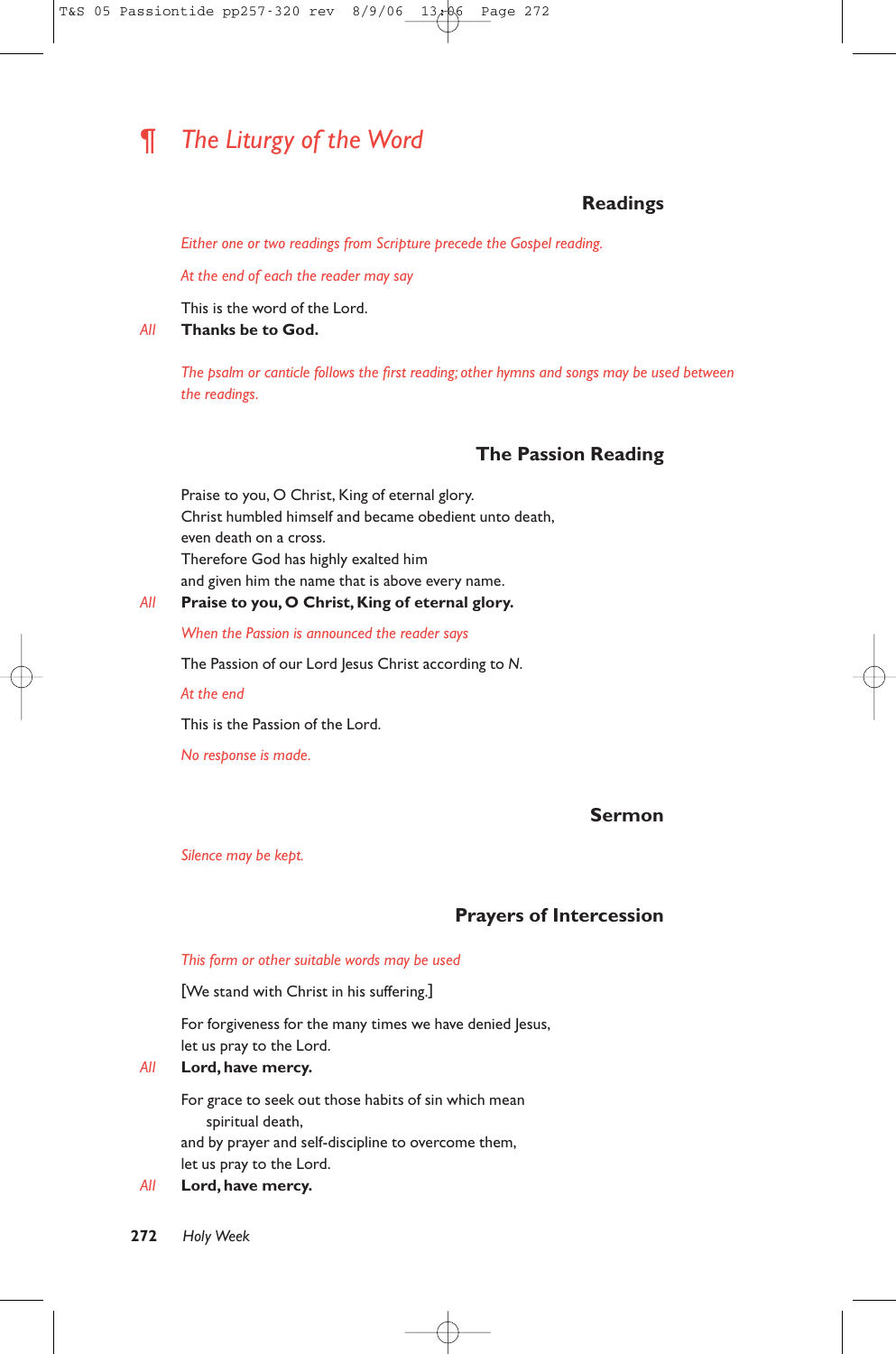For Christian people, that through the suffering of disunity there may grow a rich union in Christ, let us pray to the Lord.

#### *All* **Lord, have mercy.**

For those who make laws, interpret them, and administer them, that our common life may be ordered in justice and mercy, let us pray to the Lord.

#### *All* **Lord, have mercy.**

For those who still make Jerusalem a battleground, let us pray to the Lord.

#### *All* **Lord, have mercy.**

For those who have the courage and honesty to work openly for justice and peace,

let us pray to the Lord.

#### *All* **Lord, have mercy.**

For those in the darkness and agony of isolation, that they may find support and encouragement, let us pray to the Lord.

#### *All* **Lord, have mercy.**

For those who, weighed down with hardship, failure, or sorrow, feel that God is far from them,

let us pray to the Lord.

#### *All* **Lord, have mercy.**

For those who are tempted to give up the way of the cross, let us pray to the Lord.

#### *All* **Lord, have mercy.**

That we, with those who have died in faith, may find mercy in the day of Christ, let us pray to the Lord.

#### *All* **Lord, have mercy.**

#### *The Trisagion may be used*

#### *All* **Holy God,**

**holy and strong, holy and immortal, have mercy upon us.** **Pas**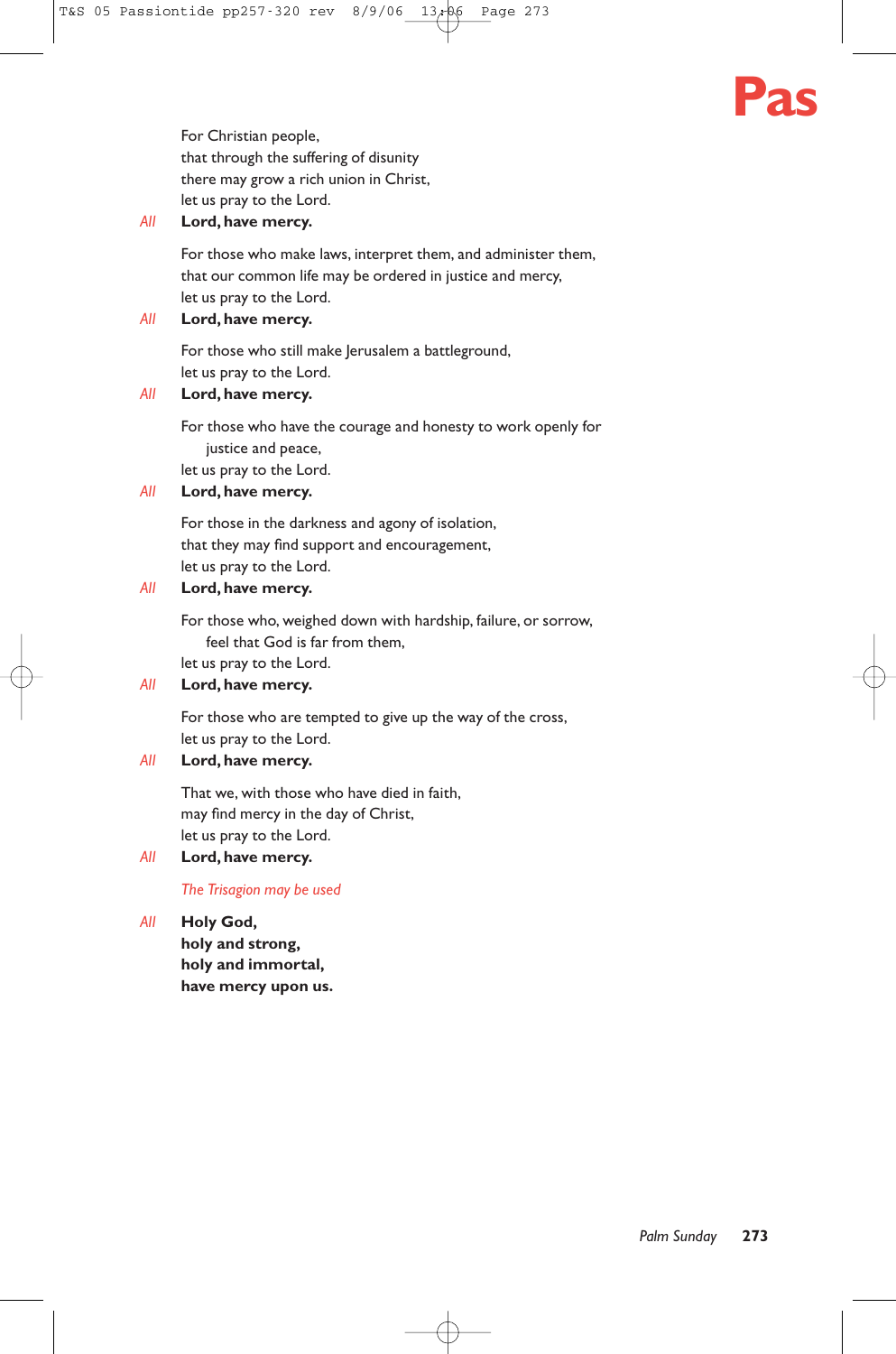# ¶ *The Liturgy of the Sacrament*

#### **The Peace**

Once we were far off, but now in union with Christ Jesus we have been brought near through the shedding of Christ's blood, for he is our peace.

The peace of the Lord be always with you *All* **and also with you.**

*These words may be added*

Let us offer one another a sign of peace.

*All may exchange a sign of peace.*

#### **Preparation of the Table Taking of the Bread and Wine**

*A hymn may be sung.*

*The gifts of the people may be gathered and presented.*

*The table is prepared and bread and wine are placed upon it.*

*At the preparation of the table this prayer may be said*

Jesus, true vine and bread of life, ever giving yourself that the world might live, let us share your death and passion: make us perfect in your love.

*All* **Amen.**

*The president takes the bread and wine.*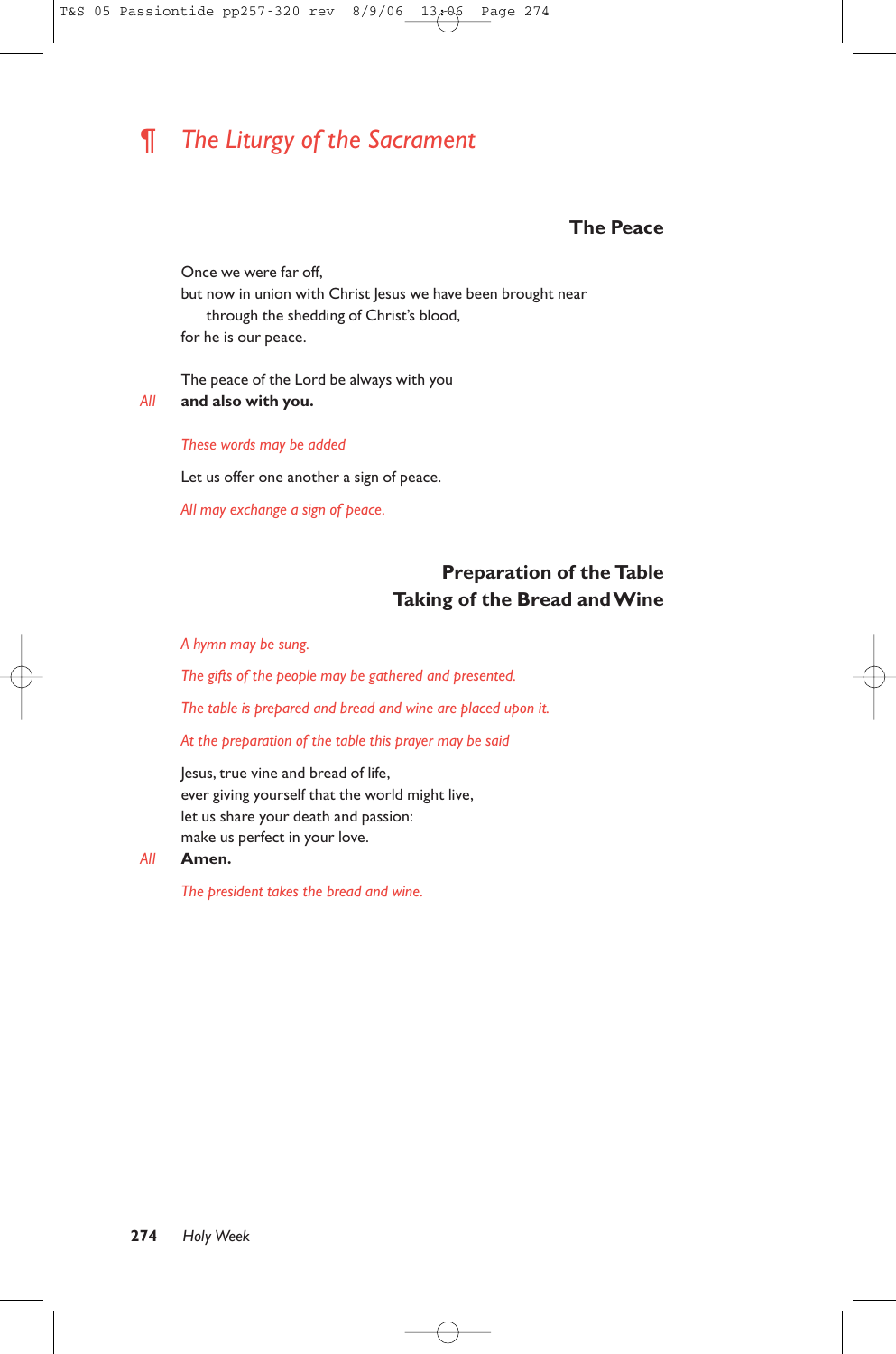#### **The Eucharistic Prayer**

*The president uses one of the authorized Eucharistic Prayers.*

#### *One of the following Proper Prefaces may be used where appropriate*

It is indeed right and just, our duty and our salvation, always and everywhere to give you thanks, holy Father, almighty and eternal God, through Jesus Christ our Lord. For as the time of his passion and resurrection draws near the whole world is called to acknowledge his hidden majesty. The power of the life-giving cross reveals the judgement that has come upon the world and the triumph of Christ crucified. He is the victim who dies no more, the Lamb once slain, who lives for ever, our advocate in heaven to plead our cause, exalting us there to join with angels and archangels, for ever praising you and *saying*:

#### *(or)*

And now we give you thanks because, for our salvation, he was obedient even to death on the cross. The tree of shame was made the tree of glory; and where life was lost, there life has been restored.

#### **The Lord's Prayer**

*The Lord's Prayer is said.*

#### **Breaking of the Bread**

#### *The president breaks the consecrated bread.*

Every time we eat this bread and drink this cup,

#### *All* **we proclaim the Lord's death until he comes.**

*The Agnus Dei may be used as the bread is broken.*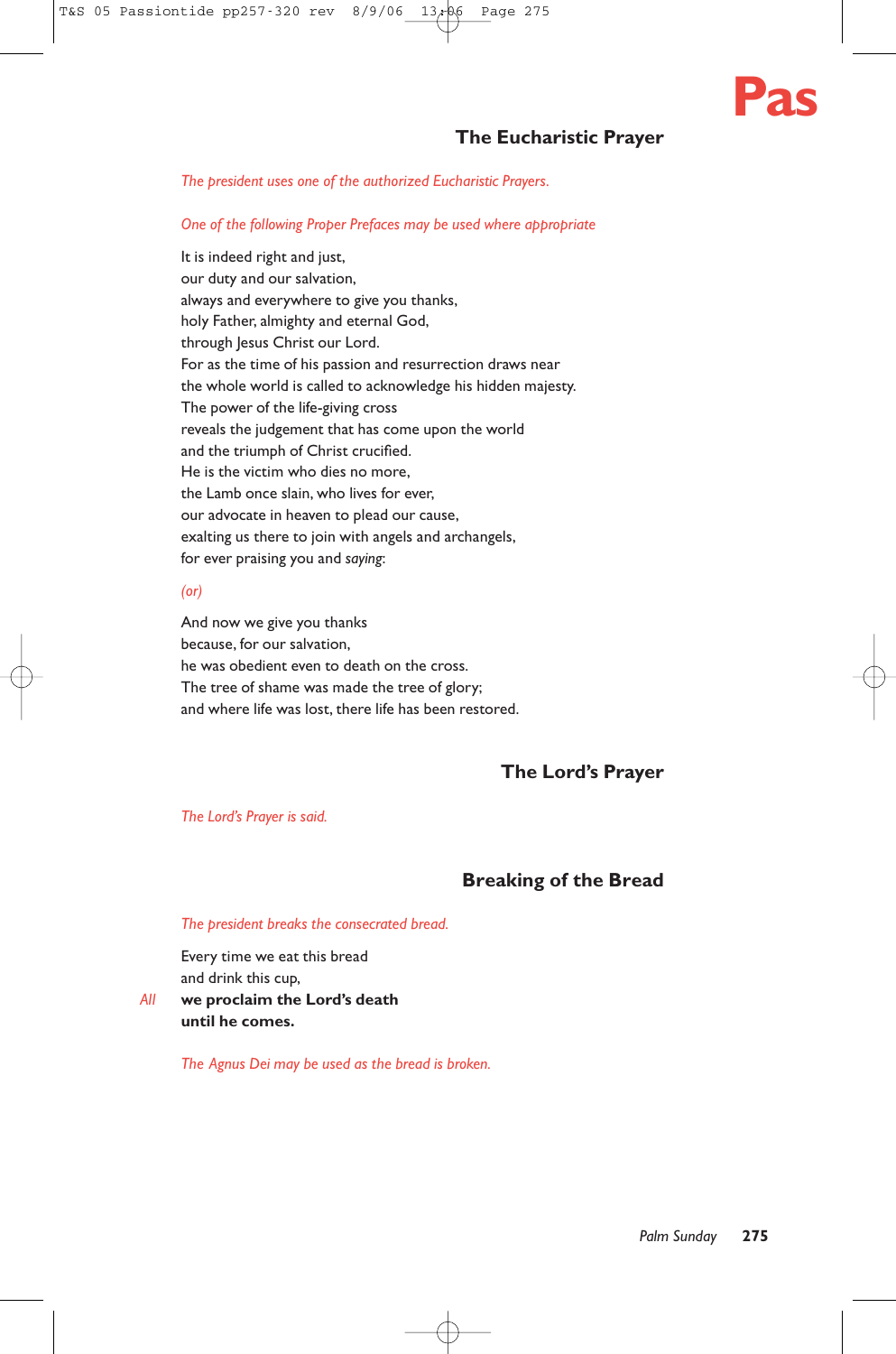#### **Giving of Communion**

#### *The president says*

Draw near with faith. Receive the body of our Lord Jesus Christ which he gave for you, and his blood which he shed for you. Eat and drink in remembrance that he died for you, and feed on him in your hearts by faith with thanksgiving.

#### *(or)*

Jesus is the Lamb of God who takes away the sin of the world. Blessed are those who are called to his supper.

#### *All* **Lord,I am not worthy to receive you, but only say the word, and I shall be healed.**

*The president and people receive communion.The following or other authorized words of distribution are used* 

The body of Christ, broken for you. **Amen.**

The blood of Christ, shed for you. **Amen.**

*During the distribution hymns and anthems may be sung.The Common Worship provision is followed for consecration of additional bread and wine and for disposing of what remains* (Common Worship: Services and Prayers for the Church of England*, page 182*)*.*

#### **Prayer after Communion**

#### *Silence is kept.*

#### *The Post Communion or another suitable prayer is said*

Lord Jesus Christ,

you humbled yourself in taking the form of a servant, and in obedience died on the cross for our salvation: give us the mind to follow you and to proclaim you as Lord and King, to the glory of God the Father.

#### *All* **Amen.**

#### *All may say*

#### *All* **Faithful God,**

**may we who share this banquet glory in the cross of our Lord Jesus Christ, our salvation, life and hope, who reigns as Lord now and for ever. Amen.**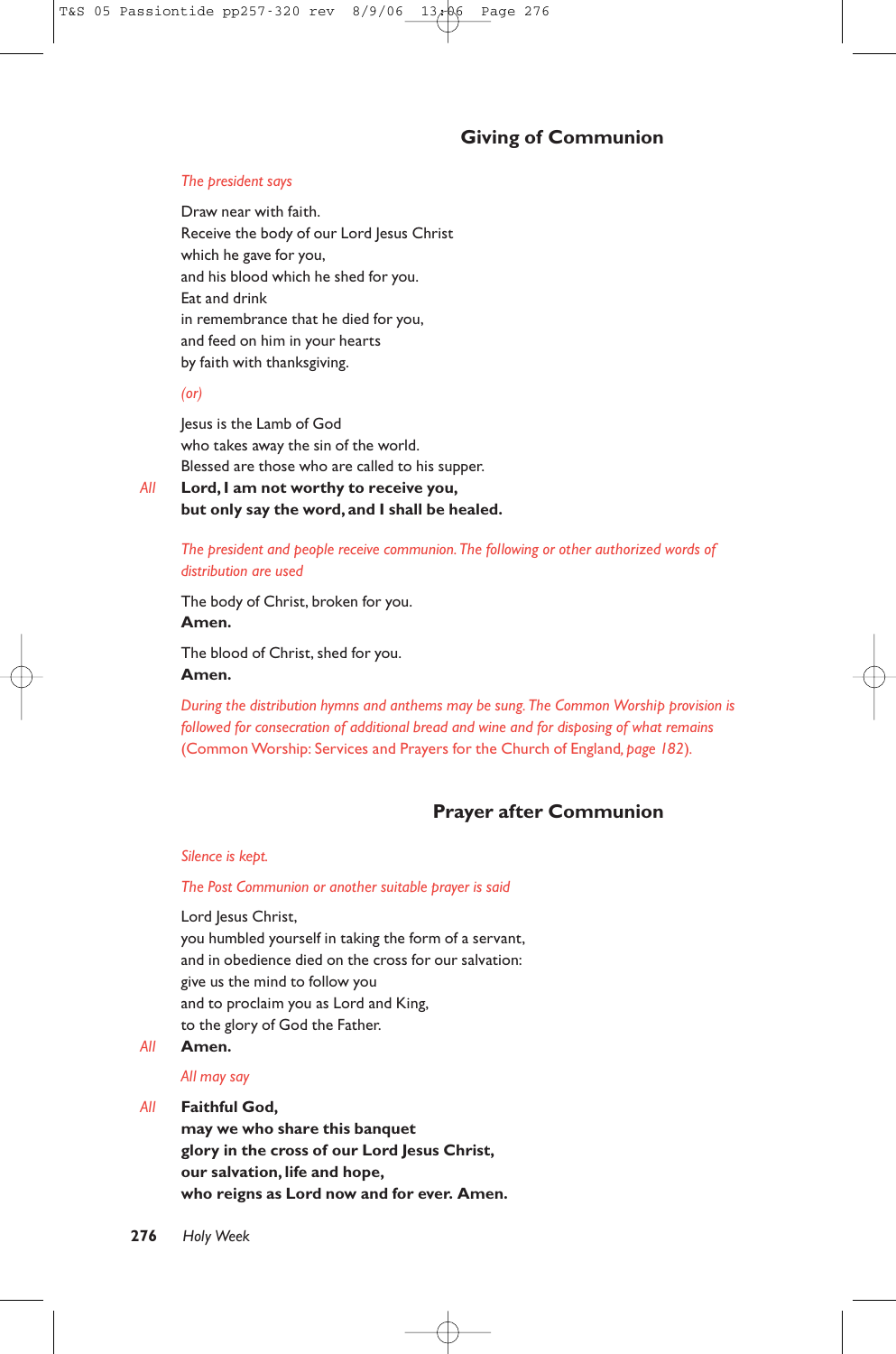

*A hymn may be sung.*

#### **The Blessing**

**Pas**

*The president may use this seasonal blessing, or another suitable blessing*

May the Father, who so loved the world that he gave his only Son, bring you by faith to his eternal life.

#### *All* **Amen.**

May Christ, who accepted the cup of sacrifice in obedience to the Father's will, keep you steadfast as you walk with him the way of his cross.

*All* **Amen.**

May the Spirit, who strengthens us to suffer with Christ that we may share his glory, set your minds on life and peace.

#### *All* **Amen.**

And the blessing of God almighty, the Father, the Son, and the Holy Spirit, be among you and remain with you always.

*All* **Amen.**

#### **The Dismissal**

#### *A minister dismisses the people.*

#### *These words may be used*

Go in peace to love and serve the Lord.

#### *All* **In the name of Christ. Amen.**

#### *(or)*

Go in the peace of Christ.

#### *All* **Thanks be to God.**

*The ministers and people depart.*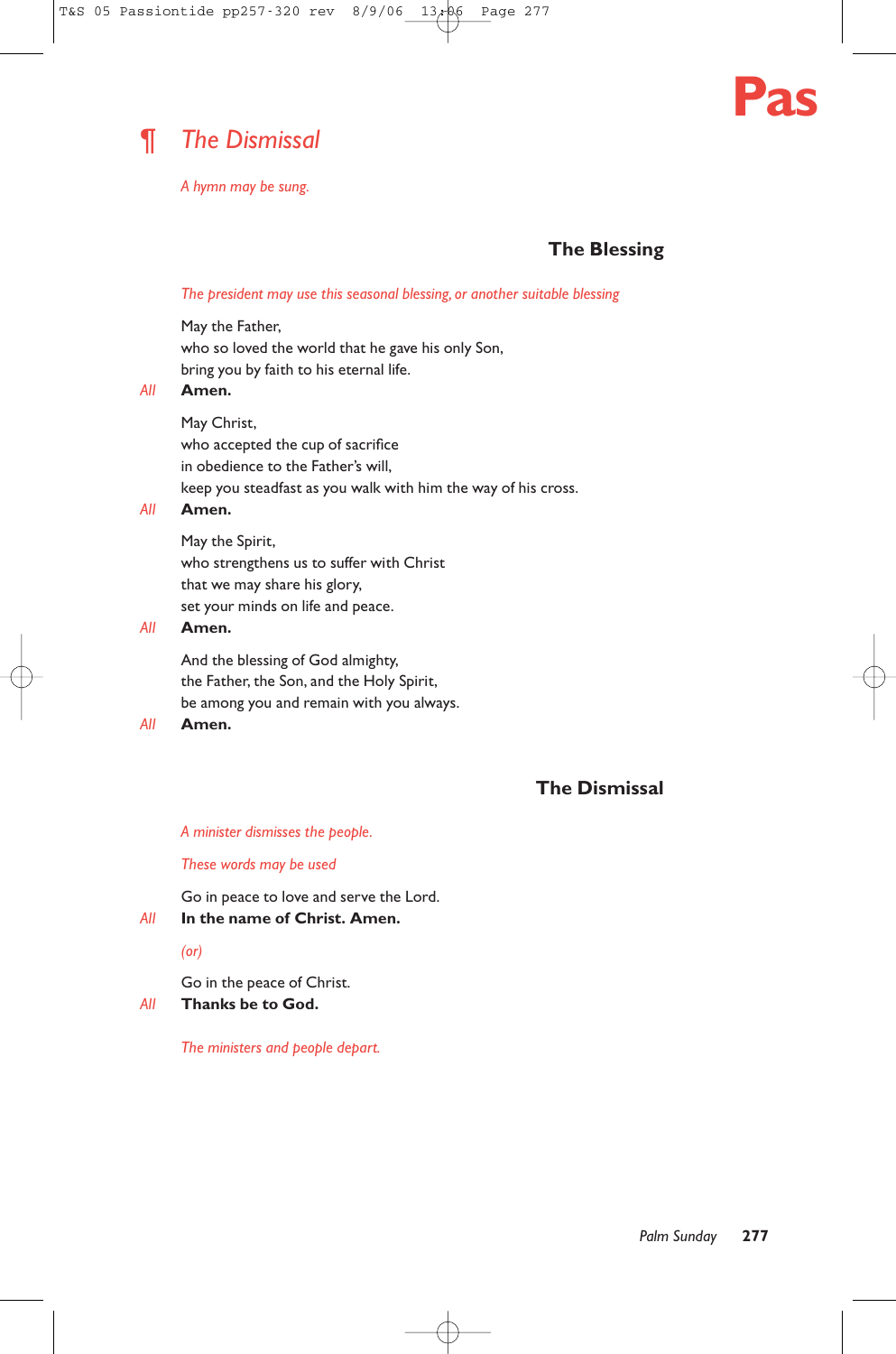## **Resources for a Chrism Eucharist**

#### **Historical Note**

When Peter acknowledged Jesus as 'the Christ' (Mark 8.29), he was recognizing him as the 'Anointed One' of God: *Christos* in Greek, *Messiah* in Hebrew.The title that had once belonged to the anointed kings of Israel is now conferred on Jesus, who was anointed by the outpouring of the Holy Spirit at his baptism in the river Jordan (cf Acts 10.38). As Jesus received baptism at John's hands, his true identity was revealed:

Manifest at Jordan's stream, prophet, priest and king supreme. *(Christopher Wordsworth)*

Our own baptism is the sacramental sign of our union with Christ, and of God's gift to us of his Holy Spirit, to make us God's children by adoption and grace, and to equip us for the share that all Christians have in Christ's own ministry.The New Testament speaks of this gift of the Holy Spirit as an anointing (1 John 2.20-27; 2 Corinthians 1.21-22). From an early date, it became customary to trace the sign of the cross in oil on the heads of candidates for baptism, and to anoint them again after baptism with the perfumed oil of chrism – a sign of incorporation into the prophetic, priestly and royal life of Jesus Christ. At the same time, the Letter of James urges its recipients to anoint the sick with oil (James 5.15), as a sign of the healing and forgiveness that are also given through the Holy Spirit (cf Mark 6.13).These are the biblical roots of the ancient custom of using oils in the life of the Church, and of the three particular oils – of catechumens, of the sick, and of chrism – that are prepared in the Chrism Eucharist. In the course of Christian history, they have come to be used in many ways – especially, as in the Old Testament, for the setting apart of people and things for a special place in the life of the Church, for bishops and priests at their ordination, for kings and queens at their crowning, and for churches and altars at their consecration.

There is a more recent custom, introduced first into the Roman Catholic Church by Pope Paul VI in the middle of the twentieth century, that the Chrism Eucharist is also an occasion for the renewal of commitment to ministry. As the priests gathered around their bishop on Maundy Thursday, to receive the oils to take back to their parishes, he suggested that they should renew their commitment to serve Christ. This is appropriate on this day, when we remember that Christ consecrated himself to his Father's service and expressed his obedient self-gift in the institution of the Eucharist and in the agony of Gethsemane, and prayed for the unity of his disciples. It is now a widespread Anglican practice for deacons, Readers and authorized lay ministers to be associated with the bishop and priests in the renewal of commitment to ministry. It is important to distinguish this renewal, which has to do with the commitment of authorized ministers (lay or ordained) to particular and defined ministries in the life of the Church, from the renewal of the commitment of all God's people to the royal and priestly ministry they have received in baptism.This second renewal, which is theologically prior to the first, properly takes place in the reaffirmation of baptismal promises at the Easter Liturgy (see pages 342 and 356).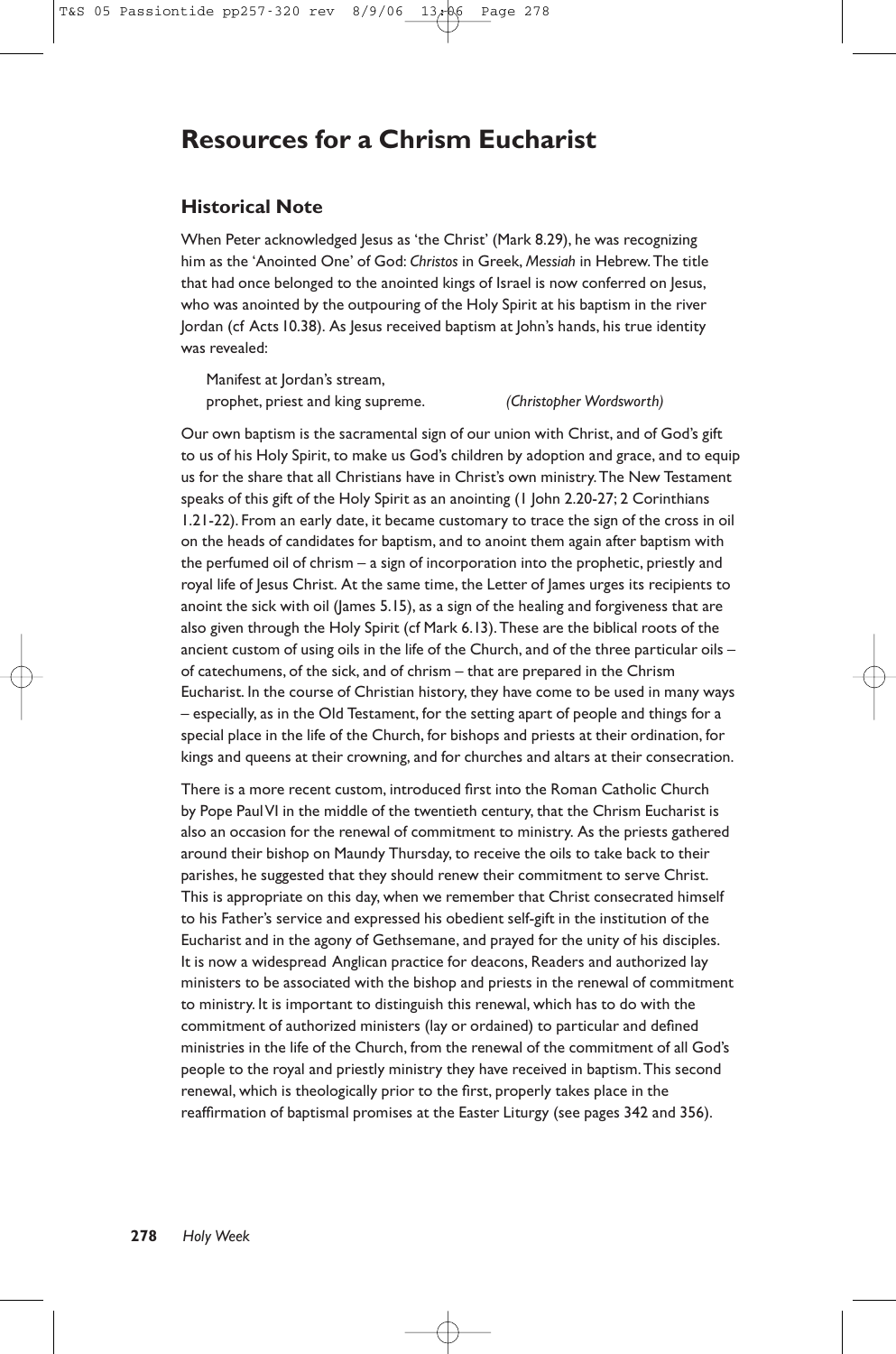#### **Notes**

#### **1 The President**

The bishop presides at the Chrism Eucharist.

#### **2 Gloria in Excelsis**

The hymn Gloria in excelsis may be used at this service.

#### **3 Oil**

The oil used in the ministry of the Church is pure olive oil. It is customary for perfume and balsam to be added to the oil of chrism, to give it a sweet smell.

#### **4 Deacons**

It is appropriate for the oils to be carried by deacons, who may be vested in distinct colours: purple for the oil of the sick, green for the oil of baptism, and white for the oil of chrism.

#### **5 Questions to the Bishop(s)**

In the renewal of commitment to ministry, where it is provided that distinct questions should be put to the bishop(s), these are best put by a person who can represent the whole people of the diocese.This is ideally a lay person, who is not commissioned to any particular and authorized ministry within the Church.

#### **6 Reception of the Oils**

A rite is provided on page 292 for the public reception of the newly blessed oils into a parish church on Maundy Thursday.They may then be used in the baptisms and confirmations of Eastertide, and in the ministry of the church throughout the year.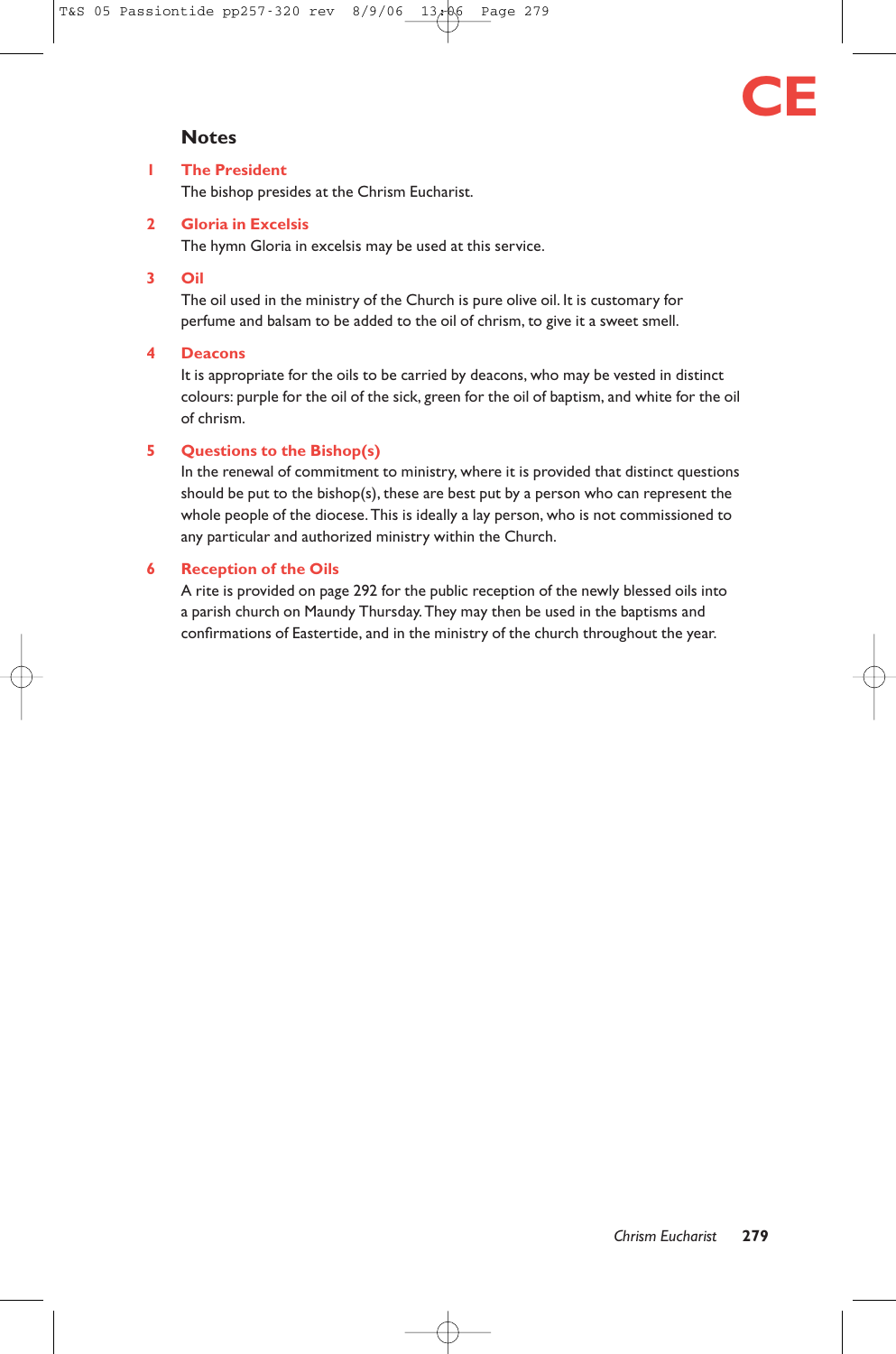#### **Greeting**

Jesus Christ has made us a kingdom of priests to serve his God and Father. **Glory and kingship be his for ever and ever.** Grace, mercy and peace be with you **and also with you.**

#### **Act of Penitence**

**D**<sup>1</sup> Come, let us return to the Lord and say

**Lord our God, in our sin we have avoided your call. Our love for you is like a morning cloud, like the dew that goes away early. Have mercy on us; deliver us from judgement; bind up our wounds and revive us; in Jesus Christ our Lord.** *cf Hosea 6* **Amen.** The Lord enrich *you* with his grace,

and nourish *you* with his blessing; the Lord defend *you* in trouble and keep *you* from all evil; the Lord accept *your* prayers, and absolve *you* from *your* offences, for the sake of Jesus Christ, our Saviour. **Amen.**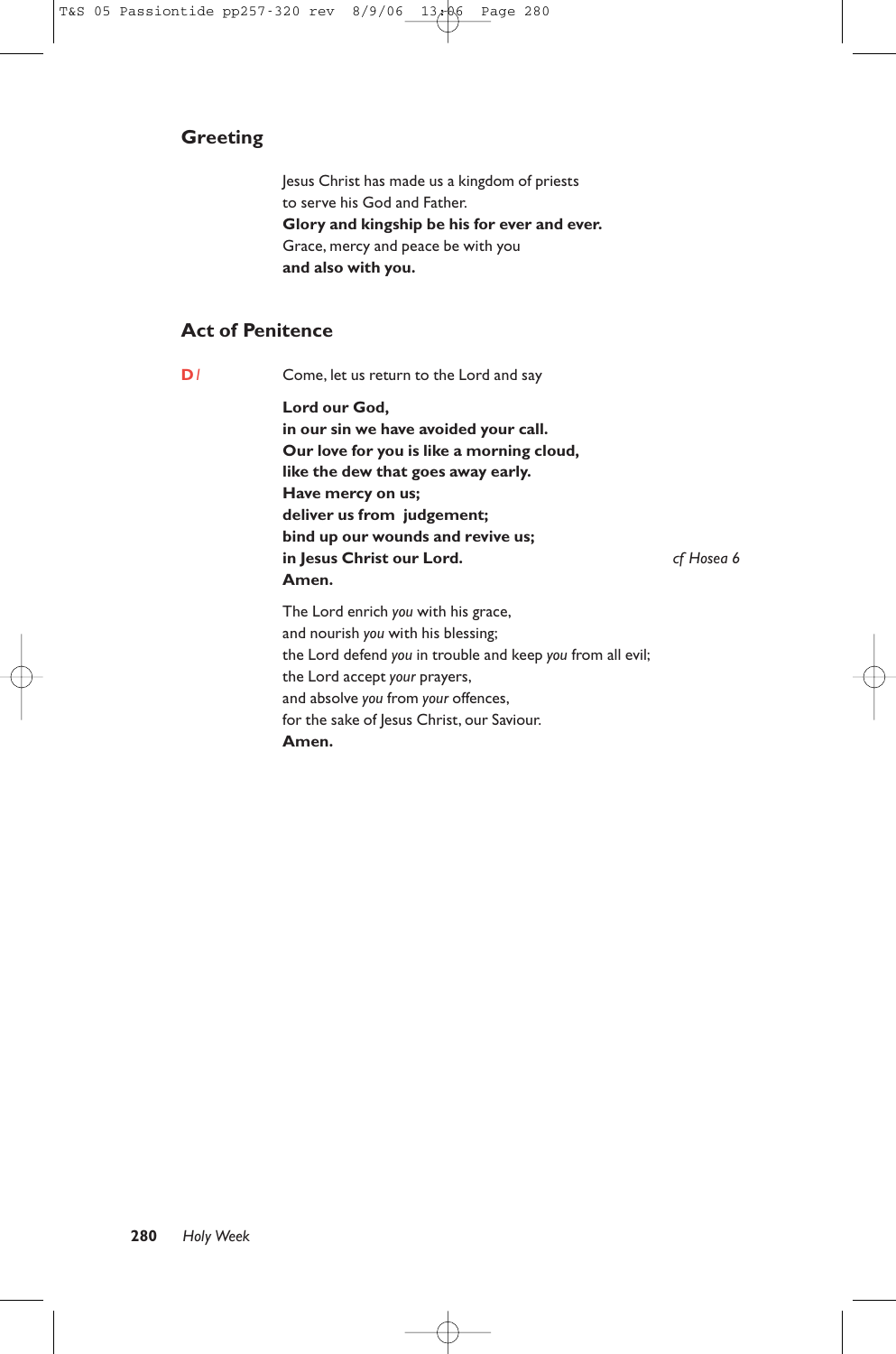#### **Collect**

**F***1* Heavenly Father, who anointed your Son Jesus Christ with the Holy Spirit and with power to bring to the world the blessings of your kingdom: anoint your Church with the same Holy Spirit, that we who share in his suffering and his victory may bear witness to the gospel of salvation; through Jesus Christ your Son our Lord, who is alive and reigns with you, in the unity of the Holy Spirit, one God, now and for ever. **Amen.**

#### **Readings**

| Year A                | Year B                                                 | Year C          |
|-----------------------|--------------------------------------------------------|-----------------|
| $I$ Samuel $3.1 - 10$ | $\sqrt{2}$ Samuel $\sqrt{6}$ , $\sqrt{2}$ - $\sqrt{3}$ | Isaiah $61.1-9$ |
| Psalm 133             | Psalm 89.19-30                                         | Psalm 23        |
| Revelation 1.5b-8     | 2 Corinthians 3.17-4.12 James 5.13-16a                 |                 |
| Luke 7.36-50          | Luke 22.24-30                                          | Luke 4.16-21    |

#### **Gospel Acclamation**

**G**<sup>2</sup> Praise to you, O Christ, King of eternal glory. The Spirit of the Lord God is upon me, because the Lord has anointed me; he has sent me to bring good news to the oppressed. **Praise to you, O Christ, King of eternal glory.**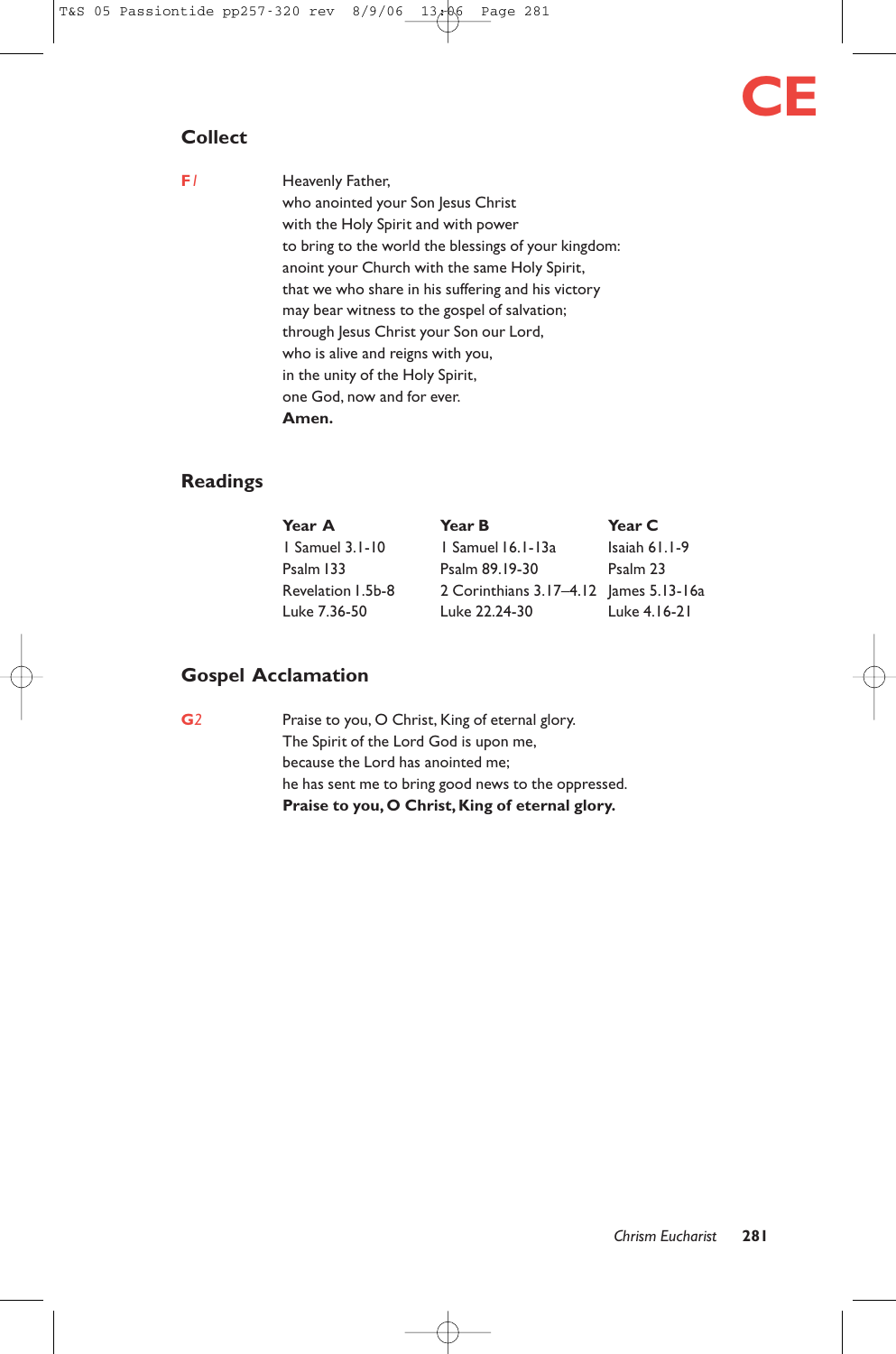#### **The Renewal of Commitment to Ministry (A)**

*The following order is designed for occasions when ordained and lay ministers renew their commitment on the same occasion, but replying severally to the questions.*

*Bishop* My brothers and sisters, at his Last Supper, our Lord Jesus Christ gave his disciples a new commandment, that they should love one another, and he prayed that they might be one. He gave them an everlasting sign of his own love, in the sacrament of bread and wine. He consecrated himself to his Father's service, to be the high priest of the New Covenant. I invite you now to dedicate yourselves afresh to his service, as stewards of the mysteries of God and ministers of his grace.

#### *The bishop addresses the lay ministers*

When you were commissioned, you undertook to be faithful in prayer and by word and example to minister to those for whom Christ died.Will you do all that is in your power to witness to God's love for his people?

#### *Lay ministers* **By the help of God, I will.**

#### *The bishop addresses the deacons*

At your ordination as a deacon, you received the yoke of Christ, who came not to be served but to serve.Will you continue faithfully in this ministry, to build up God's people in his truth and serve them in his name?

#### *Deacons* **By the help of God, I will.**

#### *The bishop addresses the priests*

At your ordination to the priesthood, you took authority to watch over and care for God's people, to absolve and bless them in his name, to proclaim the gospel of salvation, and to minister the sacraments of his New Covenant.Will you continue as faithful stewards of the mysteries of God, preaching the gospel of Christ and ministering his holy sacraments?

#### *Priests* **By the help of God, I will.**

#### *A lay person addresses the bishop(s)*

At your ordination as bishop(s) you received the gift of the Spirit, that you might lead the Church in mission, and send out ministers in Christ's name; that you might promote its unity, uphold its discipline, and guard its faith; and that you might teach and govern the people committed to your charge.Will you continue faithfully in this ministry, watching over Christ's own flock, and building them up in the unity of the Spirit and the bond of peace?

#### *Bishop(s)* **By the help of God, I will.**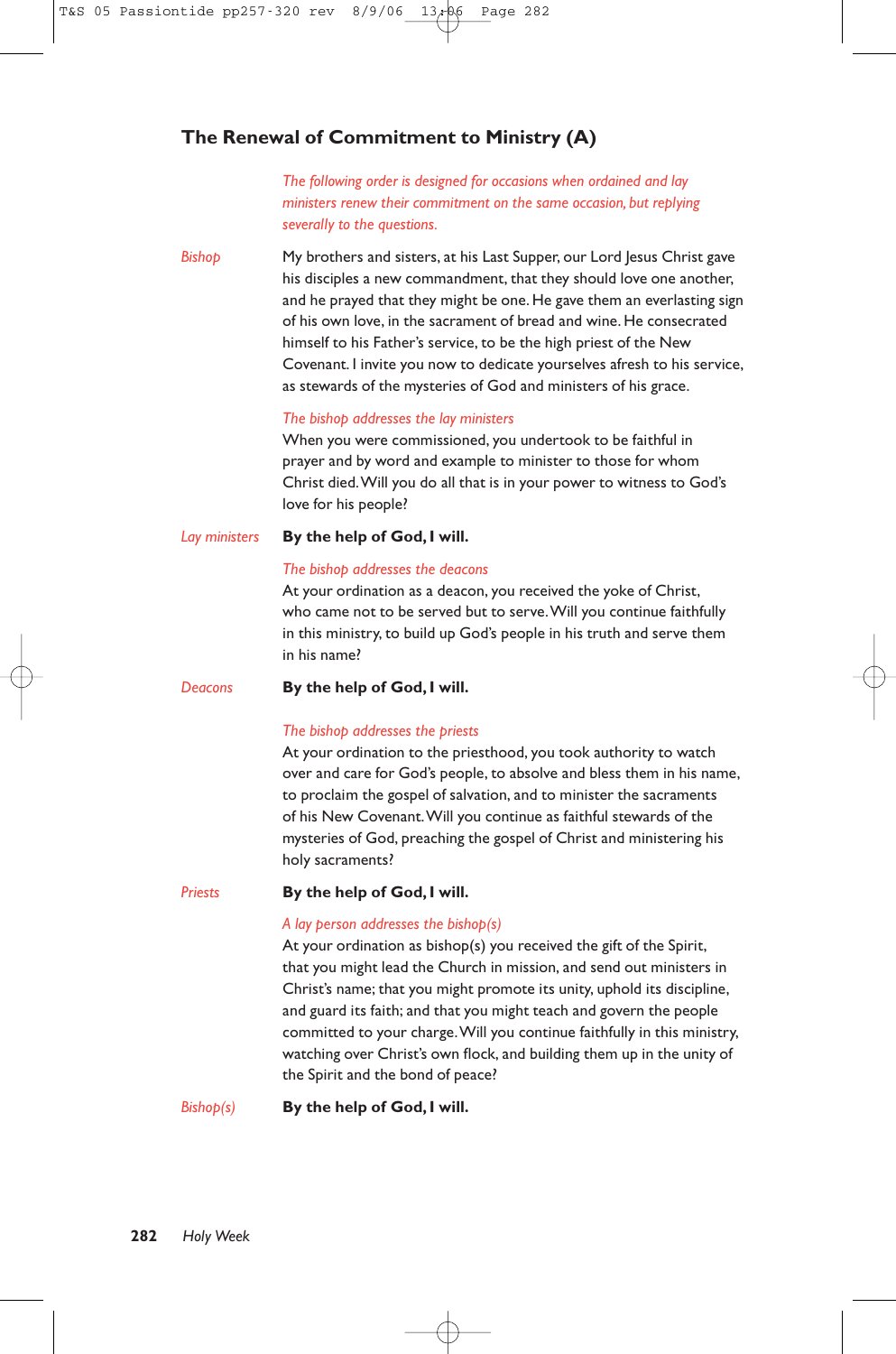

#### *The lay person addresses all the ministers*

May the God of peace sanctify you wholly; and may your spirit and soul and body be kept sound and blameless at the coming of our Lord Jesus Christ. He who calls you is faithful, and he will accomplish it.

| All | Amen. Lord, have mercy.                                                                                                                                                                                                                                                                                                                        |
|-----|------------------------------------------------------------------------------------------------------------------------------------------------------------------------------------------------------------------------------------------------------------------------------------------------------------------------------------------------|
| All | The people stand, and the bishop addresses them<br>My brothers and sisters, pray for all who minister, that they may<br>be constant in prayer and steadfast in faith, and serve your people<br>with joy.<br>Lord, hear us.                                                                                                                     |
|     |                                                                                                                                                                                                                                                                                                                                                |
| All | Pray for your deacons, that the Lord may pour upon them the riches<br>of his grace. Pray that he who has called them to his service may make<br>them worthy of his calling.<br>Lord, hear us.                                                                                                                                                  |
|     |                                                                                                                                                                                                                                                                                                                                                |
| All | Pray for your priests. Ask the Lord to bless them with the fullness<br>of his love, that they may be faithful ministers of his word and<br>sacrament, and lead his people in the way of salvation.<br>Lord, hear us.                                                                                                                           |
| All | Pray for your bishop(s), that despite our unworthiness we may<br>be faithful to the great trust that has been handed to us. Pray that<br>we may become more like our Good Shepherd and great High Priest,<br>the teacher and servant of us all, and so become more and more<br>a sign of Christ's loving presence among you.<br>Lord, hear us. |
|     | Pray for the families of those who minister, for their homes, and for all                                                                                                                                                                                                                                                                      |
| All | with whom they share their lives.<br>Lord, hear us.                                                                                                                                                                                                                                                                                            |
| All | May the Lord in his love keep us ever close to him, and may he bring<br>us all to the fullness of eternal life.<br>Amen.                                                                                                                                                                                                                       |
|     |                                                                                                                                                                                                                                                                                                                                                |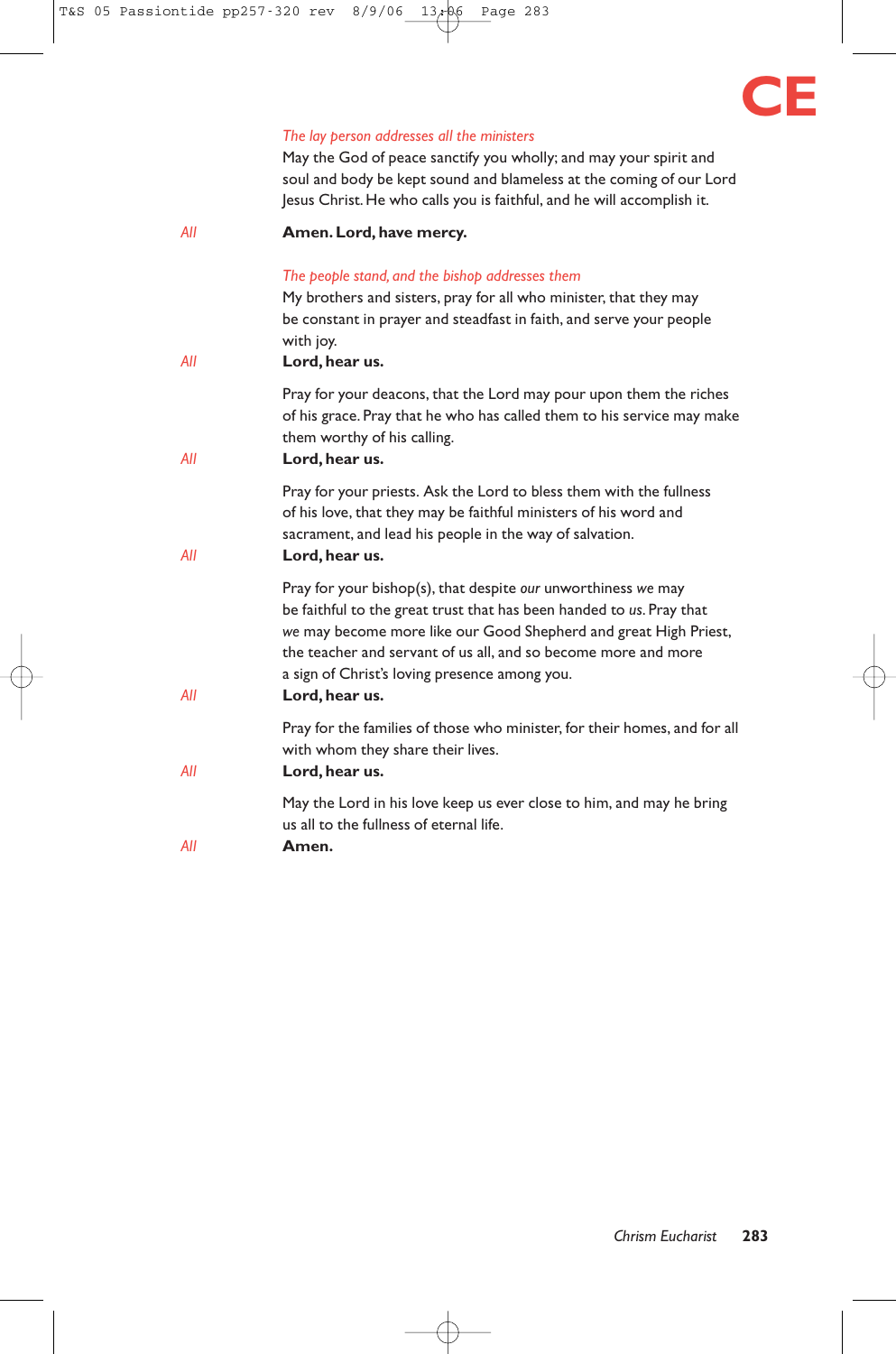#### **The Renewal of Commitment to Ministry (B1)**

*The following order is intended for occasions when only ordained ministers renew their commitment. It may be used by priests and bishop alone, or by priests and deacons speaking their part together.*

#### *The bishop addresses the priests (and deacons)*

My brothers and sisters, at his Last Supper, our Lord Jesus Christ gave his disciples a new commandment, that they should love one another, and he prayed that they might be one. He gave them an everlasting sign of his own love, in the sacrament of bread and wine. He consecrated himself to his Father's service, to be the high priest of the New Covenant. I invite you now to dedicate yourselves afresh to his service, as stewards of the mysteries of God and ministers of his grace.

At your ordination you accepted the yoke of Christ for love of the Lord and his Church. Are you resolved to unite yourself more closely to Christ and to become more like him, joyfully sacrificing your own pleasures and ambitions to bring his peace and love to your brothers and sisters?

#### *Priests* **By the help of God, I will.**

*(and deacons)*

| Bishob | With the example of the Lord who washed his disciples' feet, will you       |
|--------|-----------------------------------------------------------------------------|
|        | be faithful in serving the needs of others and diligent in caring for those |
|        | in need and trouble, in strengthening the faithful and in searching out     |
|        | the indifferent and the lost?                                               |

| <b>Priests</b><br>(and deacons) | By the help of God, I will.                                                                                                                                  |
|---------------------------------|--------------------------------------------------------------------------------------------------------------------------------------------------------------|
| Bishop                          | Will you fashion your life according to the pattern of Christ, that you<br>may be a true pastor, by word and example, to the people among<br>whom you serve? |
| <b>Priests</b>                  | By the help of God, I will.                                                                                                                                  |

*(and deacons)*

*Bishop* Will you work in partnership with all whom the Lord has given you, and encourage all the baptized to grow as the royal priesthood of the new covenant?

*Priests* **By the help of God, I will.**

*(and deacons)*

*Bishop* Will you be a faithful minister of the mysteries of God by leading the worship of his people with devotion and care and by teaching the Christian faith with conviction and joy?

#### *Priests* **By the help of God, I will.**

*(and deacons)*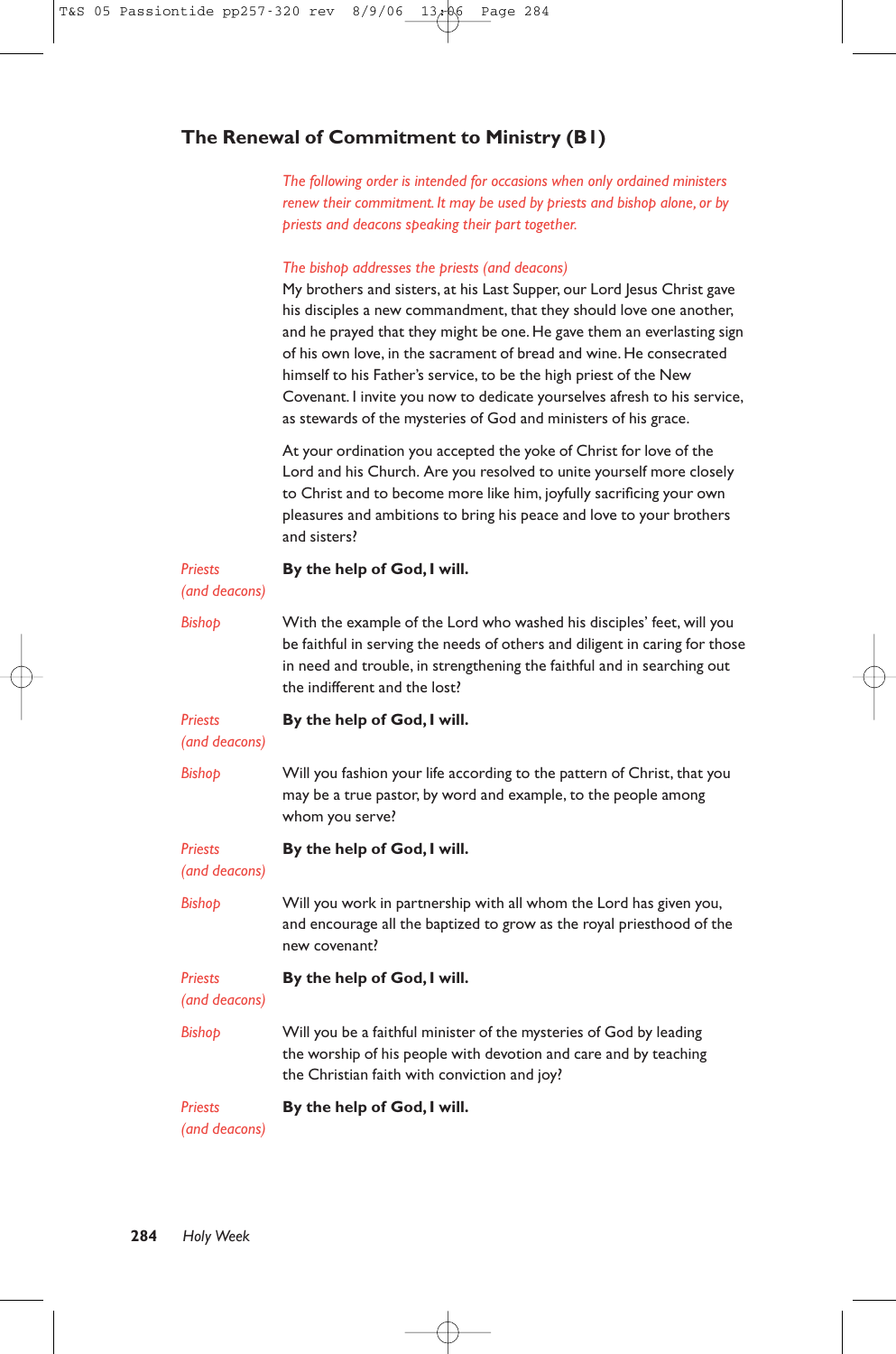

| Bishop | Will you continue in the way of Christ, the head and shepherd of |
|--------|------------------------------------------------------------------|
|        | the Church of God, whose grace is sufficient to meet your need?  |

#### *Priests* **By the help of God, I will.**

*(and deacons)*

*A lay person addresses the bishop(s)*

Reverend Father(s) in God, will you be faithful to the promise you made at your consecration to uphold the truth of the gospel?

#### *Bishop(s)* **By the help of God, I will.**

*Lay person* Will you promote unity, peace and love among all Christian people, especially in this diocese, and be diligent in prayer and the reading of the holy Scriptures?

*Bishop(s)* **By the help of God, I will.**

- *Lay person* Will you strive to become more like our High Priest and Good Shepherd, the Teacher and Servant of all, and so to be an authentic sign of Christ's loving presence among us?
- *Bishop(s)* **By the help of God, I will.**

#### *The bishop addresses the congregation*

My brothers and sisters, pray for your bishops, priests and deacons. Ask the Lord to bless us with the fullness of his love, that we may be faithful servants of Christ, our great High Priest, serving the Church with gifts that encourage and equip the people of God, and make Christ known in our generation.

#### *All* **Lord Jesus Christ, hear us and answer our prayer.**

*Bishop* Almighty God, who has given us the will to undertake all these things, give us also the strength to perform them, that he may complete that work which he has begun in us; through Jesus Christ our Lord. *All* **Amen.**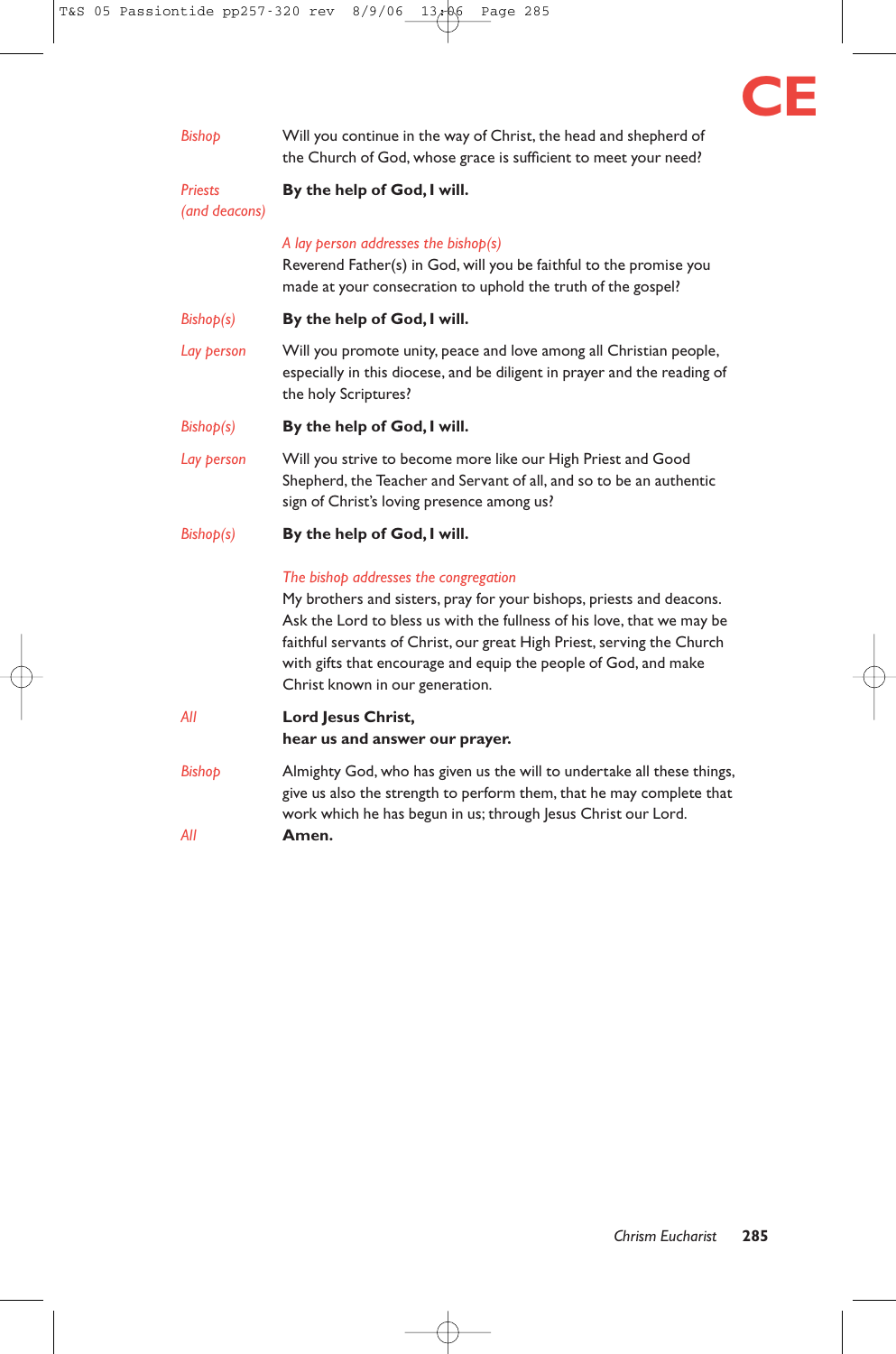#### **A Form for the Renewal of Diaconal Commitment (B2)**

*This form is intended to be used with Form B1 above. In this case, the priests and bishops renew their commitment in Form B1, and the deacons renew their commitment immediately before the reading of the Gospel, using this form.*

*Bishop* At your ordination as a deacon, you received the yoke of Christ, who took the form of a servant, coming to serve and not to be served, so that in your ministry Christ's example to his Church as the servant of all might be proclaimed.

> Will you continue faithfully in the ministry of building up God's people in his truth and of serving them in his name?

- *Deacons* **By the help of God, I will.**
- *Bishop* Will you continue to proclaim in deed and word the gospel of Jesus Christ our Lord and Saviour?
- *Deacons* **By the help of God, I will.**
- *Bishop* The Lord be in your heart and on your lips that you may truly and faithfully proclaim his holy gospel; in the name of the Father, and of the Son, and of the Holy Spirit. *All* **Amen.**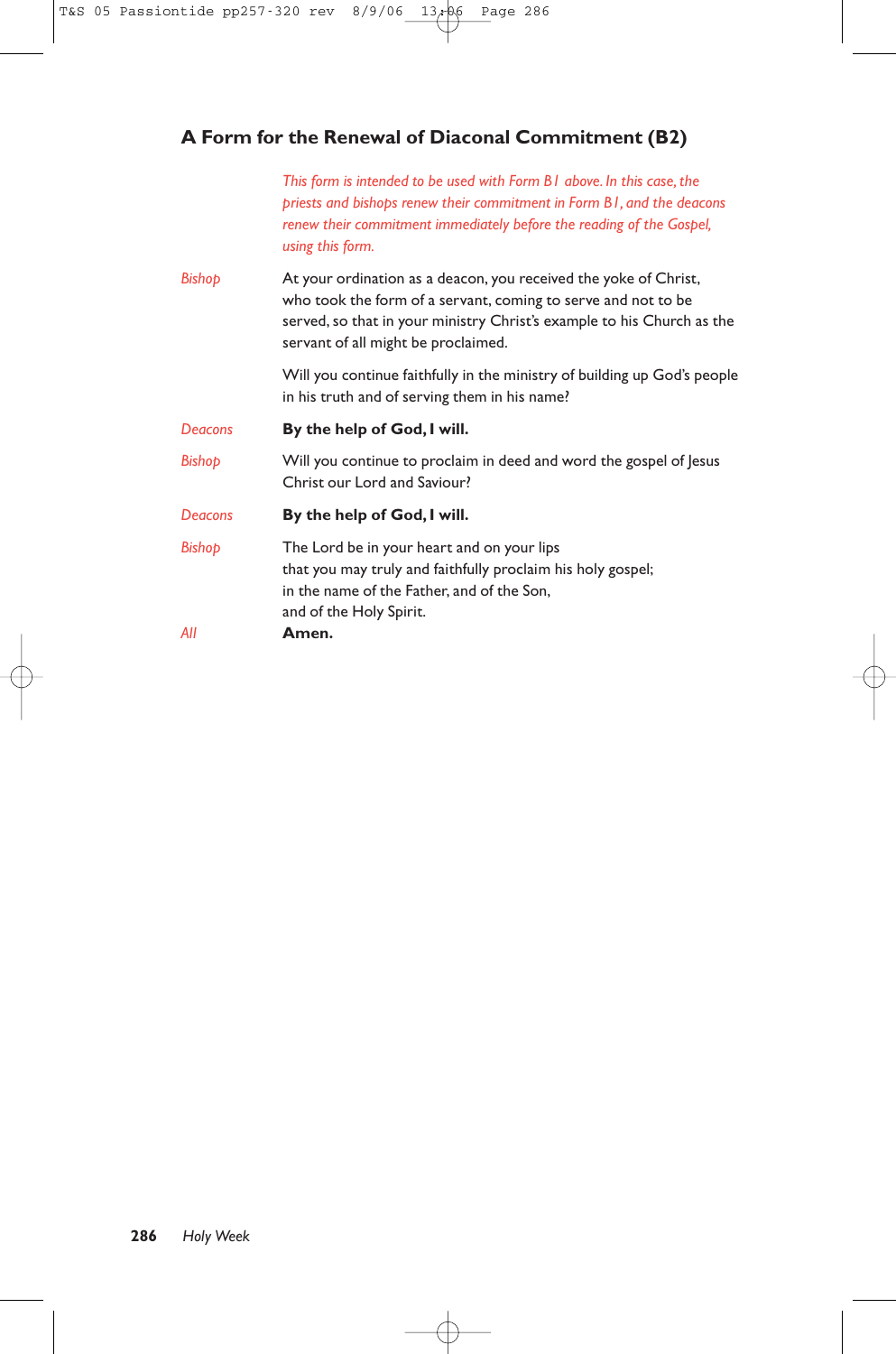#### **The Renewal of Commitment to Ministry (C)**

*This form is intended for use when a variety of ministers renew their commitment to ministry in a single prayer. It is based on the Methodist Covenant Service.*

*Bishop* My brothers and sisters, Christ has many services to be done. Some are easy, others are difficult; some bring honour, others bring reproach; some conform to our natural inclinations and material interests, others are contrary to both. In some, we may please Christ and please ourselves, in others we cannot please Christ except by denying ourselves.Yet the power to do all these things is given in Christ who strengthens us.

#### Let us pray.

God our Father, in our baptism you made us witnesses to the death and resurrection of your Son. Send your Holy Spirit to strengthen us, as we take upon us the yoke of your obedience. Make us instruments of your peace, and doers of your perfect will.

## *Ministers* **God our Father, in the name of Christ and in the power of your Spirit, we commit ourselves to you and one another,**

**to live, work, and pray as one body in Christ, to trust each other as fellow workers in your Church, and to give ourselves with body, mind, and spirit to the ministries to which you have called us. Give us vision, give us courage, and give us joy, that the world may believe that Jesus Christ is Lord, to your eternal glory. Amen.**

*Bishop* May God, who has moved us to make this commitment, give us grace to keep it to the end; through Jesus Christ our Lord. *All* **Amen.**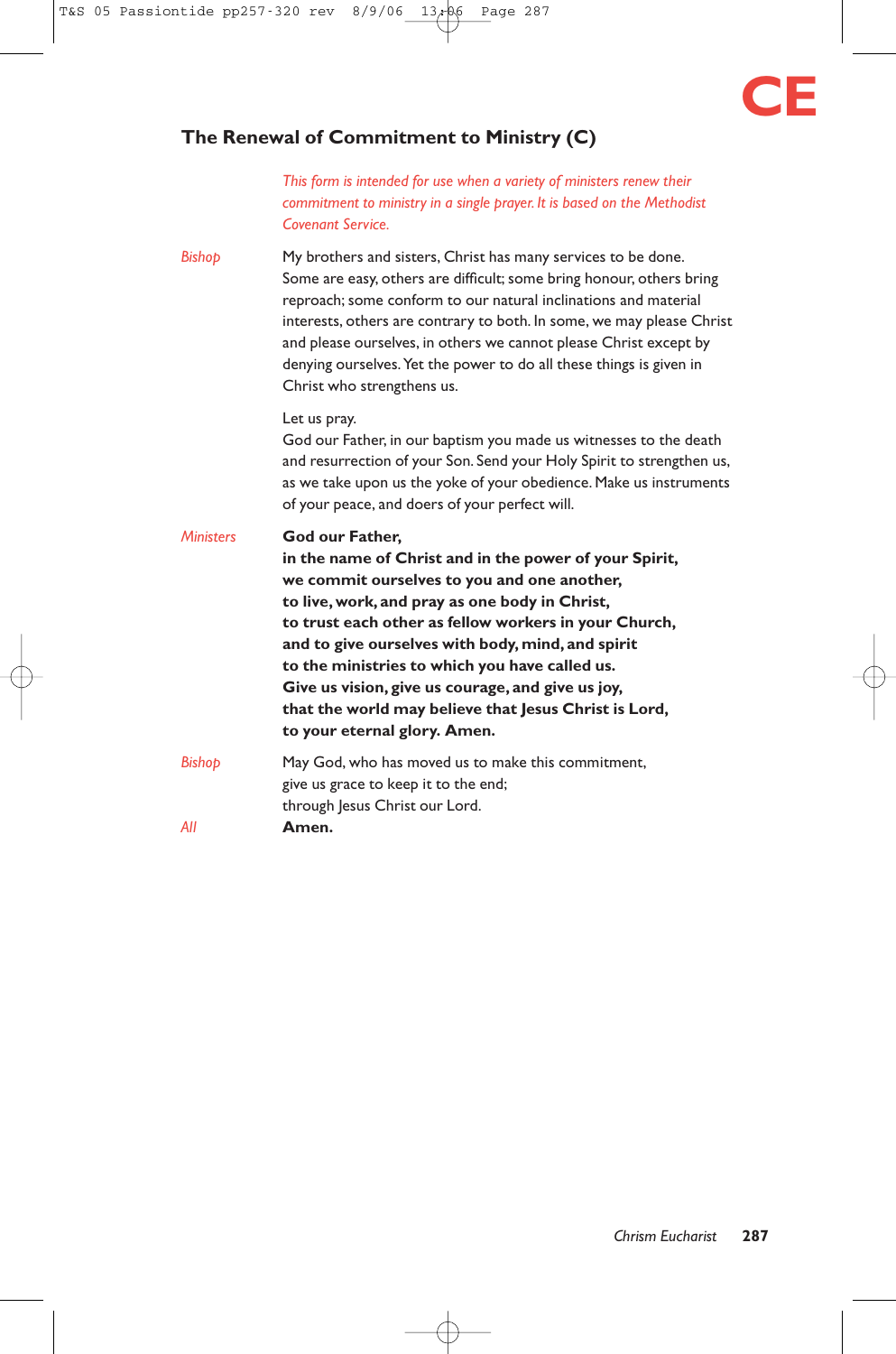#### **Introduction to the Peace**

**J***3* God has made us one in Christ. He has set his seal upon us and, as a pledge of what is to come, has given the Spirit to dwell in our hearts.

#### **Prayer over the Oils**

| <b>Bishop</b><br>All | Blessed be the God and Father of our Lord Jesus Christ,<br>who has blessed us in Christ with every spiritual blessing.                                                                                                                                                                                                                                                                                                                                                                                                                                                                                                                                                                         |
|----------------------|------------------------------------------------------------------------------------------------------------------------------------------------------------------------------------------------------------------------------------------------------------------------------------------------------------------------------------------------------------------------------------------------------------------------------------------------------------------------------------------------------------------------------------------------------------------------------------------------------------------------------------------------------------------------------------------------|
| A deacon             | The oil for the anointing of the sick and dying.                                                                                                                                                                                                                                                                                                                                                                                                                                                                                                                                                                                                                                               |
| <b>Bishop</b><br>All | Blessed are you, sovereign God, gentle and merciful,<br>creator of heaven and earth.<br>Your Word brought light out of darkness,<br>and daily your Spirit renews the face of the earth.<br>Your anointed Son brought healing<br>to those in weakness and distress.<br>He broke the power of evil and set us free from sin and death<br>that we might praise your name for ever.<br>By the power of your Spirit may your blessing rest<br>on those who are anointed with this oil in your name;<br>may they be made whole in body, mind and spirit,<br>restored in your image, renewed in your love,<br>and serve you as sons and daughters in your kingdom.<br><b>Blessed be God for ever.</b> |
| A deacon             | The oil for the signing with the cross at baptism.                                                                                                                                                                                                                                                                                                                                                                                                                                                                                                                                                                                                                                             |
| <b>Bishop</b>        | Blessed are you, sovereign God,<br>the protector of all who believe in you.<br>Your anointed Son overcame the powers of evil<br>when he was lifted high upon the cross.<br>By the power of your Spirit may your blessing rest<br>on those who are anointed with this oil in your name;<br>as they come to the waters of baptism,<br>may it be for them a sign of your defence in their fight<br>against sin, the world and the devil,<br>and bring them to share in Christ's victory.                                                                                                                                                                                                          |
| All                  | <b>Blessed be God for ever.</b>                                                                                                                                                                                                                                                                                                                                                                                                                                                                                                                                                                                                                                                                |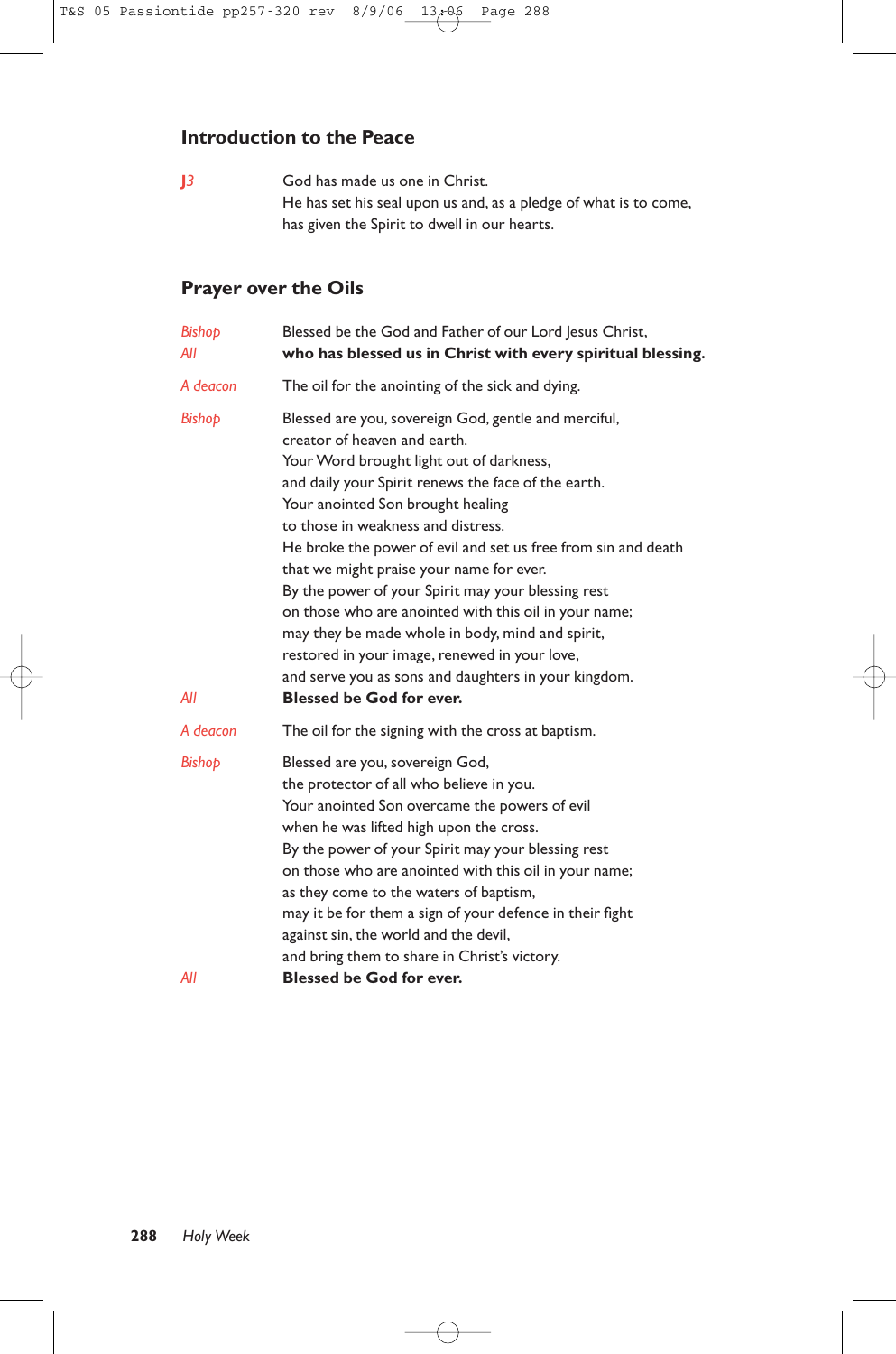

| A deacon | The oil of chrism.                                                   |
|----------|----------------------------------------------------------------------|
| Bishop   | Blessed are you, sovereign God and eternal Father,                   |
|          | upholding by your grace all who hear your call.                      |
|          | Under your Old Covenant                                              |
|          | priests and kings were anointed to serve you                         |
|          | and in the fullness of time you anointed your Son by the Holy Spirit |
|          | to be the Christ, the Saviour and Servant of all.                    |
|          | By the power of your Spirit may your blessing rest                   |
|          | on those who are anointed with this chrism in your name;             |
|          | let it be for them a sign of joy and gladness                        |
|          | as they share in the royal priesthood of the New Covenant            |
|          | and make known the kingdom of Jesus Christ our Lord,                 |
|          | to whom with you and the Holy Spirit                                 |
|          | we lift our voices of thanks and praise.                             |
| All      | Blessed be God, our strength and our salvation,                      |
|          | now and for ever. Amen.                                              |

#### **Prayer at the Preparation of the Table**

**K***2* Pour upon the poverty of our love and the weakness of our praise the transforming fire of your presence. **Amen.**

#### **Preface**

**L**<sup>3</sup> And now we give you thanks because by your Holy Spirit you anointed your only Son to be the servant of all and ordained that he should enter into his kingdom through suffering. In your wisdom and love you call your Church to serve the world, to share in Christ's suffering and to reveal his glory.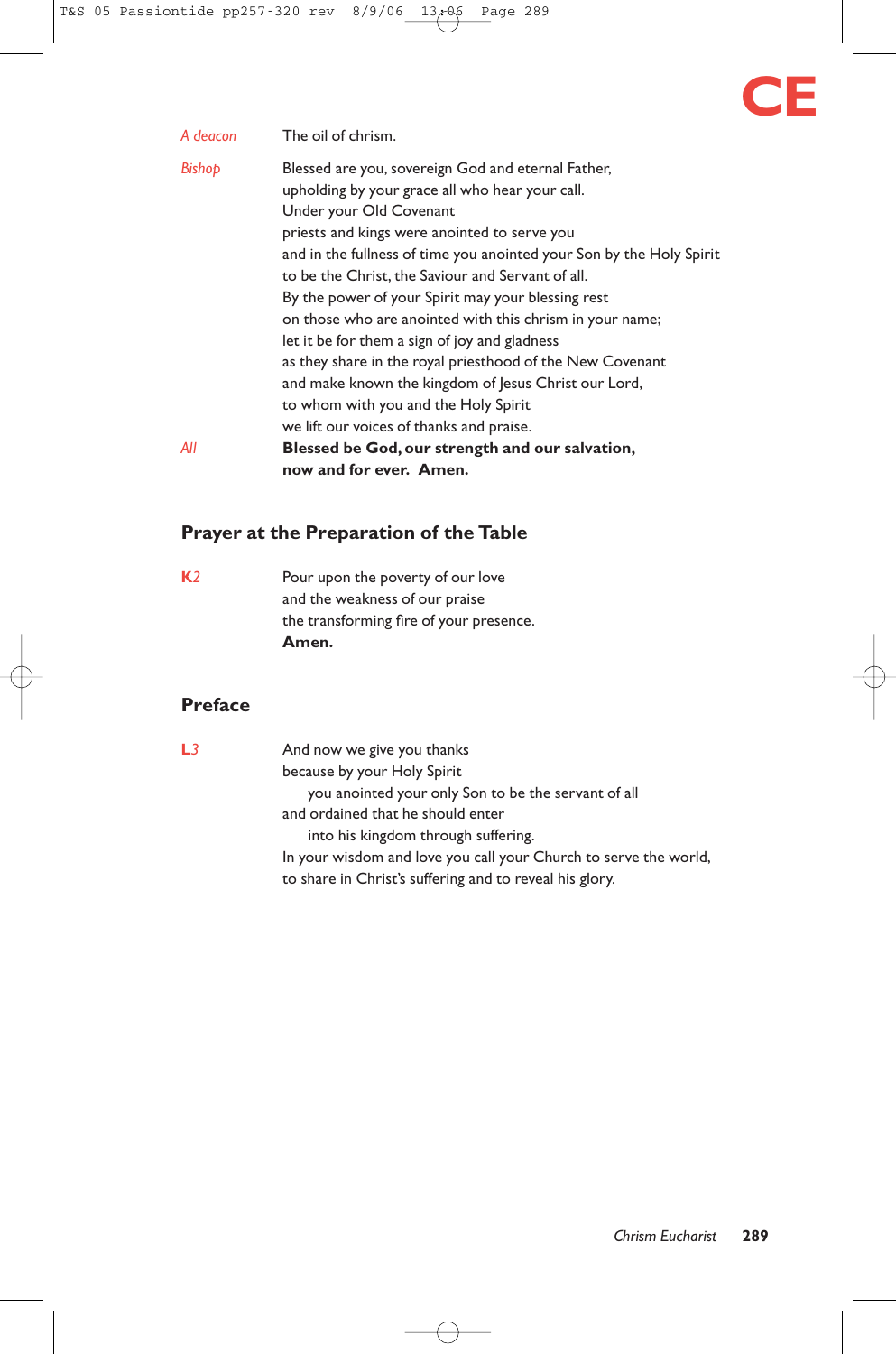#### **Extended Preface**

| M <sub>2</sub> | It is indeed right and good                                      |
|----------------|------------------------------------------------------------------|
|                | always and everywhere to give you thanks                         |
|                | Lord, holy Father, almighty and eternal God,                     |
|                | through Jesus Christ your Son our Lord.                          |
|                | By the outpouring of your Holy Spirit                            |
|                | you anointed him to be the servant of all                        |
|                | and ordained that he should enter into your kingdom              |
|                | through suffering.                                               |
|                | And now he stands by us and pours out for our healing            |
|                | the oil of consolation and the wine of renewed hope.             |
|                | In your wisdom and love you anoint your holy people              |
|                | to be a royal priesthood,                                        |
|                | to share in Christ's suffering                                   |
|                | and to reveal his glory to the world.                            |
|                | Therefore earth unites with heaven to sing a new song of praise; |
|                | we too join with angels and archangels                           |
|                | as they proclaim your glory without end.                         |
|                |                                                                  |

#### **Post Communion**

**N***1* Good Shepherd, you have welcomed us at your table and have anointed us with the oil of gladness: may your goodness and mercy follow us all the days of our life, that we may dwell in the house of the Lord for ever. **Amen.**

#### **Prayer after Communion**

**You have opened to us the Scriptures, O Christ, and you have made yourself known in the breaking of the bread. Abide with us,we pray, that, blessed by your royal presence, we may walk with you all the days of our life, and at its end behold you in the glory of the eternal Trinity, one God for ever and ever. Amen.**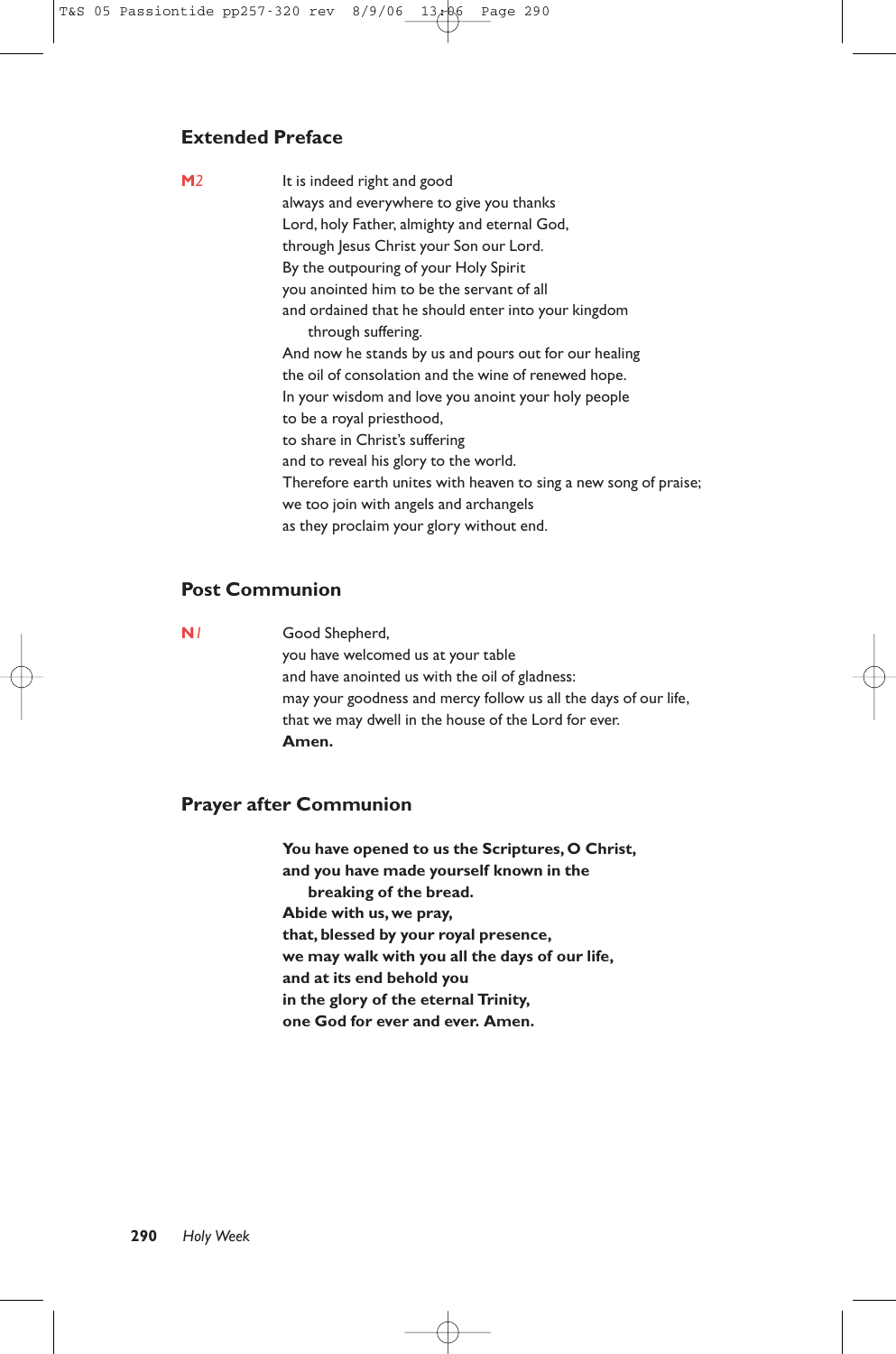# **CE**

## **Blessing**

| <b>Bishop</b><br>All | Our help is in the name of the Lord<br>who has made heaven and earth.                                                     |
|----------------------|---------------------------------------------------------------------------------------------------------------------------|
| <b>Bishop</b><br>All | Blessed be the name of the Lord<br>now and for ever. Amen.                                                                |
| Bishop<br>All        | The Father, whose glory fills the heavens,<br>cleanse you by his holiness<br>and send you to proclaim his word.<br>Amen.  |
| Bishop<br>All        | The Son, who has ascended to the heights,<br>pour upon you the riches of his grace.<br>Amen.                              |
| Bishop<br>All        | The Holy Spirit, the Comforter,<br>equip you and strengthen you in your ministry.<br>Amen.                                |
| Bishop               | And the blessing of God almighty,<br>the Father, the Son, and the Holy Spirit,<br>be upon you and remain with you always. |
| All                  | Amen.                                                                                                                     |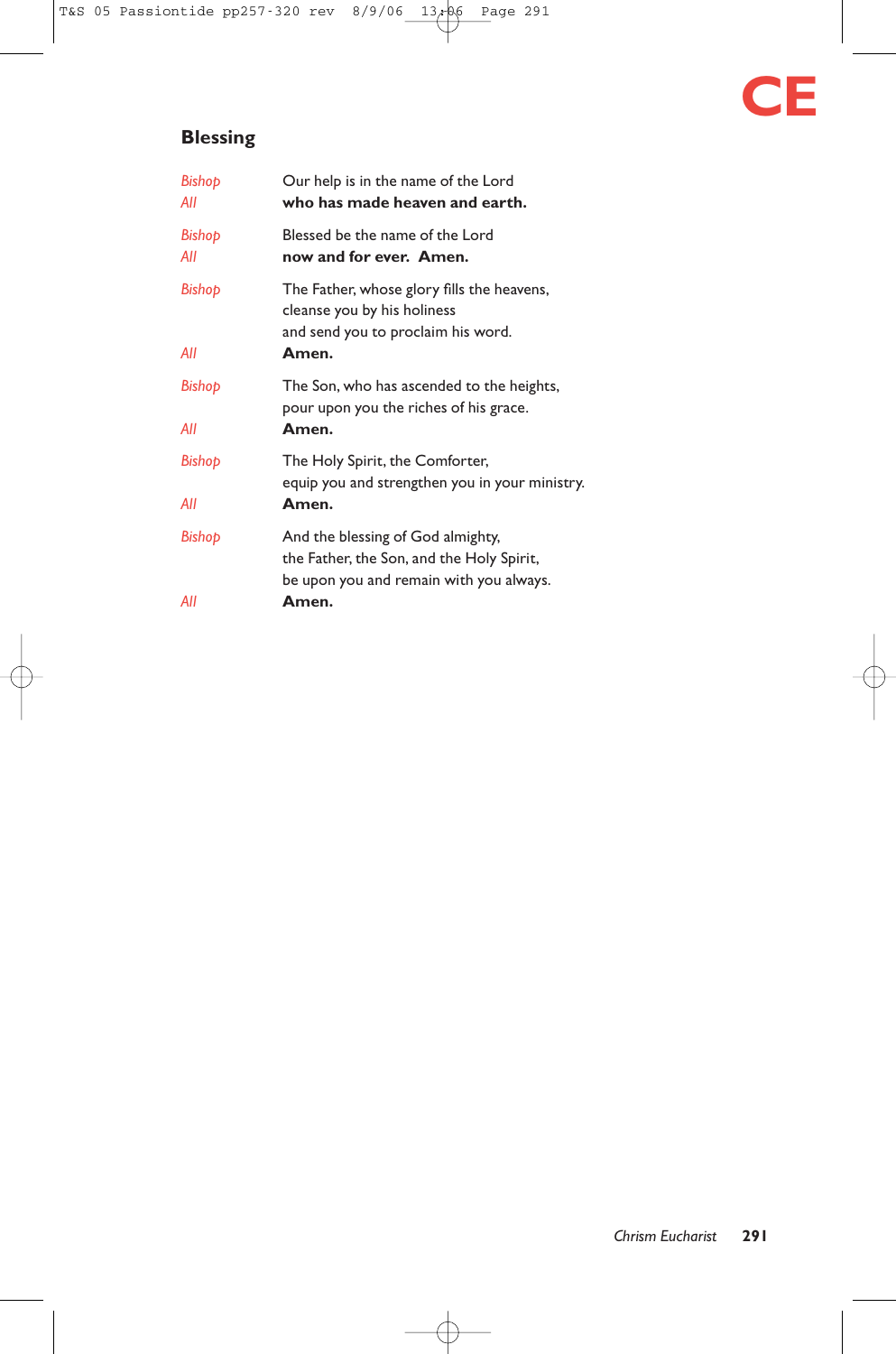# **The Reception of Holy Oils during the Liturgy of Maundy Thursday**

*The oils are blessed by the bishop at a diocesan celebration at some convenient time during Holy Week between Palm Sunday and the beginning of the Triduum. Resources for this service are provided on pages 278–291.*

*The oils may be received into the parish on Maundy Thursday at the beginning of the Liturgy of the Last Supper.*

*The oils may be carried by three ministers in the entrance procession. After the Greeting, the ministers may present the oils and the president may speak briefly of their significance in the life of the Church. Sample texts are provided below.The oils are then taken to the place set apart for their reservation and the liturgy continues with the Prayers of Penitence.*

*Bishop* Brothers and sisters, on this most holy night we enter into the three days of the celebration of our Lord's paschal victory, his death and resurrection.Those of our community who are to be baptized this Eastertide will be made one with Christ, dying to sin and rising to newness of life in him. As we begin, therefore, we receive from our bishop *N*, the holy oils blessed and set apart for the sacramental life of our parish.

*Minister* The oil of the sick.

- *Bishop* By the laying on of hands and anointing with this oil, and with the prayerful support of this community, may those who are sick experience the healing presence of Christ. **Amen.**
- *Minister* The oil of baptism.
- **Bishop Anointed with this oil,** and assisted by the example of this community, may those who are to be baptized know that Christ calls them by name and makes them his own and shares with them his victory over sin and the power of evil. **Amen.** *Minister* The oil of chrism. **Bishop Anointed with this fragrant oil,** may all who are baptized and confirmed, all who are ordained to the service of God's people,

and this community whose house of prayer is dedicated to God's glory,

fill the world with the sweet fragrance of Christ's gospel and be built up as living stones into a temple

filled with the Holy Spirit.

**Amen.**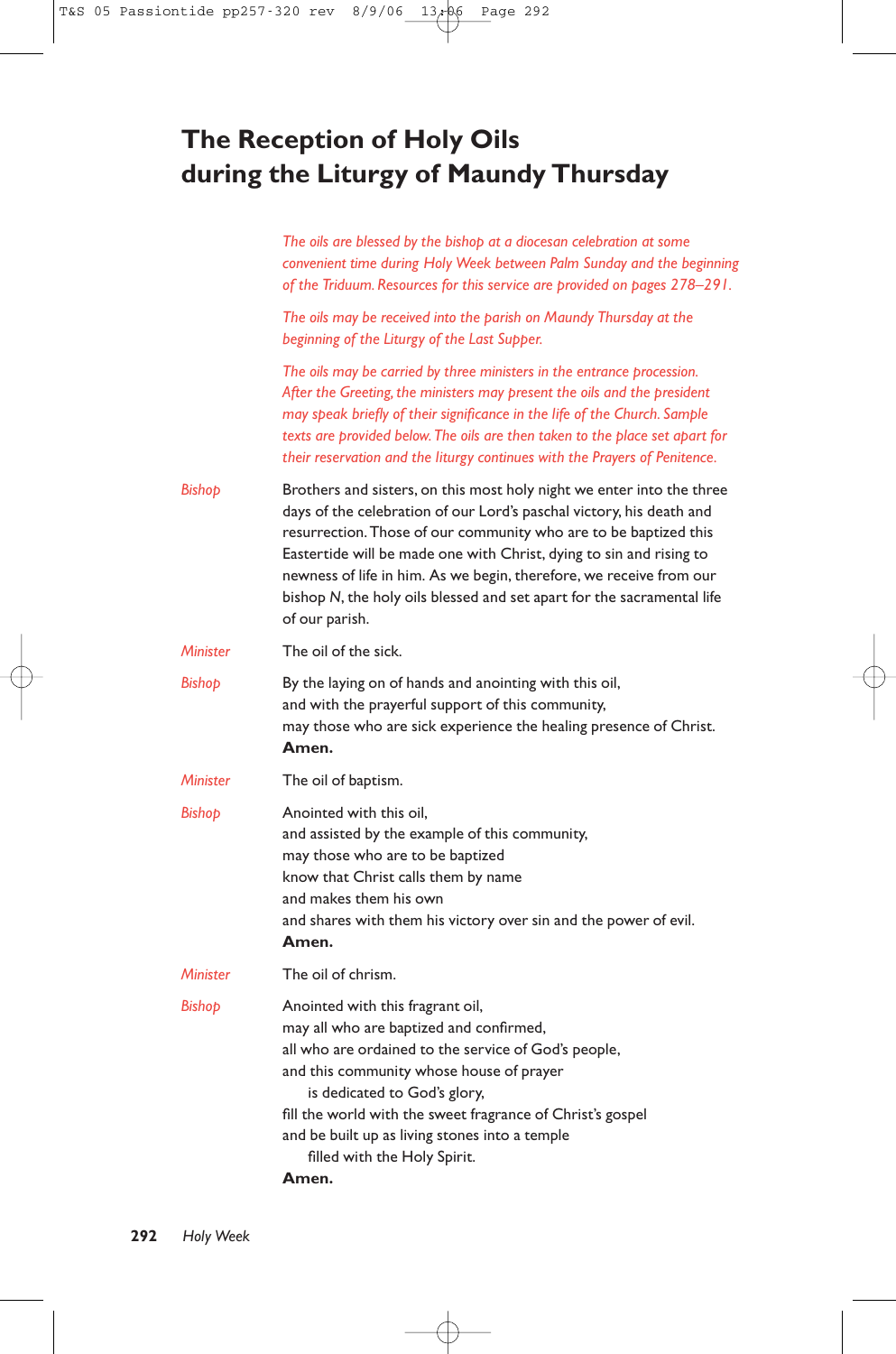# **Pas**

# **The Liturgy of Maundy Thursday**

## *Structure*

#### ¶ The Gathering

The Greeting Prayers of Penitence Gloria in Excelsis The Collect

#### **The Liturgy of the Word**

Readings Gospel Reading Sermon The Washing of Feet Prayers of Intercession

#### **The Liturgy of the Sacrament**

The Peace Preparation of the Table Taking of the Bread and Wine The Eucharistic Prayer The Lord's Prayer Breaking of the Bread Giving of Communion Prayer after Communion

#### ¶ The Conclusion

The Stripping of the Sanctuary The Watch or The Dismissal

#### **Notes**

#### **1 The Words of Institution**

In the Eucharistic Prayer, the president may insert after the words 'in the same night that he was betrayed' (or the equivalent words) the phrase 'that is, this very night'.

#### **2 Crosses**

If for this service it is the custom for the cross on the holy table and the processional cross to be covered, they should be veiled in plain white linen.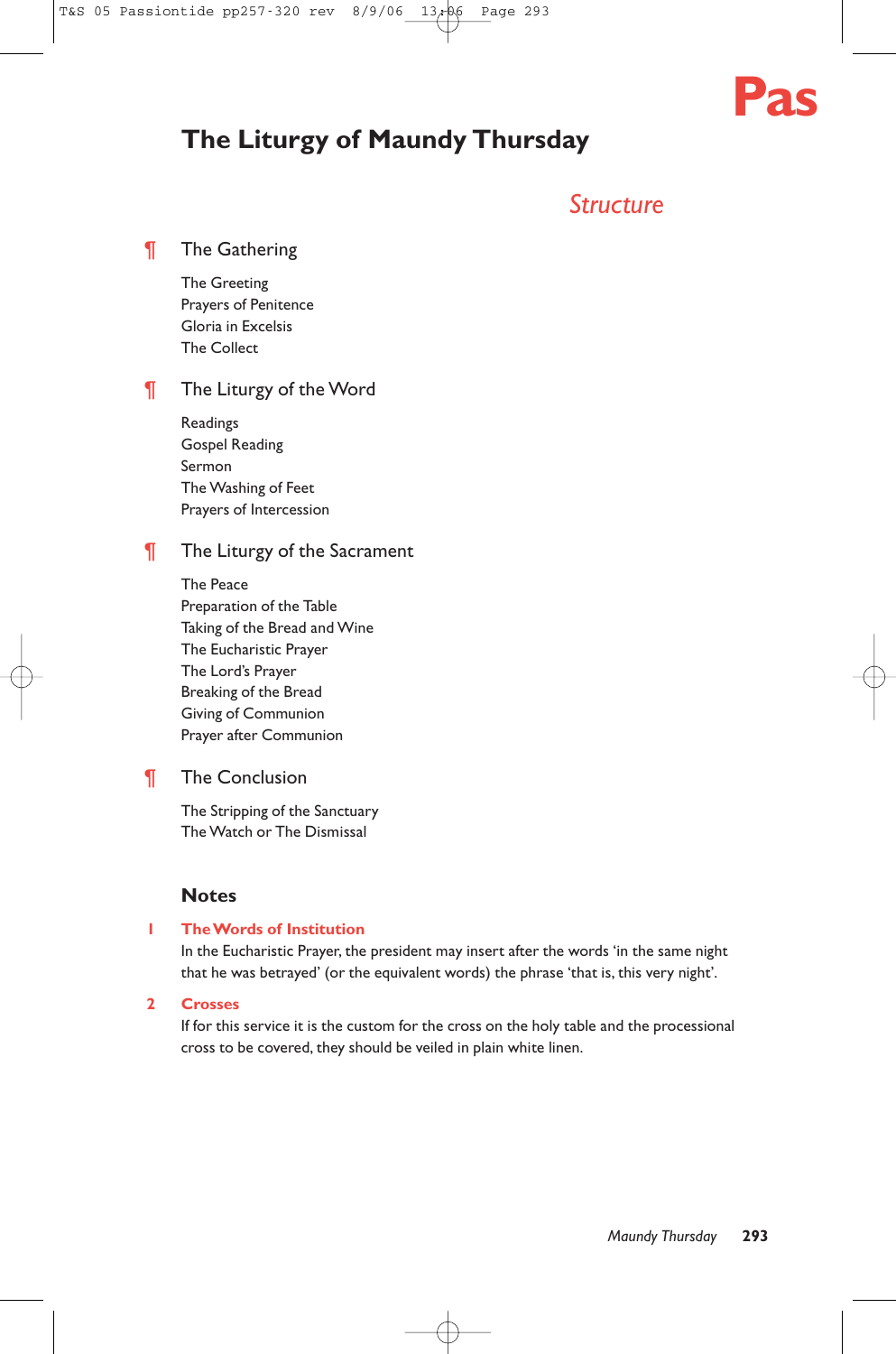# **The Liturgy of Maundy Thursday**

## ¶ *The Gathering*

*At the entry of the ministers a hymn may be sung.*

#### **The Greeting**

#### *The president greets the people*

The grace of our Lord Jesus Christ, the love of God, and the fellowship of the Holy Spirit be with you

#### *All* **and also with you.**

*Words of welcome or introduction may be said.*

#### **Prayers of Penitence**

#### *A minister uses this Invitation to Confession or other suitable words*

Our Lord Jesus Christ says: 'If you love me, keep my commandments.' 'Unless I wash you, you have no part in me.' Let us confess to almighty God our sins against his love, and ask him to cleanse us.

#### *Silence is kept.*

Have mercy on us, O God, in your great goodness; according to the abundance of your compassion blot out our offences. Lord, have mercy.

#### *All* **Lord, have mercy.**

Against you only have we sinned and done what is evil in your sight. Christ, have mercy.

#### *All* **Christ, have mercy.**

Purge us from our sin and we shall be clean; wash us and we shall be whiter than snow. Lord, have mercy.

#### *All* **Lord, have mercy.**

*Or another authorized form of confession may be used.*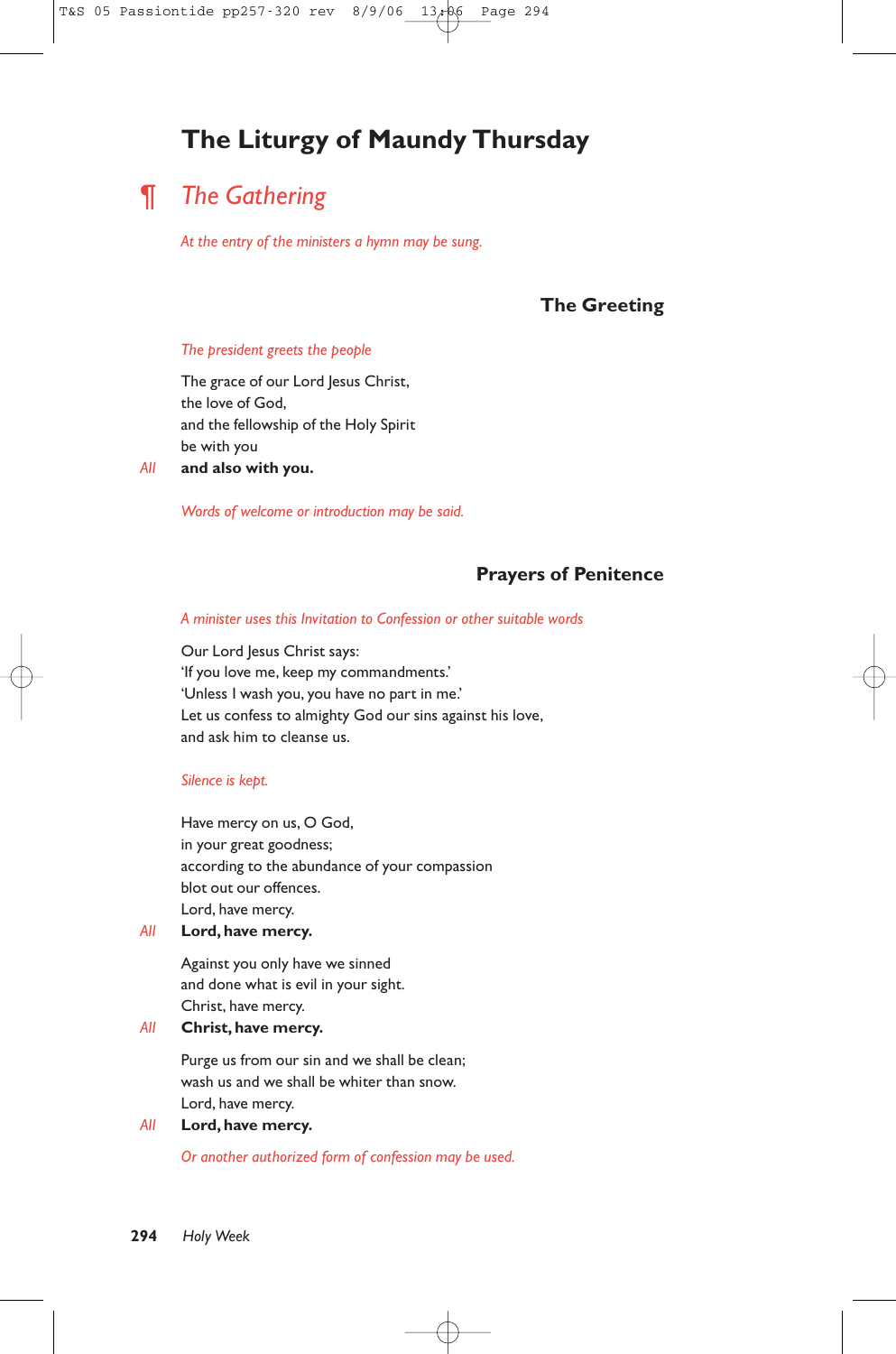

#### *The president uses this or another authorized absolution*

May the Father forgive *us* by the death of his Son and strengthen *us* to live in the power of the Spirit all *our* days.

*All* **Amen.**

#### *If a Kyrie Confession has not been said, the following may be used*

Lord, have mercy.

*All* **Lord, have mercy.**

Christ, have mercy.

*All* **Christ, have mercy.**

Lord, have mercy.

*All* **Lord, have mercy.**

*(or)*

*All* **Holy God, holy and strong, holy and immortal, have mercy upon us.**

#### **Gloria in Excelsis**

Glory to God in the highest, and peace to his people on earth.

Lord God, heavenly King, almighty God and Father, we worship you, we give you thanks, we praise you for your glory.

Lord Jesus Christ, only Son of the Father, Lord God, Lamb of God, you take away the sin of the world: have mercy on us; you are seated at the right hand of the Father: receive our prayer.

For you alone are the Holy One, you alone are the Lord, you alone are the Most High, Jesus Christ, with the Holy Spirit, in the glory of God the Father.

*All* **Amen.**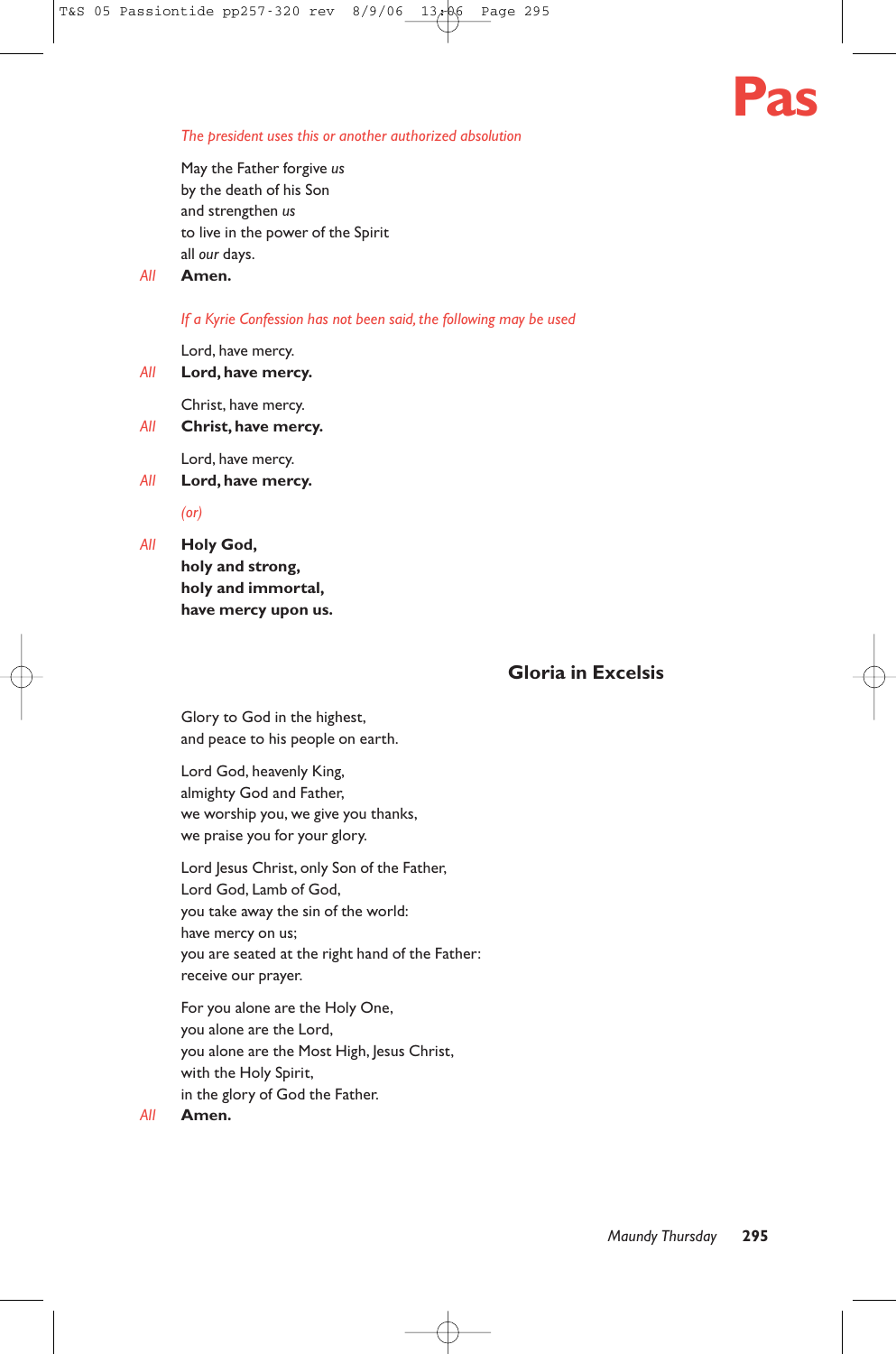#### *The president introduces a period of silent prayer with the words*

Let us pray that we may love one another as Christ has loved us.

#### *Silence is kept.*

God our Father, you have invited us to share in the supper which your Son gave to his Church to proclaim his death until he comes: may he nourish us by his presence, and unite us in his love; who is alive and reigns with you, in the unity of the Holy Spirit, one God, now and for ever.

#### *All* **Amen.**

#### *(or)*

God our Father,

your Son Jesus Christ was obedient to the end and drank the cup prepared for him: may we who share his table watch with him through the night of suffering and be faithful.

#### *All* **Amen.**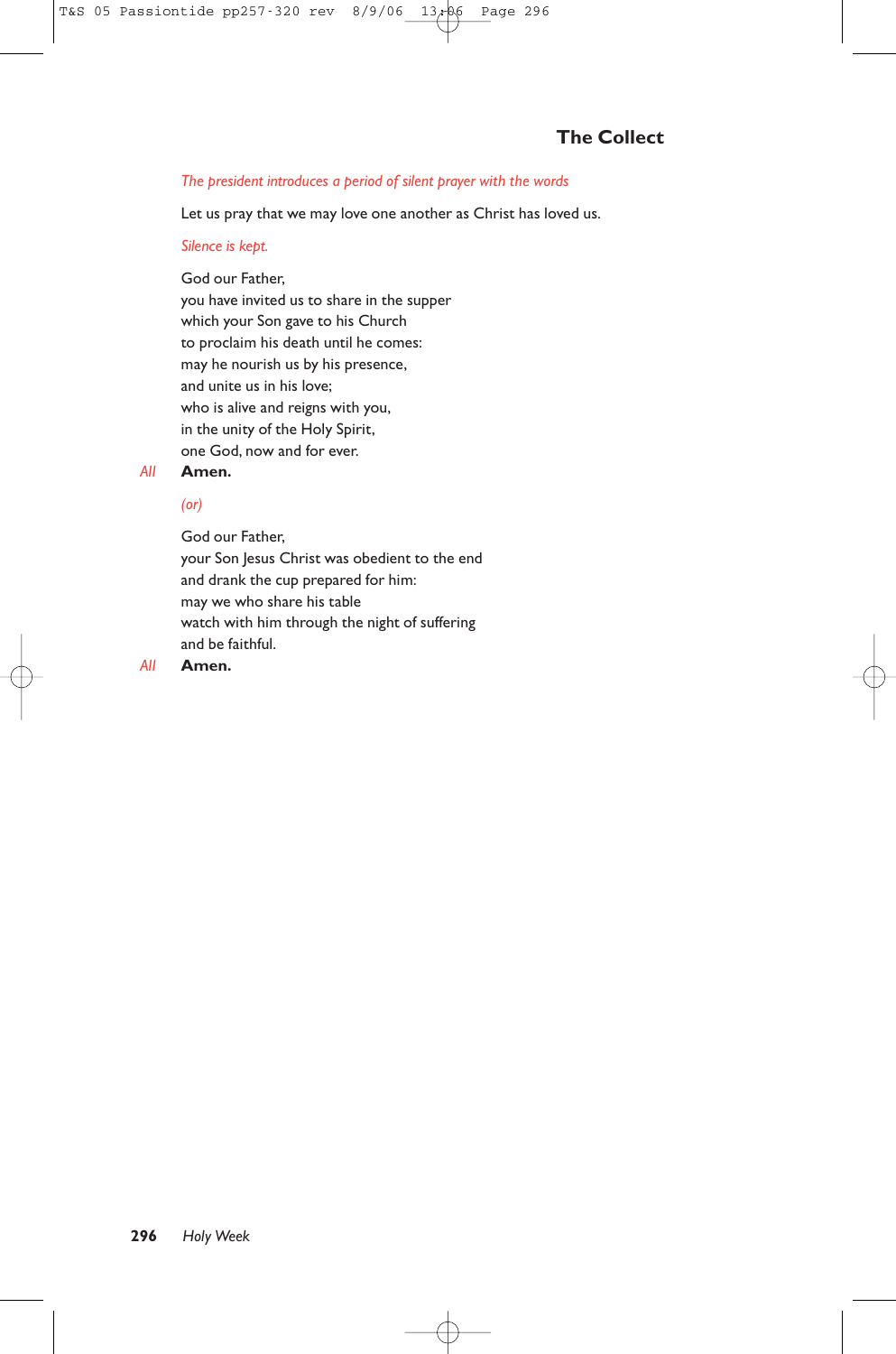# ¶ *The Liturgy of the Word*



#### **Readings**

*Either one or two readings from Scripture precede the Gospel reading.*

*At the end of each the reader may say*

This is the word of the Lord.

*All* **Thanks be to God.**

*The psalm or canticle follows the first reading; other hymns and songs may be used between the readings.*

#### **Gospel Reading**

#### *This acclamation may herald the Gospel reading*

Praise to you, O Christ, King of eternal glory. I give you a new commandment, says the Lord: Love one another as I have loved you.

#### *All* **Praise to you, O Christ, King of eternal glory.**

#### *When the Gospel is announced the reader says*

Hear the Gospel of our Lord Jesus Christ according to John.

*All* **Glory to you, O Lord.**

*John 13.1-17, 31b-35*

#### *At the end*

This is the Gospel of the Lord.

*All* **Praise to you, O Christ.**

#### **Sermon**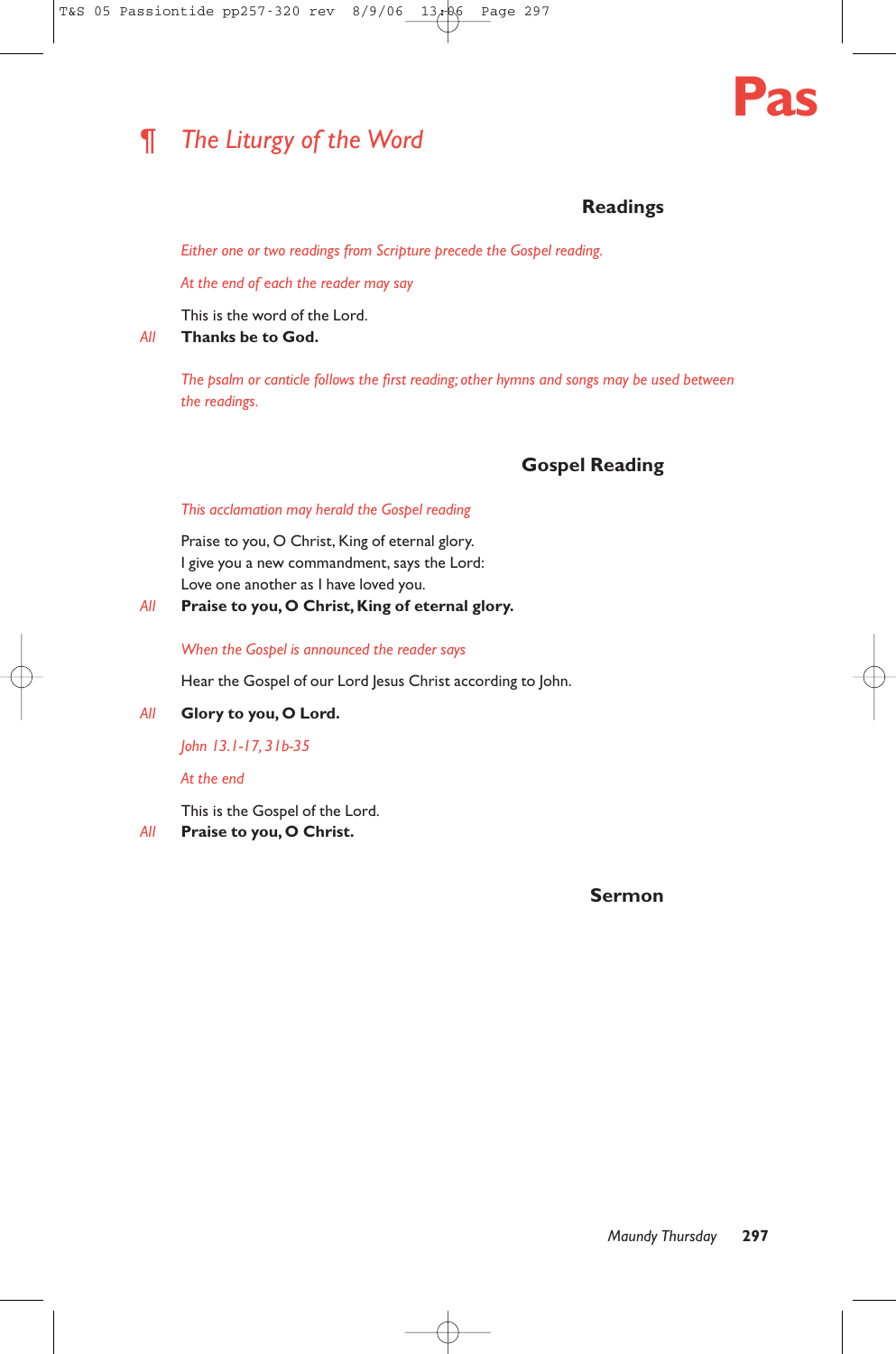*The president may wash the feet of some members of the congregation.*

*The anthem 'Ubi Caritas' in this or another translation, a hymn, an anthem or a psalm may be sung during the washing of feet.*

*God is love, and where true love is, God himself is there.*

Here in Christ we gather, love of Christ our calling; Christ, our love, is with us, gladness be his greeting; let us all revere and love him, God eternal. Loving him, let each love Christ in all his brothers. *God is love,…*

When we Christians gather, members of one Body, let there be in us no discord, but one spirit; banished now be anger, strife and every quarrel. Christ our God be present always here among us. *God is love,…*

Grant us love's fulfilment, joy with all the blessed when we see your face, O Saviour, in its glory; shine on us, O purest Light of all creation, be our bliss while endless ages sing your praises. *God is love,… James Quinn SJ*

#### *The washing of feet may end with this prayer*

Lord Jesus Christ, you have taught us that what we do for the least of our brothers and sisters we do also for you: give us the will to be the servant of others as you were the servant of all, and gave up your life and died for us, but are alive and reign, now and for ever.

*All* **Amen.**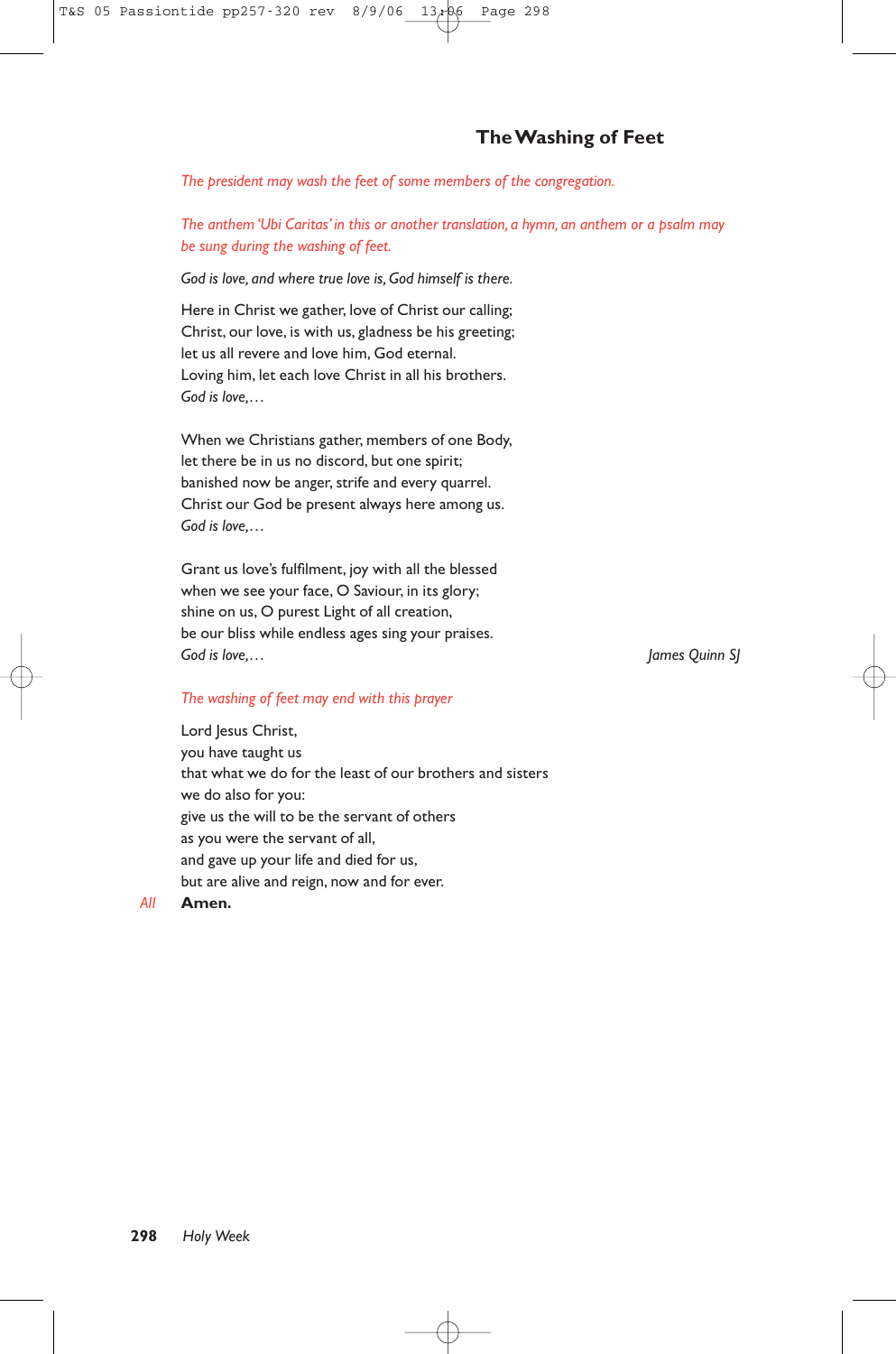#### **Prayers of Intercession**

# **Pas**

*This form or other suitable words may be used. Silence may be kept before each versicle and response.*

In the power of the Spirit let us pray to the Father through Christ the saviour of the world.

Father, on this, the night he was betrayed, your Son Jesus Christ washed his disciples' feet. We commit ourselves to follow his example of love and service. Lord, hear us

#### *All* **and humble us.**

On this night, he prayed for his disciples to be one. We pray for the unity of your Church. Lord, hear us

#### *All* **and unite us.**

On this night, he prayed for those who were to believe through his disciples' message.

We pray for the mission of your Church.

Lord, hear us

#### *All* **and renew our zeal.**

On this night, he commanded his disciples to love, but suffered rejection himself. We pray for the rejected and unloved. Lord, hear us

#### *All* **and fill us with your love.**

On this night, he reminded his disciples that if the world hated them it hated him first. We pray for those who are persecuted for their faith. Lord, hear us

#### *All* **and give us your peace.**

On this night, he accepted the cup of death and looked forward to the new wine of the kingdom. We remember those who have died in the peace of Christ. Lord, hear us

#### *All* **and welcome all your children into paradise.**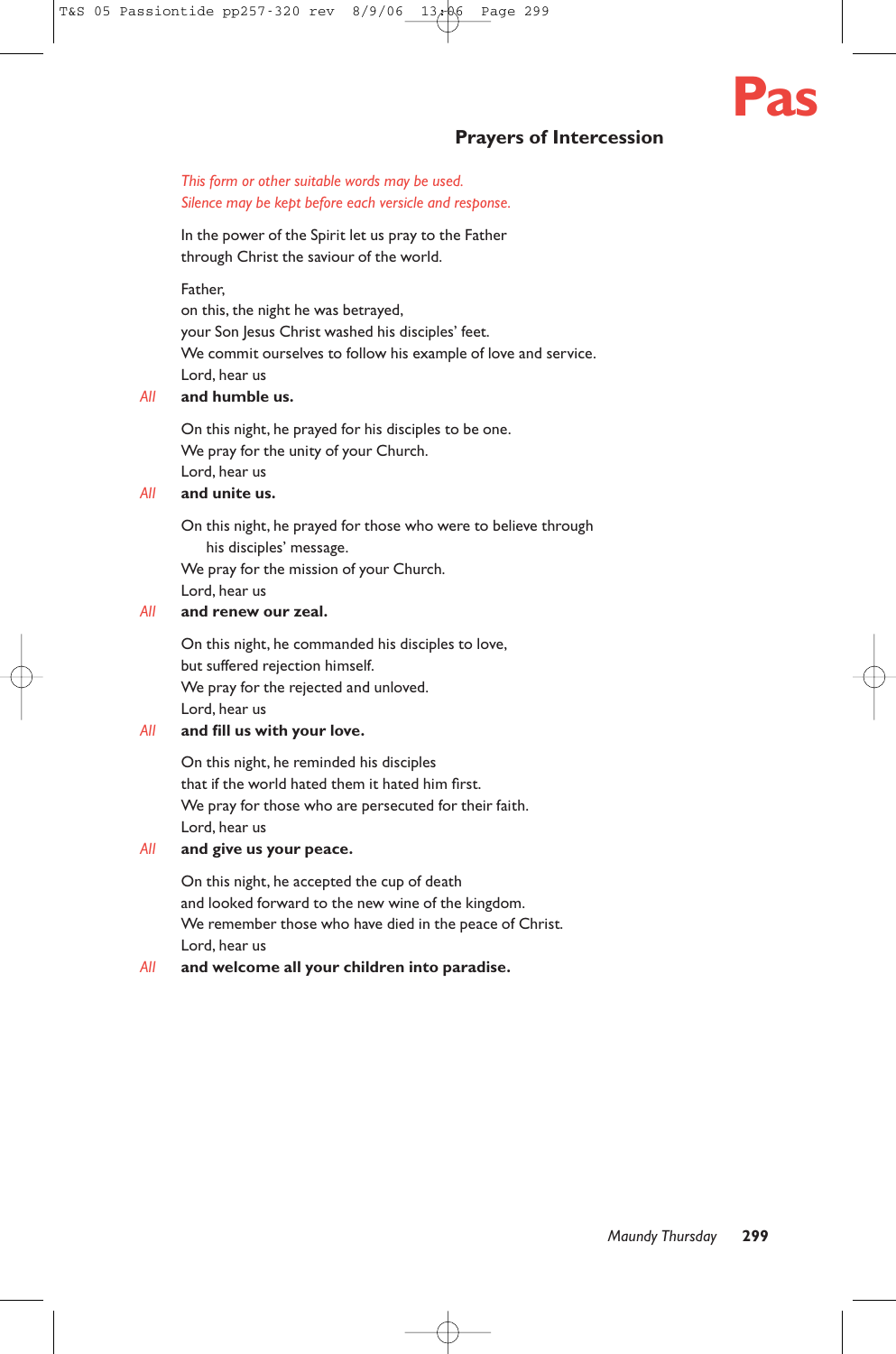# ¶ *The Liturgy of the Sacrament*

#### **The Peace**

Jesus says: 'Peace I leave with you; my peace I give to you. Do not let your hearts be troubled, neither let them be afraid.'

The peace of the Lord be always with you

*All* **and also with you.**

*These words may be added*

Let us offer one another a sign of peace.

*All may exchange a sign of peace.*

#### **Preparation of the Table Taking of the Bread and Wine**

*A hymn may be sung. The gifts of the people may be gathered and presented. The table is prepared and bread and wine are placed upon it. These words may be used at the preparation of the table* At the eucharist we are with our crucified and risen Lord. We know that it was not only our ancestors, but we who were redeemed

and brought forth from bondage to freedom, from mourning to feasting.

We know that as he was with them in the upper room so our Lord is here with us now.

*All* **Until the kingdom of God comes let us celebrate this feast.**

> Blessed are you, Lord, God of the universe, you bring forth bread from the earth.

*All* **Blessed be God for ever.**

Blessed are you, Lord, God of the universe, you create the fruit of the vine.

#### *All* **Blessed be God for ever.**

*The president takes the bread and wine.*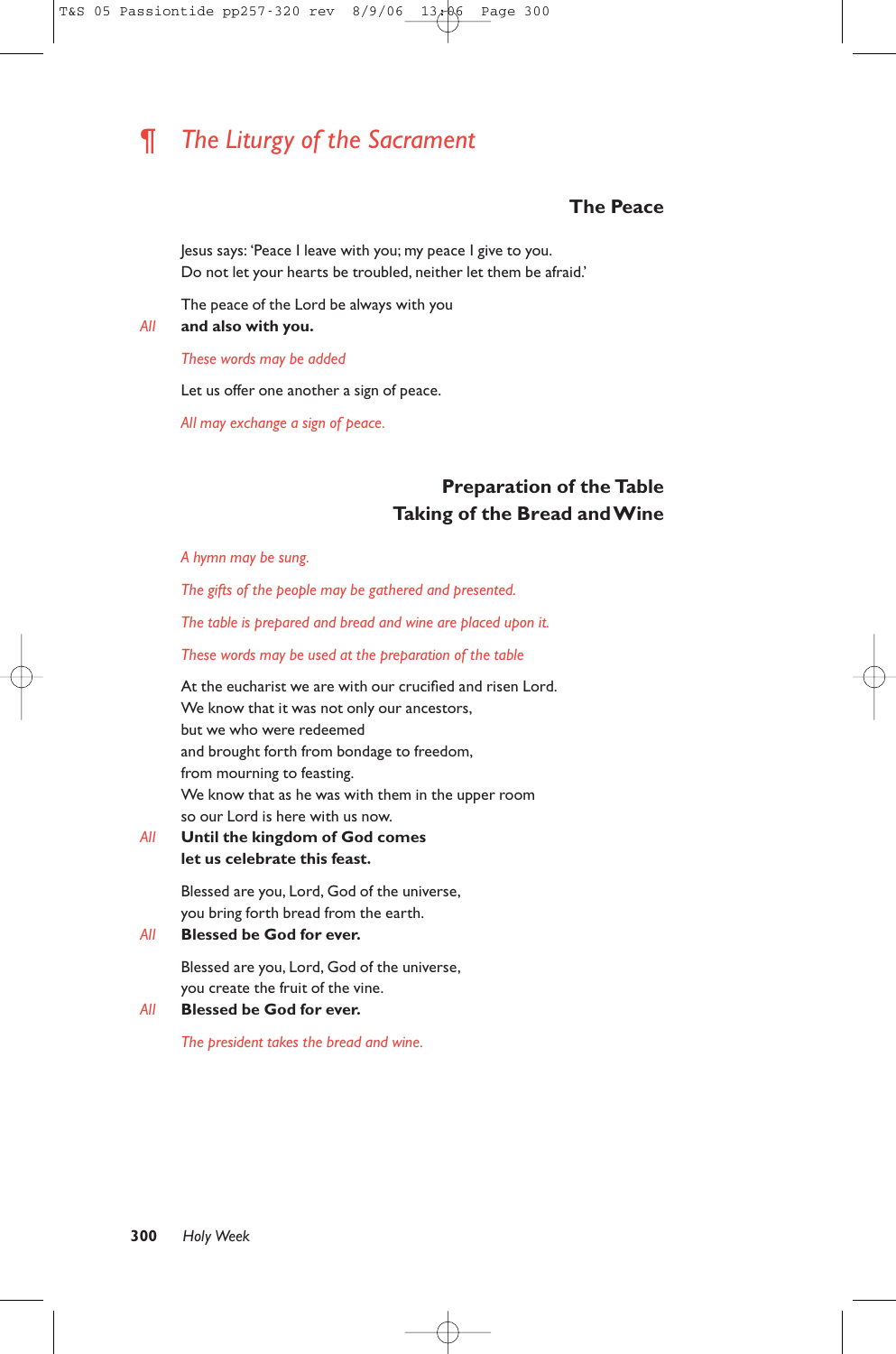#### **The Eucharistic Prayer**

*The president uses one of the authorized Eucharistic Prayers.*

#### *One of the following Proper Prefaces may be used where appropriate*

It is indeed right to give you thanks, Father most holy, through Jesus Christ our Lord. For on this night he girded himself with a towel and, taking the form of a servant, washed the feet of his disciples. He gave us a new commandment that we should love one another as he has loved us. Knowing that his hour had come, in his great love he gave this supper to his disciples to be a memorial of his passion, that we might proclaim his death until he comes again, and feast with him in his kingdom. Therefore earth unites with heaven to sing a new song of praise; we too join with angels and archangels as they proclaim your glory without end:

#### *(or)*

And now we give you thanks because, having loved his own who were in the world, he loved them to the end; and on the night before he suffered, sitting at table with his disciples, he instituted these holy mysteries, that we, redeemed by his death and restored to life by his resurrection, might be partakers of his divine nature.

#### **The Lord's Prayer**

*The Lord's Prayer is said.*

#### **Breaking of the Bread**

#### *The president breaks the consecrated bread.*

Every time we eat this bread and drink this cup,

*All* **we proclaim the Lord's death until he comes.**

*The Agnus Dei may be used as the bread is broken.*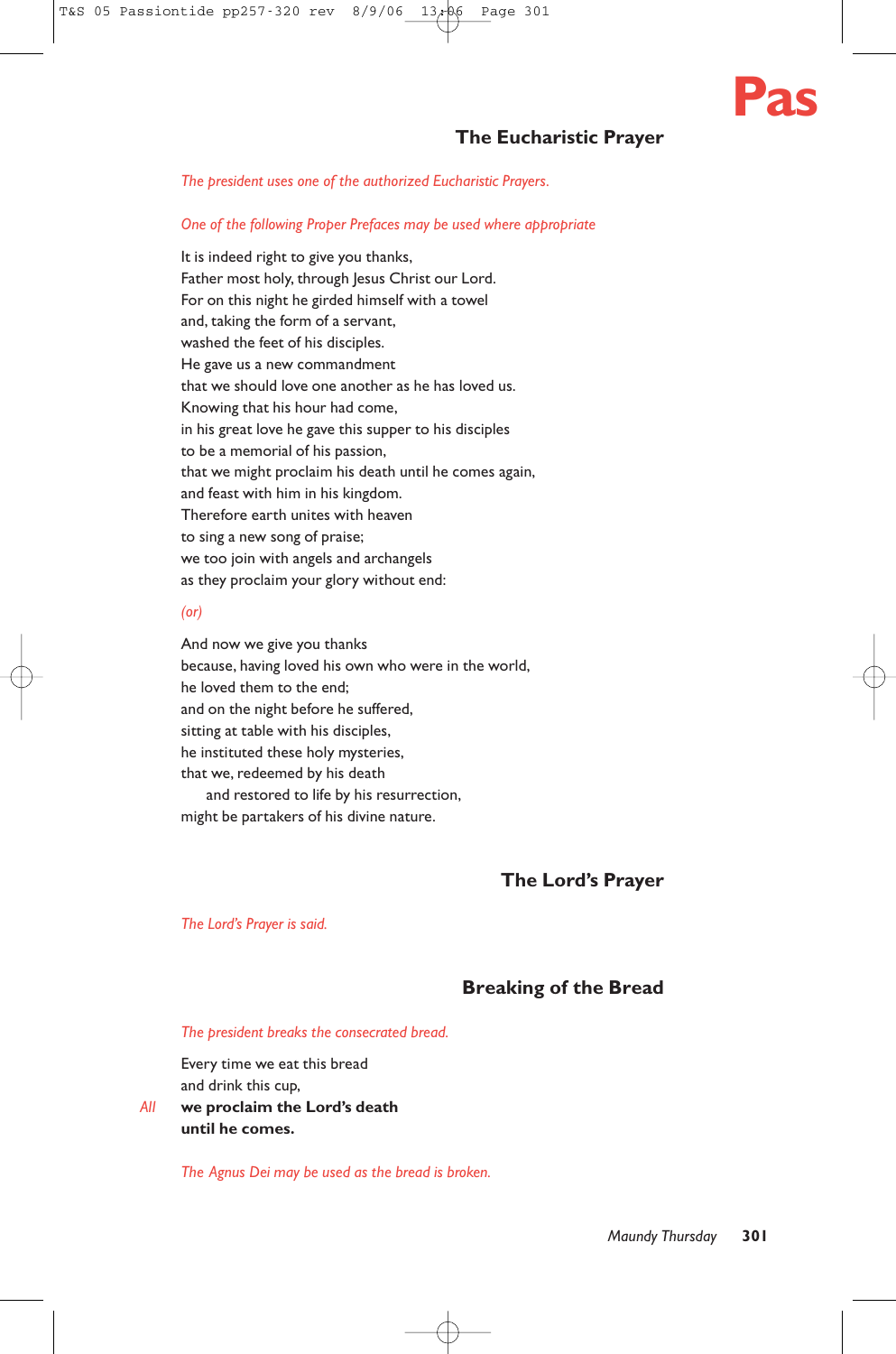#### **Giving of Communion**

#### *The president says one of these invitations to communion*

Draw near with faith. Receive the body of our Lord Jesus Christ which he gave for you, and his blood which he shed for you. Eat and drink in remembrance that he died for you, and feed on him in your hearts by faith with thanksgiving.

#### *(or)*

Jesus is the Lamb of God who takes away the sin of the world. Blessed are those who are called to his supper.

*All* **Lord, I am not worthy to receive you, but only say the word, and I shall be healed.**

> *The president and people receive communion.The following or other authorized words of distribution are used*

The body of Christ, broken for you. **Amen.**

The blood of Christ, shed for you. **Amen.**

*During the distribution hymns and anthems may be sung.*

#### **Prayer after Communion**

#### *Silence is kept.*

#### *This Post Communion or another suitable prayer is said*

Lord Jesus Christ,

we thank you that in this wonderful sacrament you have given us the memorial of your passion: grant us so to reverence the sacred mysteries of your body and blood

that we may know within ourselves and show forth in our lives

the fruit of your redemption,

for you are alive and reign, now and for ever.

#### *All* **Amen.**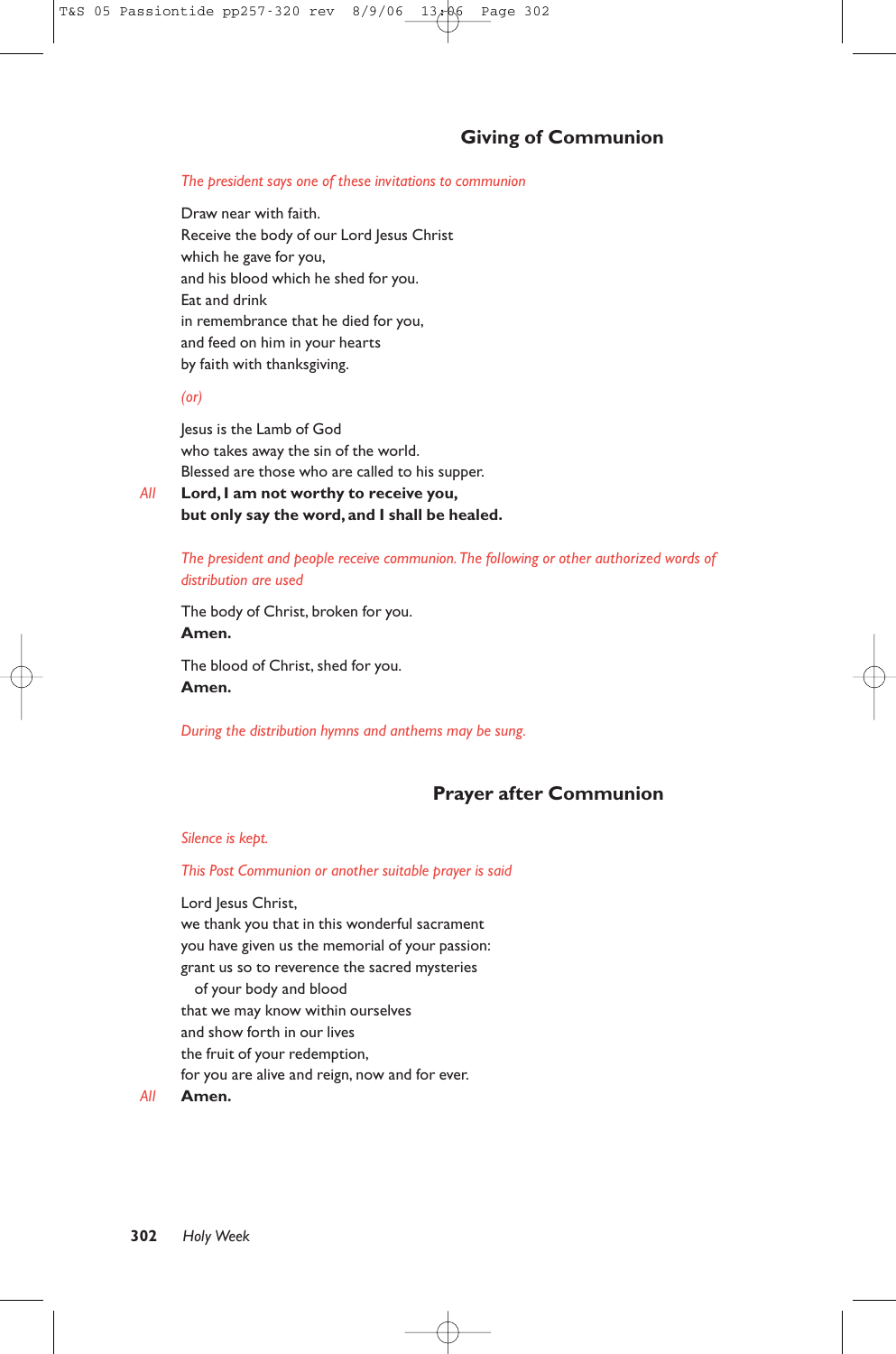# ¶ *The Conclusion*



#### **The Stripping of the Sanctuary**

*The holy table and the sanctuary may be stripped bare. During the stripping, Psalm 88 may be used, or another psalm, or these or other verses from Lamentations may be used.*

How lonely sits the city that once was full of people! How like a widow she has become, she that was great among the nations! She weeps bitterly in the night, with tears on her cheeks; among all her lovers she has no one to comfort her.

#### *All* **Jerusalem, Jerusalem, return to the Lord your God.**

The roads to Zion mourn, for no one comes to the festivals; all her gates are desolate, her priests groan; her young girls grieve, and her lot is bitter. Her children have gone away, captives before the foe. Is it nothing to you, all you who pass by? Look and see if there is any sorrow like my sorrow.

#### *All* **Jerusalem,Jerusalem, return to the Lord your God.**

From on high he sent fire; it went deep into my bones; he spread a net for my feet; he turned me back; he has left me stunned, faint all day long. For these things I weep; my eyes flow with tears; for a comforter is far from me, one to revive my courage; my children are desolate, for the enemy has prevailed.

#### *All* **Jerusalem, Jerusalem, return to the Lord your God.**

All who pass along the way clap their hands at you; they hiss and wag their heads at daughter Jerusalem; 'Is this the city that was called the perfection of beauty, the joy of all the earth?' The thought of my affliction and homelessness is wormwood and gall.

#### *All* **Jerusalem, Jerusalem, return to the Lord your God.**

The steadfast love of the Lord never ceases, his mercies never come to an end; they are new every morning; great is your faithfulness. 'The Lord is my portion,' says my soul, 'therefore I will hope in him.' The Lord is good to those who wait for him, to the soul that seeks him.

#### *All* **Jerusalem, Jerusalem, return to the Lord your God.**

It is good that one should wait quietly for the salvation of the Lord. It is good for one to bear the yoke in youth, to sit alone in silence when the Lord has imposed it, to put one's mouth to the dust (there may yet be hope), to give one's cheek to the smiter, and be filled with insults. For the Lord will not reject for ever.

#### *All* **Jerusalem, Jerusalem, return to the Lord your God.**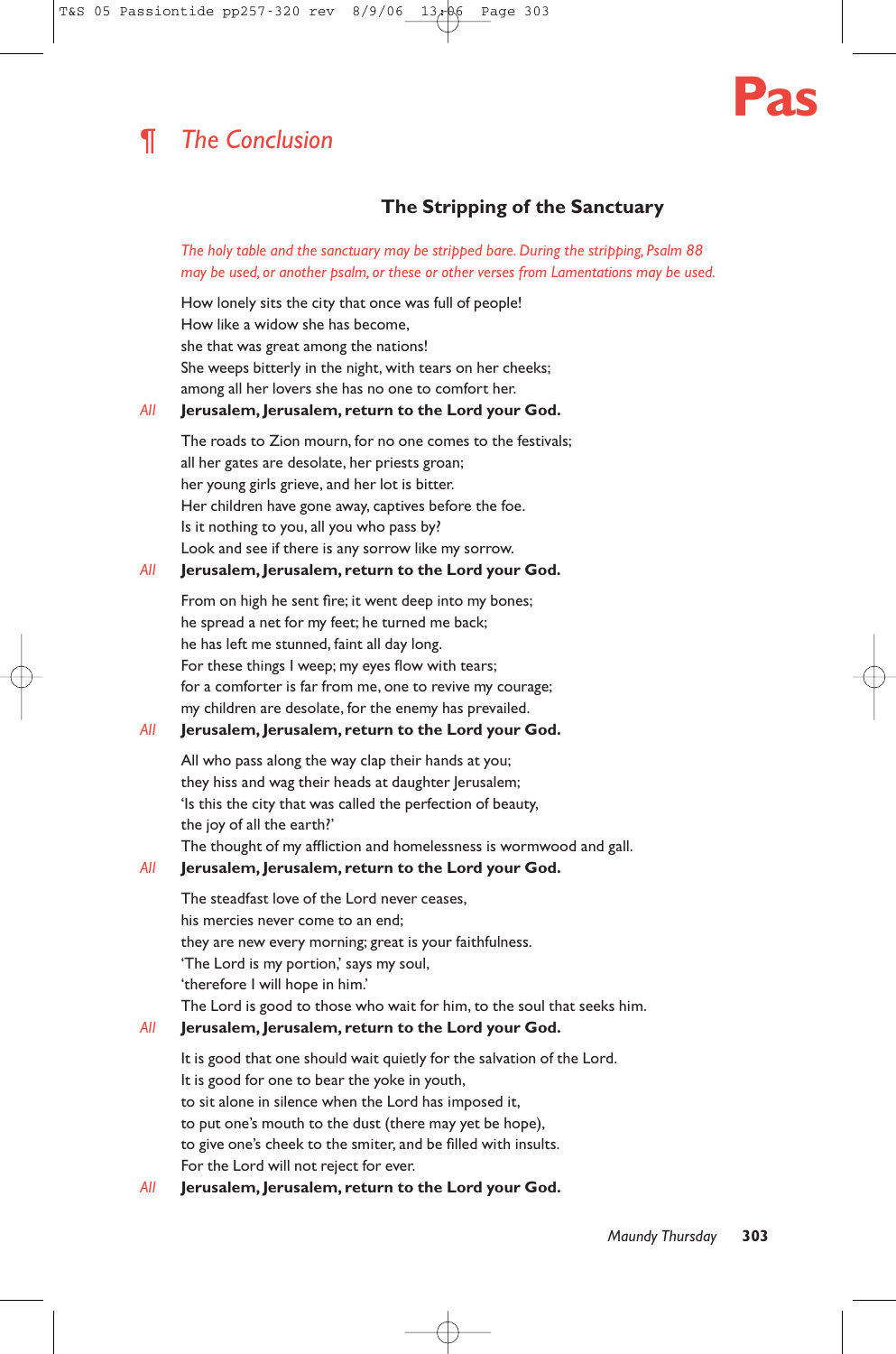#### **Either The Watch**

#### *A Watch may be kept.*

*If the Watch is to be kept there may be a procession and a hymn or psalm may be sung. The following readings may be used. Silences, introduced by biddings, may follow the readings.*

John 13.16-30 Psalm 113 John 13.31-end Psalm 114 John 14.1-14 Psalm 115 John 14.15-end Psalm 116.1-9 John 15.1-17 Psalm 116.10-end John 15.18–16.4a Psalm 117 John 16.4b-15 Psalm 118.1-9

John 16.16-end Psalm 118.10-18

John 17.1-19 Psalm 118.19-end

John 17.20-end

*Then may follow Psalm 54 and the Gospel of the Watch, or the Gospel of the Watch is read without ceremony, followed by silence.*

| Year A | Luke 22.31-62     |
|--------|-------------------|
| Year B | Matthew 26.30-end |
| Year C | Mark 14.26-end    |

#### **Or The Dismissal**

#### *If the Watch is not kept, the dismissal is said.This form may be used*

When the disciples had sung a hymn they went out to the Mount of Olives. Jesus prayed to the Father, 'If it is possible, take this cup of suffering from me.' He said to his disciples, 'How is it that you were not able to keep watch with me for one hour? The hour has come for the Son of Man to be handed over to the power of sinners.'

Christ was obedient unto death. Go in his peace.

*The ministers and people depart.*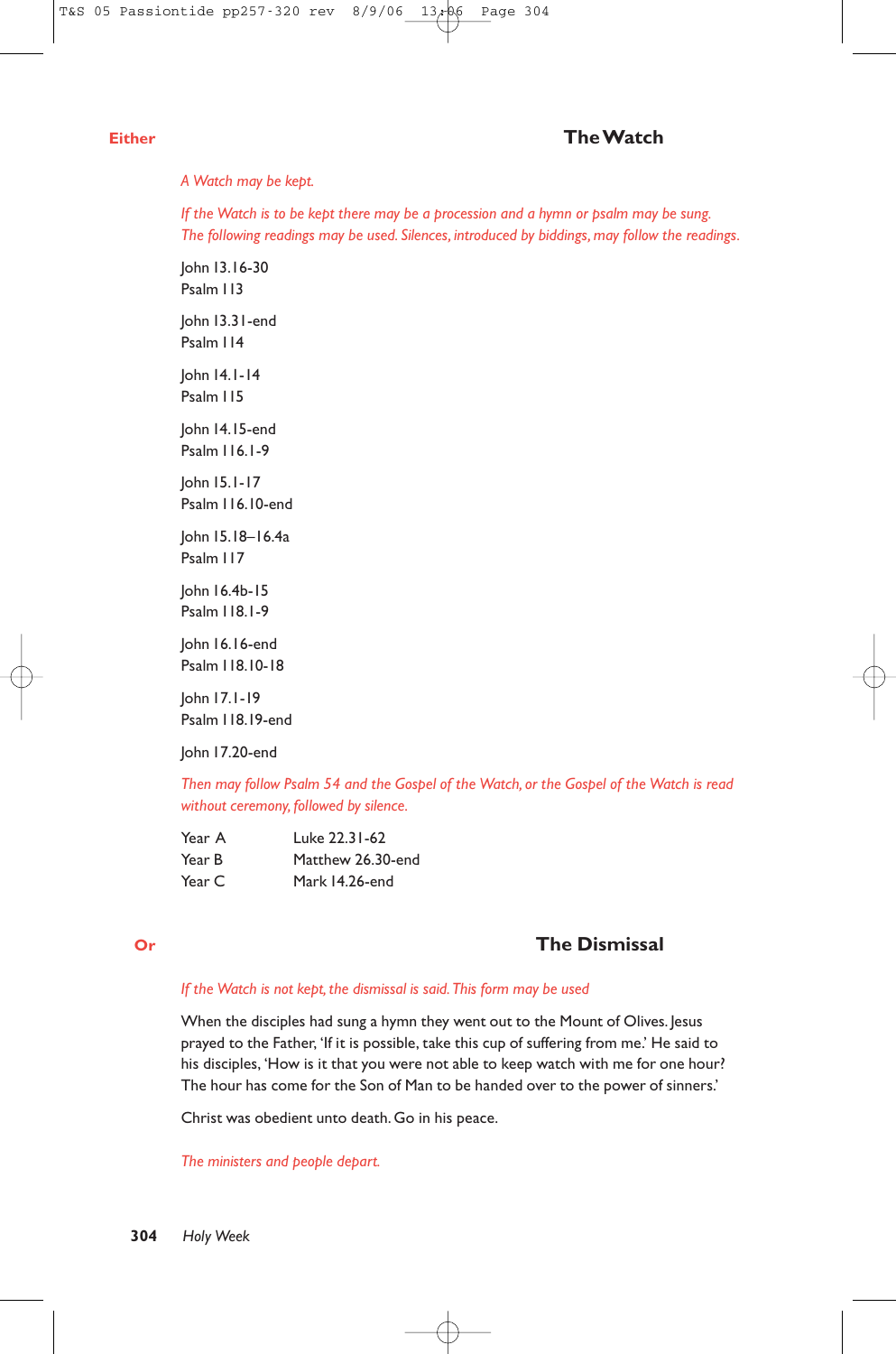# **The Liturgy of Good Friday**

# **Pas**

## *Structure*

The Collect

**The Liturgy of the Word** 

Old Testament Reading Psalm 22 New Testament Reading The Passion Reading

- **T** The Proclamation of the Cross
- **The Prayers of Intercession**
- **The Liturgy of the Sacrament**

The Lord's Prayer Giving of Communion Prayer after Communion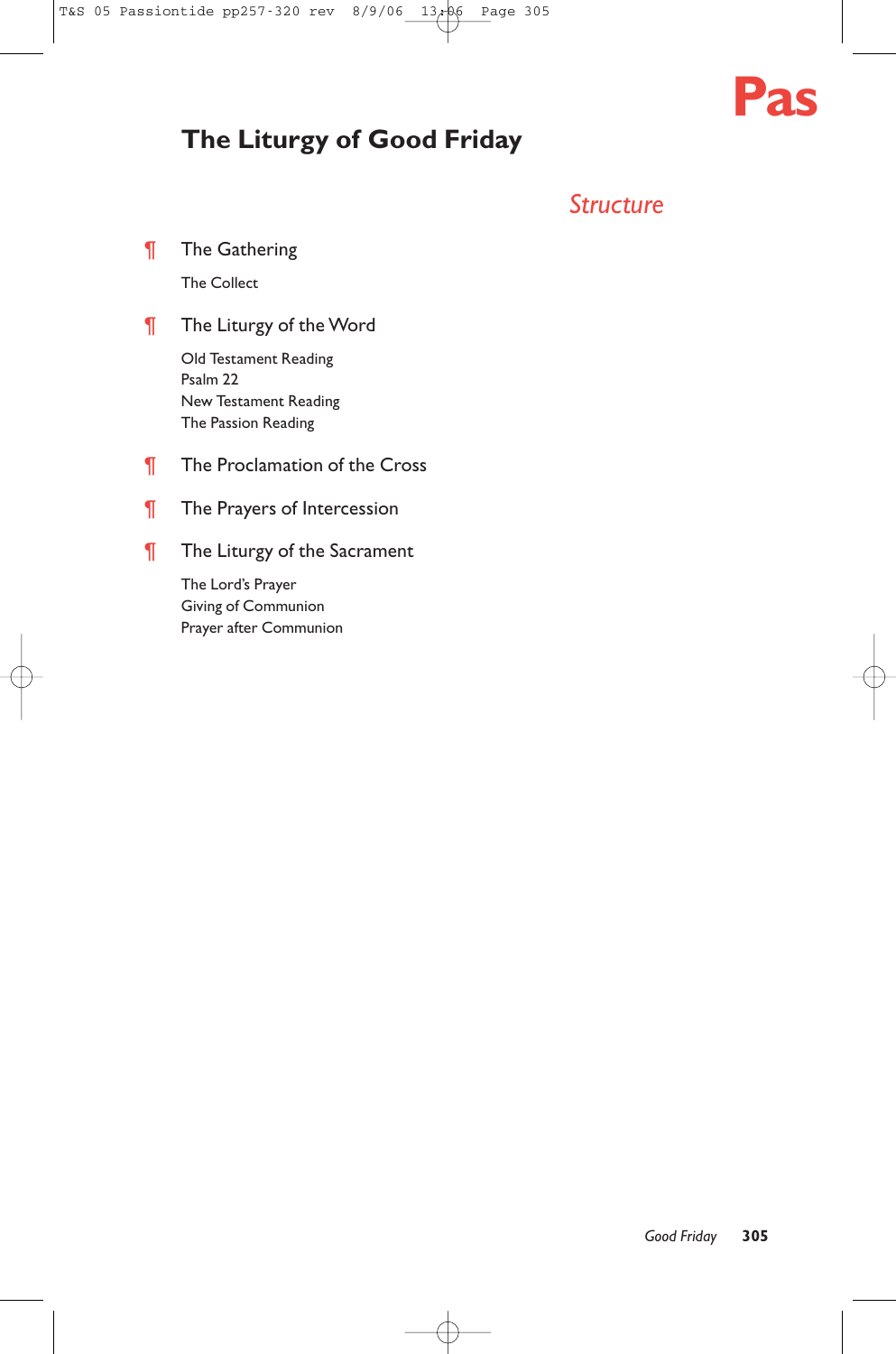# **The Liturgy of Good Friday**

#### **Notes**

#### **1 Silence**

Silence is a significant part of the observance of Good Friday, and silence at the points indicated is integral to the service. It is appropriate for the organ to be used only to accompany singing.

#### **2 The Passion Reading**

The Gospel of the Passion may be read or sung by three or more people.

#### **3 The Reproaches**

The Reproaches are not printed here in their traditional form.Where it is desired to use the traditional form, because (for example) the text is being sung to a well-known setting like that of Victoria or Sanders, it is important to remember that Jesus' words are to be understood as applying to the present Church, rather than to his own contemporaries. Here, 'Israel' and 'my people' stand for the Church, and we are to hear the Reproaches as directed to our own hardness of heart and failure of discipleship.

#### **4 Liturgical Colour**

It is traditional for the holy table to be completely bare until covered by a fair linen cloth for the Liturgy of the Sacrament. Other hangings are removed.The liturgical colour is red.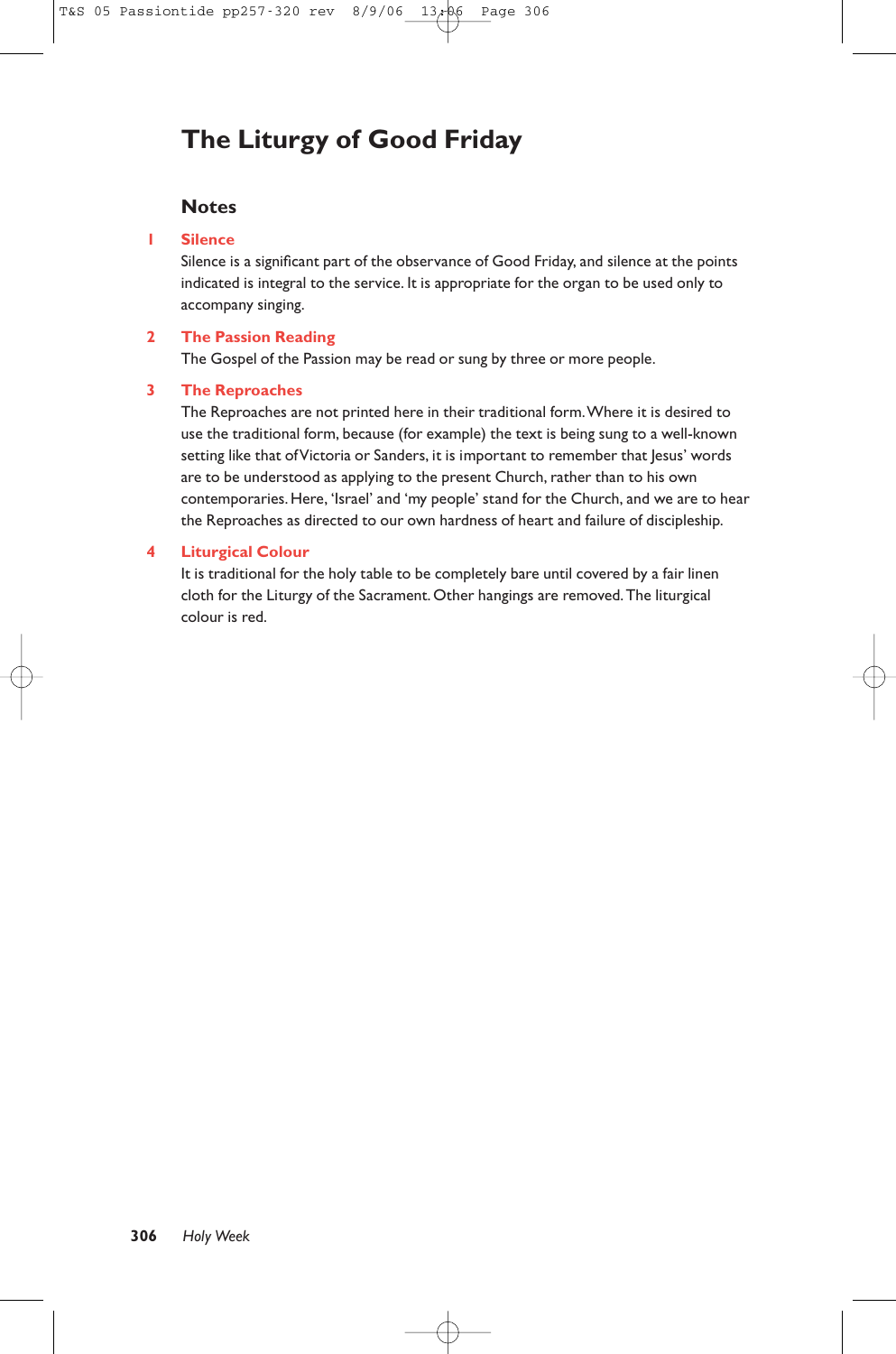# **Pas**

# **The Liturgy of Good Friday**

# ¶ *The Gathering*

*The ministers enter in silence. All may kneel for a time of silent prayer.*

#### **The Collect**

#### *All stand and the president says the Collect*

Almighty Father, look with mercy on this your family for which our Lord Jesus Christ was content to be betrayed and given up into the hands of sinners and to suffer death upon the cross; who is alive and glorified with you and the Holy Spirit, one God, now and for ever.

#### *All* **Amen.**

#### *(or)*

Eternal God, in the cross of Jesus we see the cost of our sin and the depth of your love: in humble hope and fear may we place at his feet all that we have and all that we are, through Jesus Christ our Lord.

#### *All* **Amen.**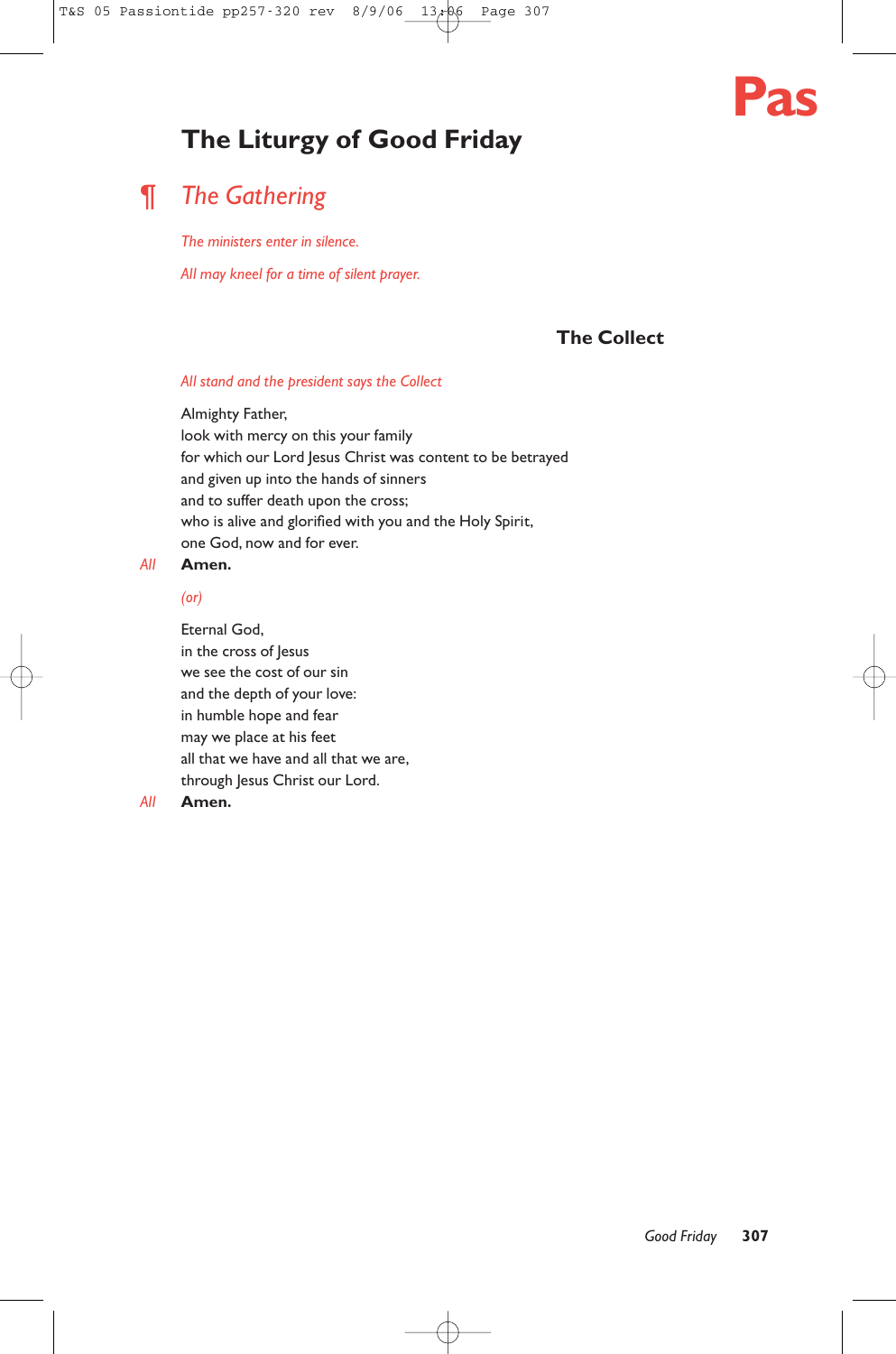# ¶ *The Liturgy of the Word*

#### **Old Testament Reading**

A reading from the book of the prophet Isaiah.

*Isaiah 52.13–end of 53*

*At the end the reader may say*

This is the word of the Lord.

*All* **Thanks be to God.**

*Silence is kept.*

**Psalm**

*Psalm 22 or Psalm 22.1-11[12-21]*

#### **New Testament Reading**

A reading from the letter to the Hebrews.

*Hebrews 10.16-25 or 4.14-16; 5.7-9*

*At the end the reader may say*

This is the word of the Lord.

*All* **Thanks be to God.**

*Silence is kept.*

*A canticle or hymn may be used.*

#### **The Passion Reading**

The Passion of our Lord Jesus Christ according to John.

*John 18.1–end of 19*

*At the end*

This is the Passion of the Lord.

*No response is made.*

*Silence is kept.*

**Sermon**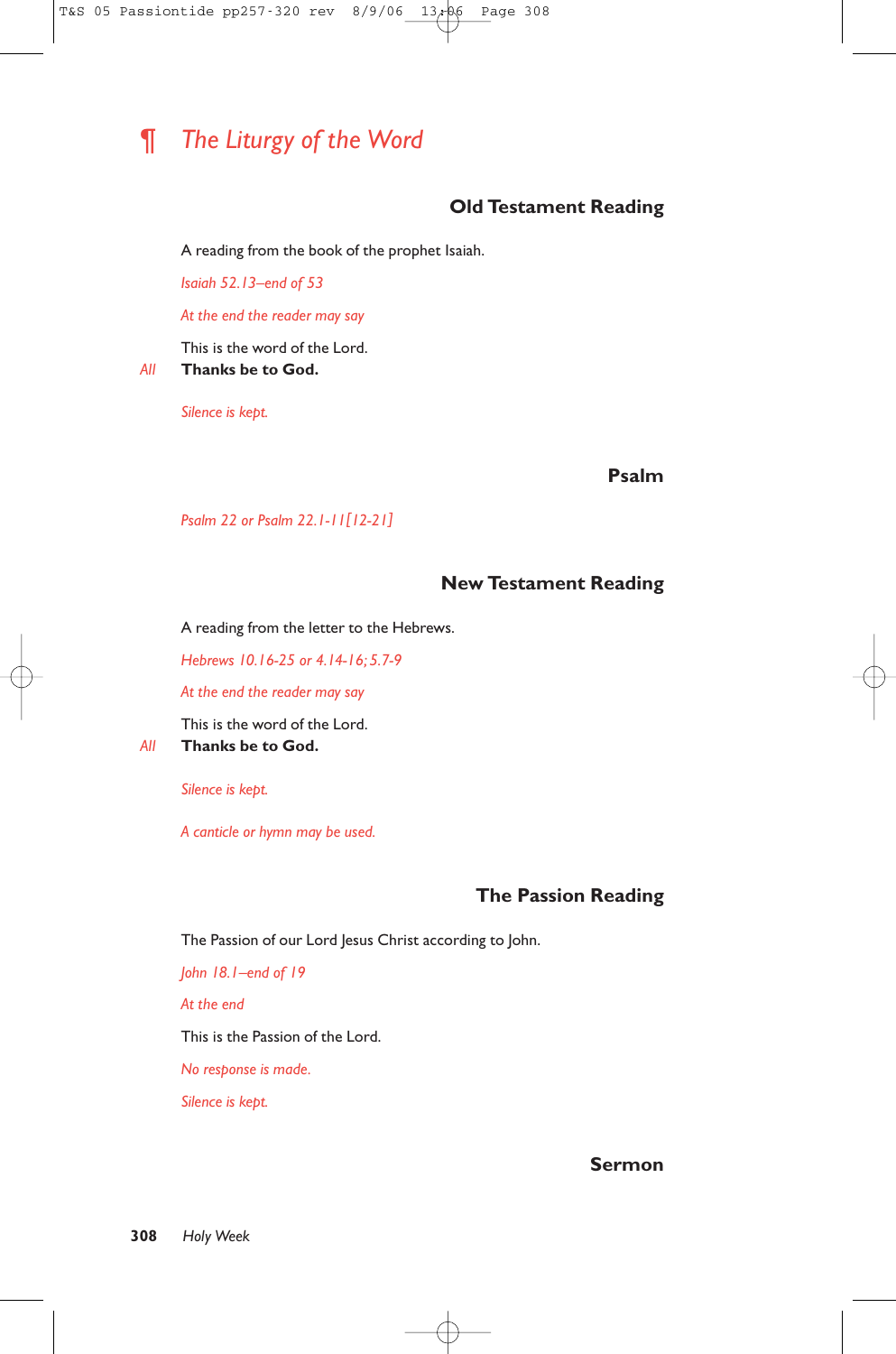

# ¶ *The Proclamation of the Cross*

*The Proclamation of the Cross may occur after the Prayers of Intercession.*

*A wooden cross may be brought into the church and placed in the sight of the people.*

*As the cross is carried in, the procession may stop three times and one of the following versicles and responses may be said or sung*

The cross of Christ.

#### *All* **The cross on which the Saviour of the world was hung.**

*(or)*

This is the wood of the cross, on which hung the Saviour of the world.

#### *All* **Come, let us worship.**

*Appropriate devotions may follow, which may include any or all of the following or other suitable anthems.Traditionally the hymn 'Faithful Cross' ('Crux Fidelis') is also sung.*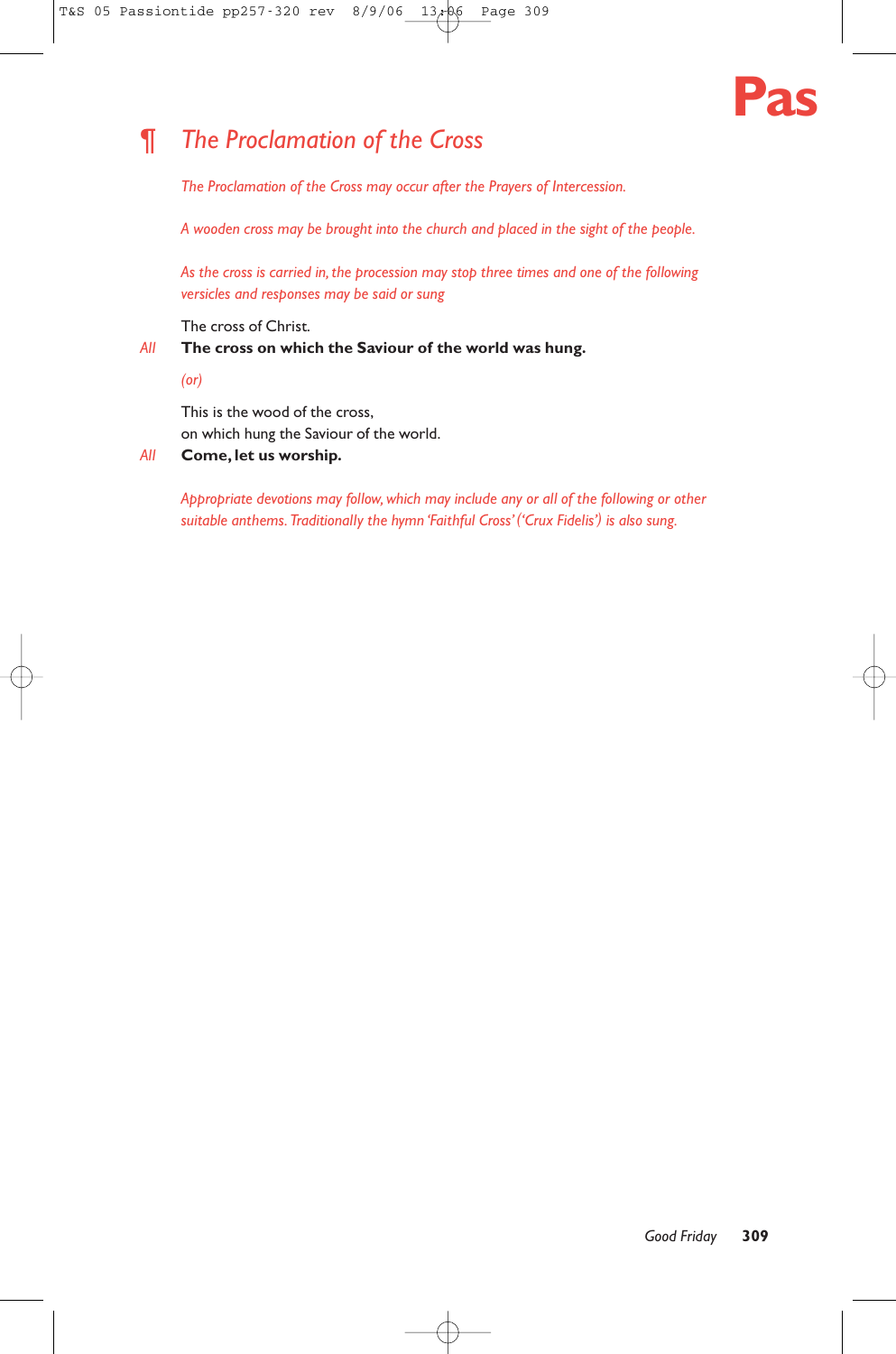#### **Version 1**

Is it nothing to you, all you who pass by? Look and see if there is any sorrow like my sorrow which was brought upon me, which the Lord inflicted on the day of his fierce anger.

#### *All* **Holy God,**

#### **holy and strong, holy and immortal, have mercy upon us.**

O my people, O my Church, what have I done to you, or in what have I offended you? Testify against me. I led you forth from the land of Egypt, and delivered you by the waters of baptism, but you have prepared a cross for your Saviour.

*All* **Holy God,**

#### **holy and strong, holy and immortal, have mercy upon us.**

I led you through the desert forty years, and fed you with manna. I brought you through tribulation and penitence, and gave you my body, the bread of heaven, but you prepared a cross for your Saviour.

#### *All* **Holy God,**

#### **holy and strong, holy and immortal, have mercy upon us.**

What more could I have done for you that I have not done? I planted you, my chosen and fairest vineyard, I made you the branches of my vine; but when I was thirsty, you gave me vinegar to drink, and pierced with a spear the side of your Saviour.

#### *All* **Holy God,**

#### **holy and strong, holy and immortal, have mercy upon us.**

I went before you in a pillar of cloud, and you have led me to the judgement hall of Pilate. I scourged your enemies and brought you to a land of freedom, but you have scourged, mocked and beaten me.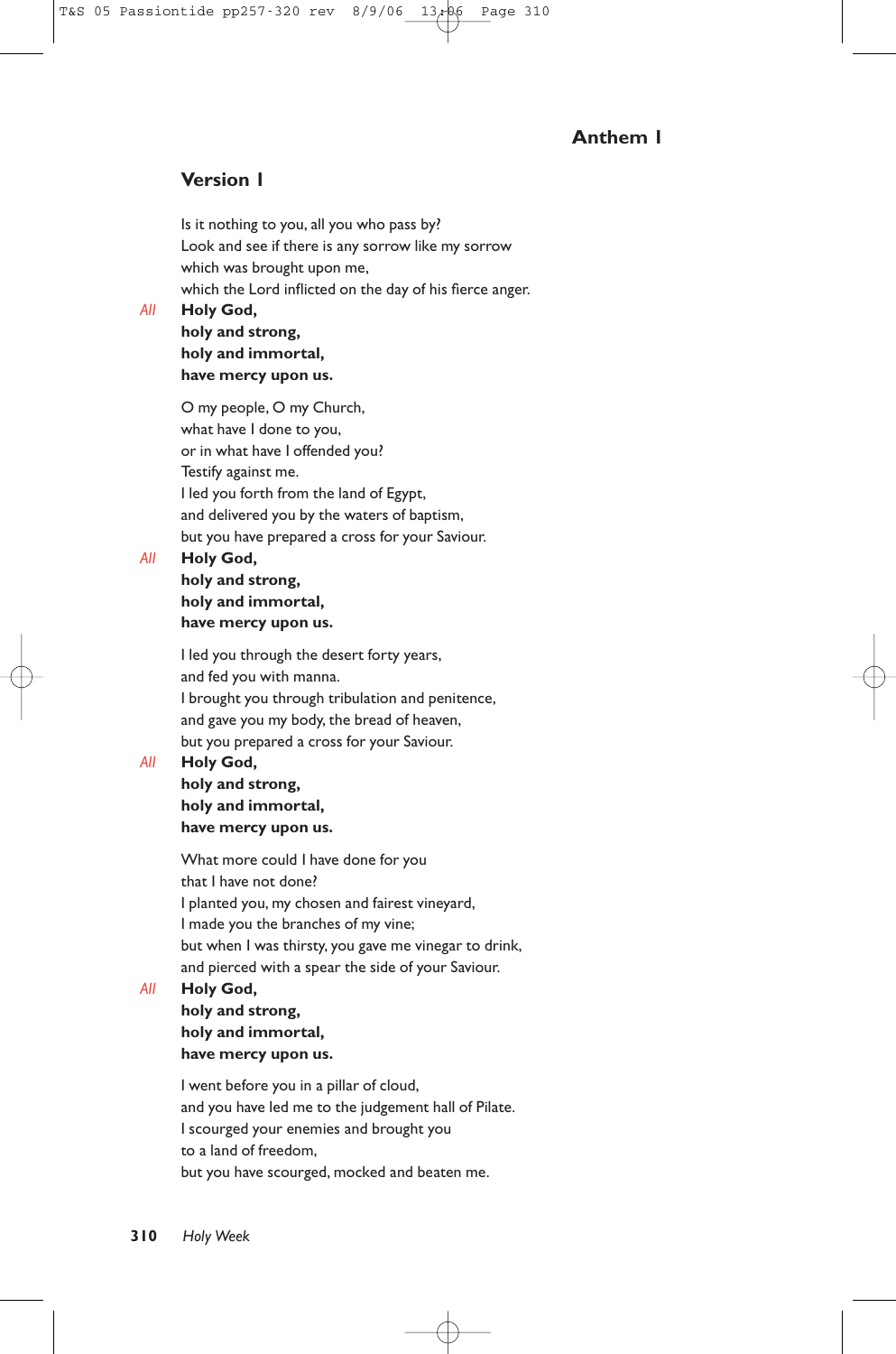**Pas**

I gave you the water of salvation from the rock, but you have given me gall and left me to thirst.

#### *All* **Holy God,**

#### **holy and strong, holy and immortal, have mercy upon us.**

I gave you a royal sceptre, and bestowed the keys of the kingdom, but you have given me a crown of thorns. I raised you on high with great power, but you have hanged me on the cross.

#### *All* **Holy God,**

#### **holy and strong, holy and immortal, have mercy upon us.**

My peace I gave, which the world cannot give, and washed your feet as a sign of my love, but you draw the sword to strike in my name, and seek high places in my kingdom. I offered you my body and blood, but you scatter and deny and abandon me.

#### *All* **Holy God, holy and strong, holy and immortal, have mercy upon us.**

I sent the Spirit of truth to guide you, and you close your hearts to the Counsellor. I pray that all may be one in the Father and me, but you continue to quarrel and divide. I call you to go and bring forth fruit, but you cast lots for my clothing.

#### *All* **Holy God,**

#### **holy and strong, holy and immortal, have mercy upon us.**

I came to you as the least of your brothers and sisters; I was hungry and you gave me no food, I was thirsty and you gave me no drink, I was a stranger and you did not welcome me, naked and you did not clothe me, sick and in prison and you did not visit me.

#### *All* **Holy God,**

**holy and strong, holy and immortal, have mercy upon us.**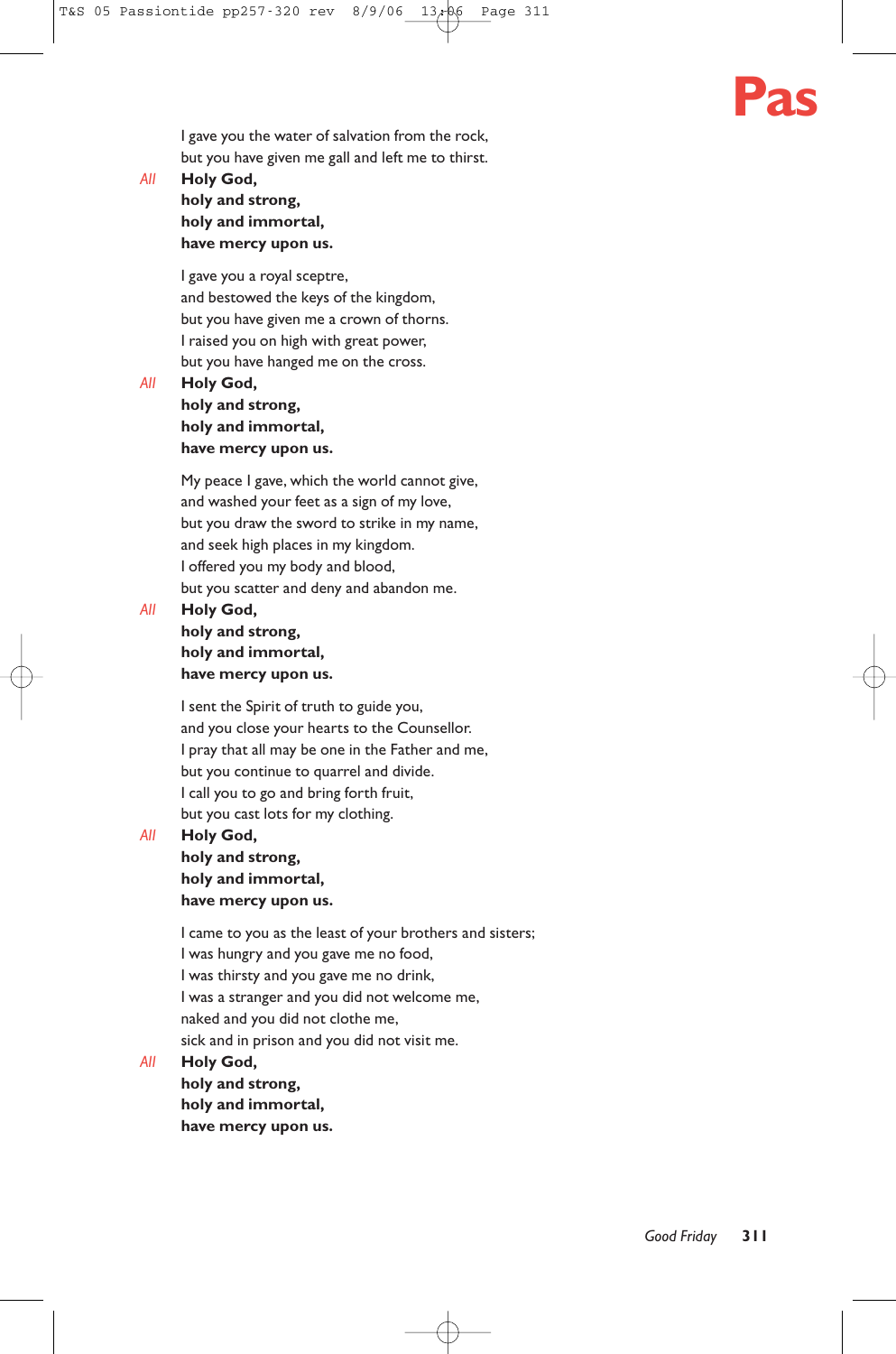#### **Version 2**

*My people, what wrong have I done to you? What good have I not done for you? Listen to me.*

I am your Creator, Lord of the universe; I have entrusted this world to you, but you have created the means to destroy it.

*My people, what wrong have I done to you? What good have I not done for you? Listen to me.*

I made you in my image, but you have degraded body and spirit and marred the image of your God. You have deserted me and turned your backs on me.

*My people,what wrong have I done to you? What good have I not done for you? Listen to me.*

I filled the earth with all that you need, so that you might serve and care for one another, as I have cared for you; but you have cared only to serve your own wealth and power.

#### *All* **Holy God,**

#### **holy and strong, holy and immortal, have mercy upon us.**

*My people, what wrong have I done to you? What good have I not done for you? Listen to me.*

I made my children of one blood to live in families rejoicing in one another; but you have embittered the races and divided the nations.

*My people, what wrong have I done to you? What good have I not done for you? Listen to me.*

I commanded you to love your neighbour as yourself, to love and forgive even your enemies; but you have made vengeance your rule and hate your guide.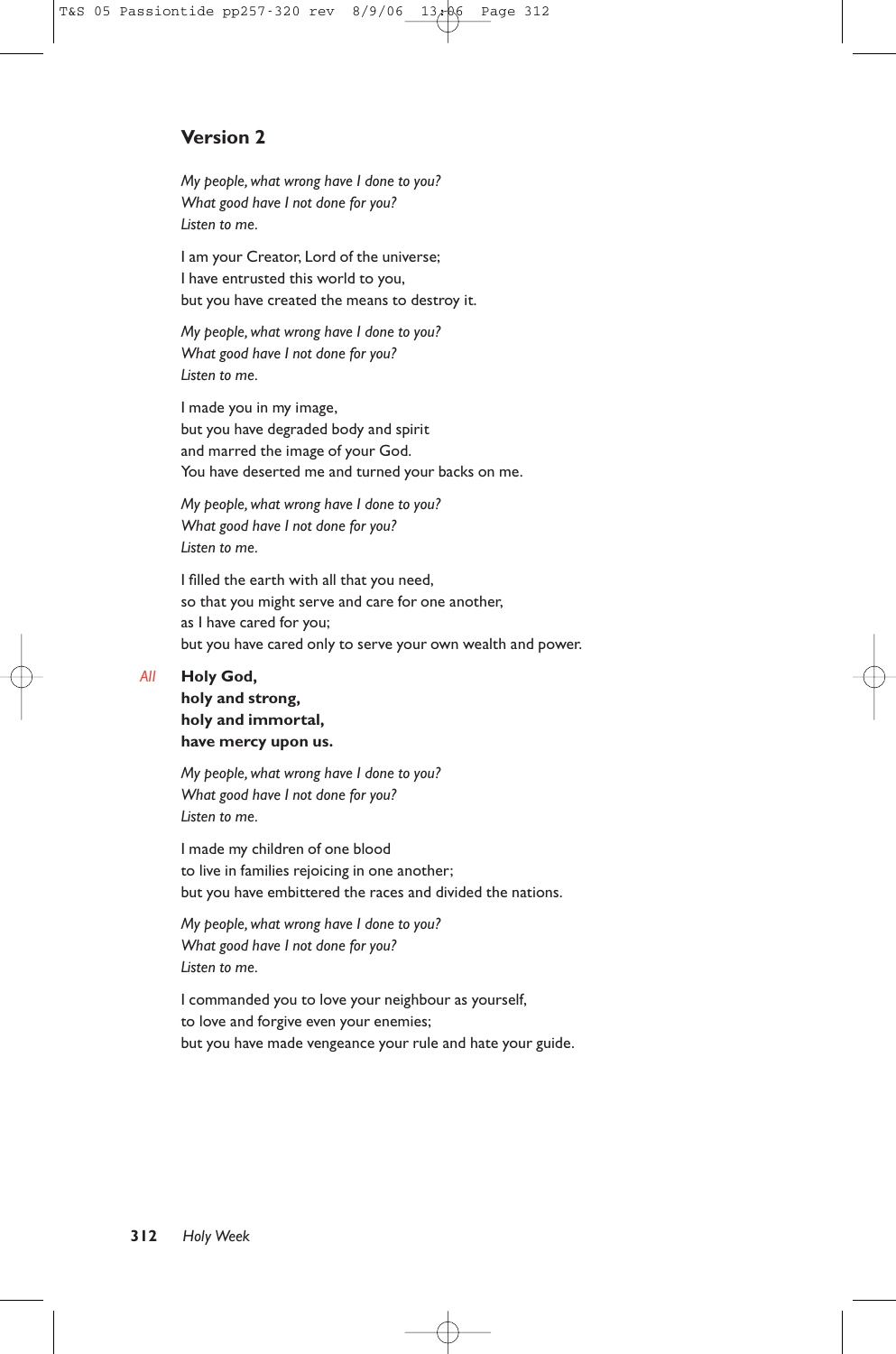

*My people, what wrong have I done to you? What good have I not done for you? Listen to me.*

In the fullness of time I sent you my Son, that in him you might know me, and through him find life and peace; but you put him to death on the cross.

#### *All* **Holy God,**

**holy and strong, holy and immortal, have mercy upon us.**

*My people, what wrong have I done to you? What good have I not done for you? Listen to me.*

Through the living Christ, I called you into my Church to be my servants to the world, but you have grasped at privilege and forgotten my will.

*My people, what wrong have I done to you? What good have I not done for you? Listen to me.*

I have given you a heavenly gift and a share in the Holy Spirit; I have given you the spiritual energies of the age to come; but you have turned away and crucified the Son of God afresh.

*My people, what wrong have I done to you? What good have I not done for you? Listen to me.*

I have consecrated you in the truth; I have made you to be one in the unity of the Father and the Son, by the power of the Spirit; but you have divided my Church and shrouded my truth.

#### *All* **Holy God,**

#### **holy and strong, holy and immortal, have mercy upon us.**

*Turn again, my people, listen to me.*

Let your bearing to one another arise out of your life in Christ Jesus. He humbled himself and in obedience accepted the death of the cross. But I have bestowed on him the name that is above every name, that at the name of Jesus every knee should bow and every tongue confess that Jesus Christ is Lord.

*Turn again, my people, listen to me.*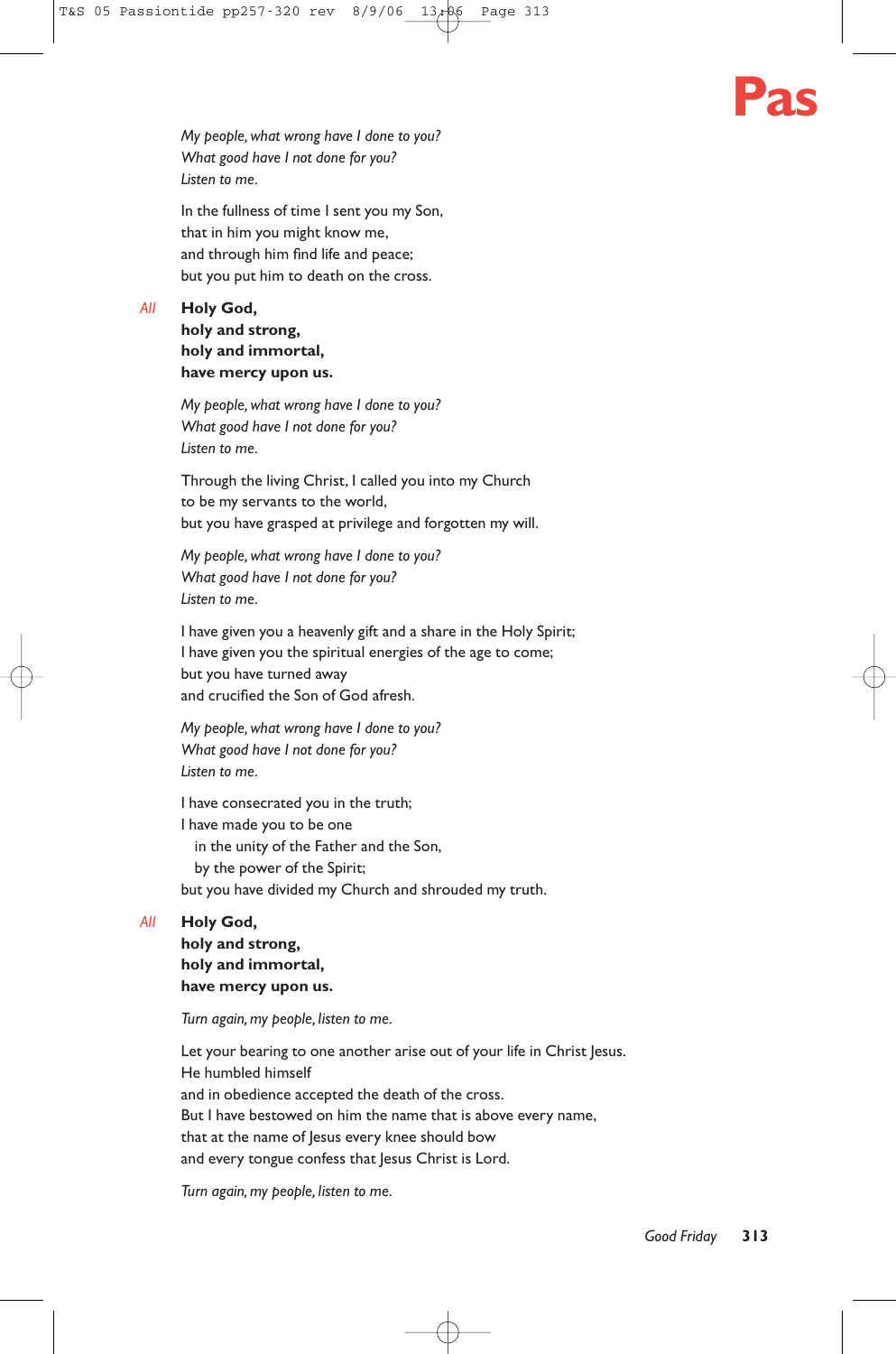*All* **Father, hear our prayer and forgive us. Unstop our ears, that we may receive the gospel of the cross. Lighten our eyes, that we may see your glory in the face of your Son. Penetrate our minds, that your truth may make us whole. Irradiate our hearts with your love, that we may love one another for Christ's sake. Father, forgive us.**

#### **Anthem 2**

You are worthy, O Lamb, for you were slain, and by your blood you ransomed for God saints from every tribe and language and nation; you have made them to be a kingdom and priests serving our God.

*All* **We adore you, O Christ, and we bless you, because by your holy cross you have redeemed the world.**

To him who loves us and has freed us from our sins by his blood, and made us a kingdom of priests to stand and serve before our God;

*All* **to him who sits upon the throne and to the Lamb be praise and honour, glory and might, for ever and ever. Amen.**

#### **Anthem 3**

#### *All* **We adore you, O Christ, and we bless you, because by your holy cross you have redeemed the world.**

Christ was manifested in the body, vindicated in the spirit, seen by angels, proclaimed among the nations, believed in throughout the world, glorified in high heaven.

*All* **We adore you, O Christ, and we bless you, because by your holy cross you have redeemed the world.**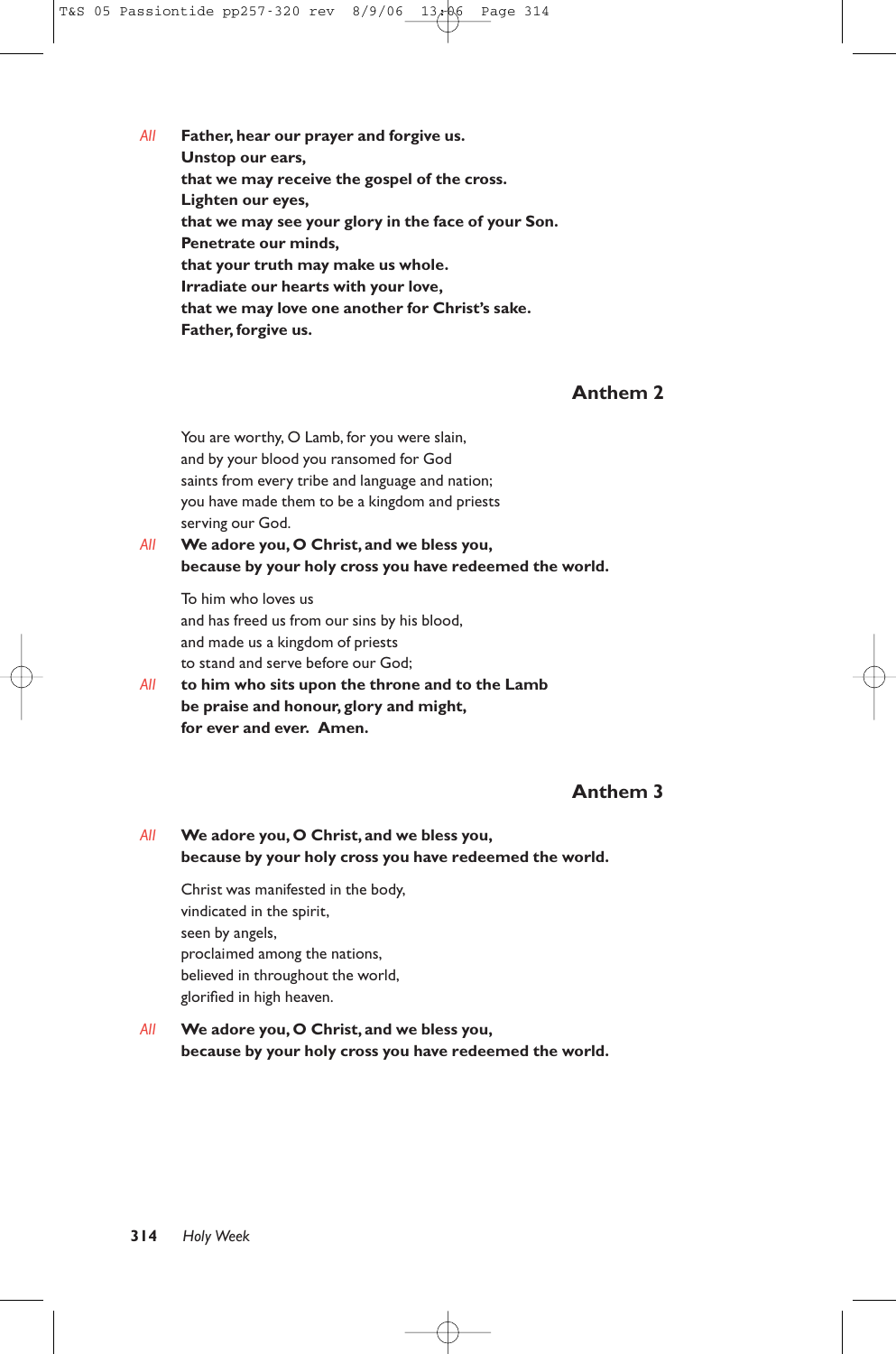#### **Anthem 4**

*All* **We glory in your cross, O Lord, and praise you for your mighty resurrection; for by virtue of your cross joy has come into our world.**

> God be gracious to us and bless us and make his face to shine upon us, that your way may be known upon earth, your saving power among all nations. *Let the peoples praise you, O God; let all the peoples praise you.* O let the nations rejoice and be glad, for you will judge the peoples righteously and govern the nations upon earth. *Let the peoples praise you, O God; let all the peoples praise you.* Then shall the earth bring forth her increase, and God, our own God, will bless us. God will bless us, and all the ends of the earth shall fear him. *Psalm 67*

#### *All* **We glory in your cross, O Lord, and praise you for your mighty resurrection; for by virtue of your cross joy has come into our world.**

#### **Acclamations**

We adore you, O Christ, and we bless you,

#### *All* **because by your holy cross you have redeemed the world.**

This is the wood of the cross, on which hung the Saviour of the world.

#### *All* **Come, let us worship.**

O Saviour of the world,

who by your cross and precious blood have redeemed us,

#### *All* **save us and help us, we humbly pray.**

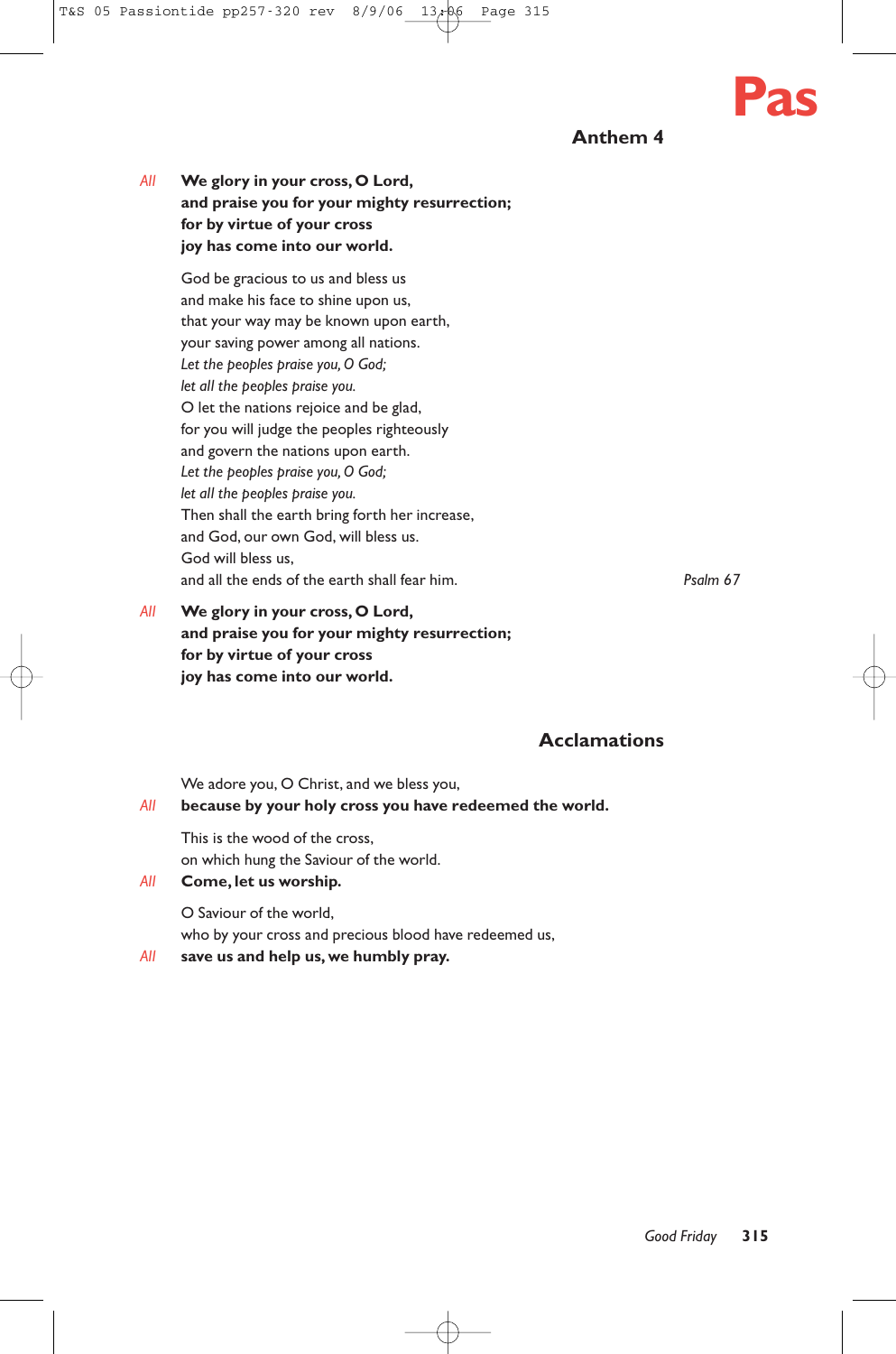# ¶ *The Prayers of Intercession*

#### *This form or other suitable words may be used.*

#### *The president introduces the prayers*

God sent his Son into the world, not to condemn the world, but that the world might be saved through him. Therefore we pray to our heavenly Father for people everywhere according to their needs.

#### *A minister continues with these biddings, the president saying the Collect at the end of each section.*

*Minister* Let us pray for the Church of God throughout the world: for unity in faith, in witness and in service, for bishops and other ministers, and those whom they serve, for *N*, our bishop, and the people of this diocese, for all Christians in this place, for those to be baptized, for those who are mocked and persecuted for their faith, that God will confirm his Church in faith, increase it in love, and preserve it in peace.

#### *Silence is kept.*

Lord, hear us.

#### *All* **Lord, graciously hear us.**

*President* Almighty and everlasting God,

by whose Spirit the whole body of the Church

is governed and sanctified:

hear our prayer which we offer for all your faithful people,

that in their vocation and ministry

they may serve you in holiness and truth

to the glory of your name;

through our Lord and Saviour Jesus Christ.

*All* **Amen.**

*Minister* Let us pray for the nations of the world and their leaders:

for Elizabeth our Queen and the Parliaments of this land, for those who administer the law and all who serve in public office, for all who strive for justice and reconciliation,

that by God's help the world may live in peace and freedom.

#### *Silence is kept.*

Lord, hear us.

*All* **Lord, graciously hear us.**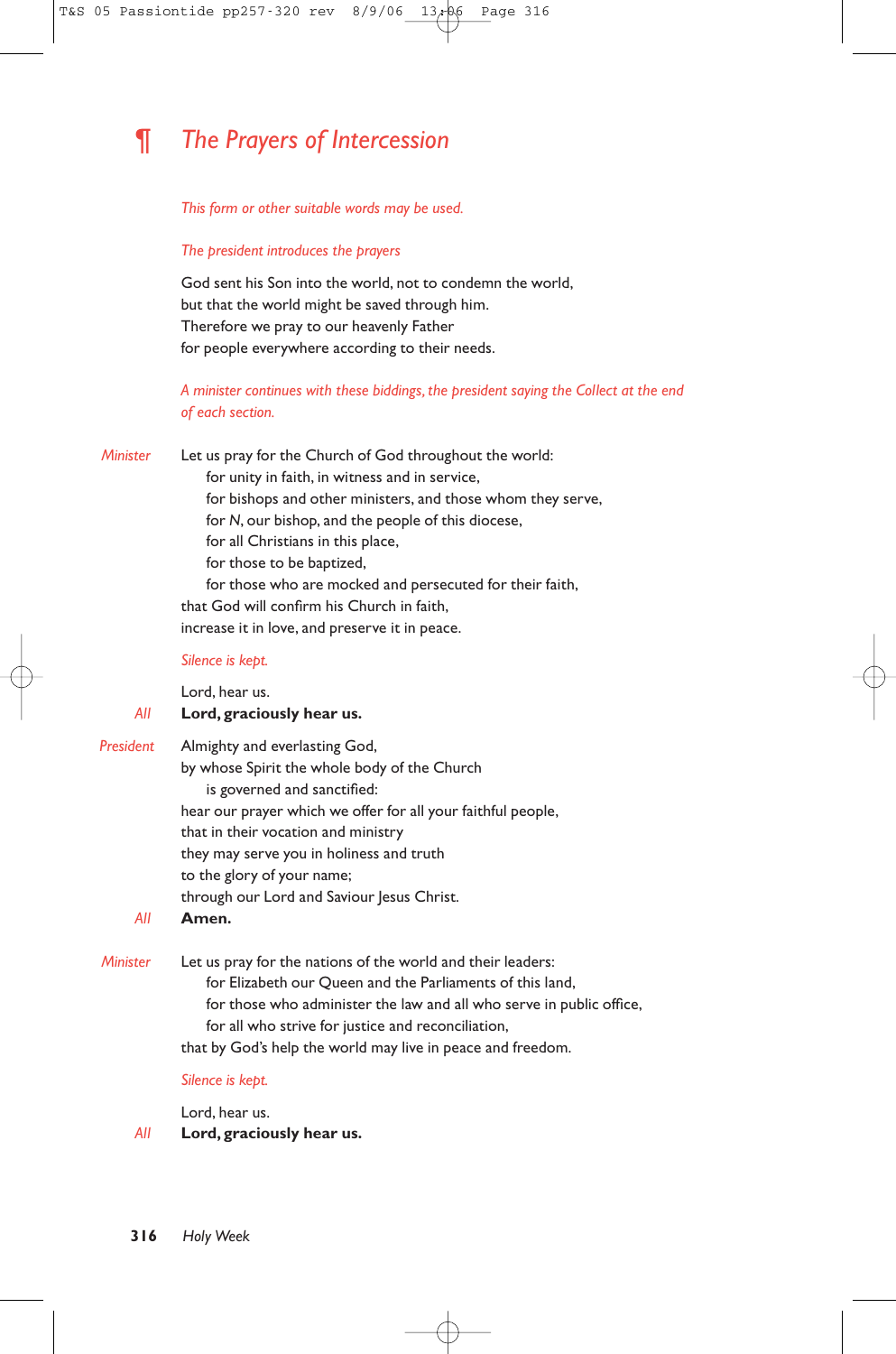# **Pas**

**President** Most gracious God and Father, in whose will is our peace, turn our hearts and the hearts of all to yourself, that by the power of your Spirit the peace which is founded on justice may be established throughout the world; through Jesus Christ our Lord.

*All* **Amen.**

*Minister* Let us pray for God's ancient people, the Jews, the first to hear his word:

> for greater understanding between Christian and Jew, for the removal of our blindness and bitterness of heart, that God will grant us grace to be faithful to his covenant and to grow in the love of his name.

#### *Silence is kept.*

Lord, hear us.

#### *All* **Lord, graciously hear us.**

*President* Lord God of Abraham,

bless the children of your covenant, both Jew and Christian; take from us all blindness and bitterness of heart, and hasten the coming of your kingdom, when the Gentiles shall be gathered in, all Israel shall be saved, and we shall dwell together in mutual love and peace under the one God and Father of our Lord Jesus Christ.

*All* **Amen.**

*Minister* Let us pray for those who do not believe the gospel of Christ: for those who have not heard the message of salvation, for all who have lost faith, for the contemptuous and scornful, for those who are enemies of Christ and persecute those who follow him, for all who deny the faith of Christ crucified, that God will open their hearts to the truth and lead them to faith and obedience.

#### *Silence is kept.*

Lord, hear us.

#### *All* **Lord, graciously hear us.**

*President* Merciful God,

creator of all the people of the earth, have compassion on all who do not know you, and by the preaching of your gospel with grace and power, gather them into the one fold of the one Shepherd; Christ our Lord.

*All* **Amen.**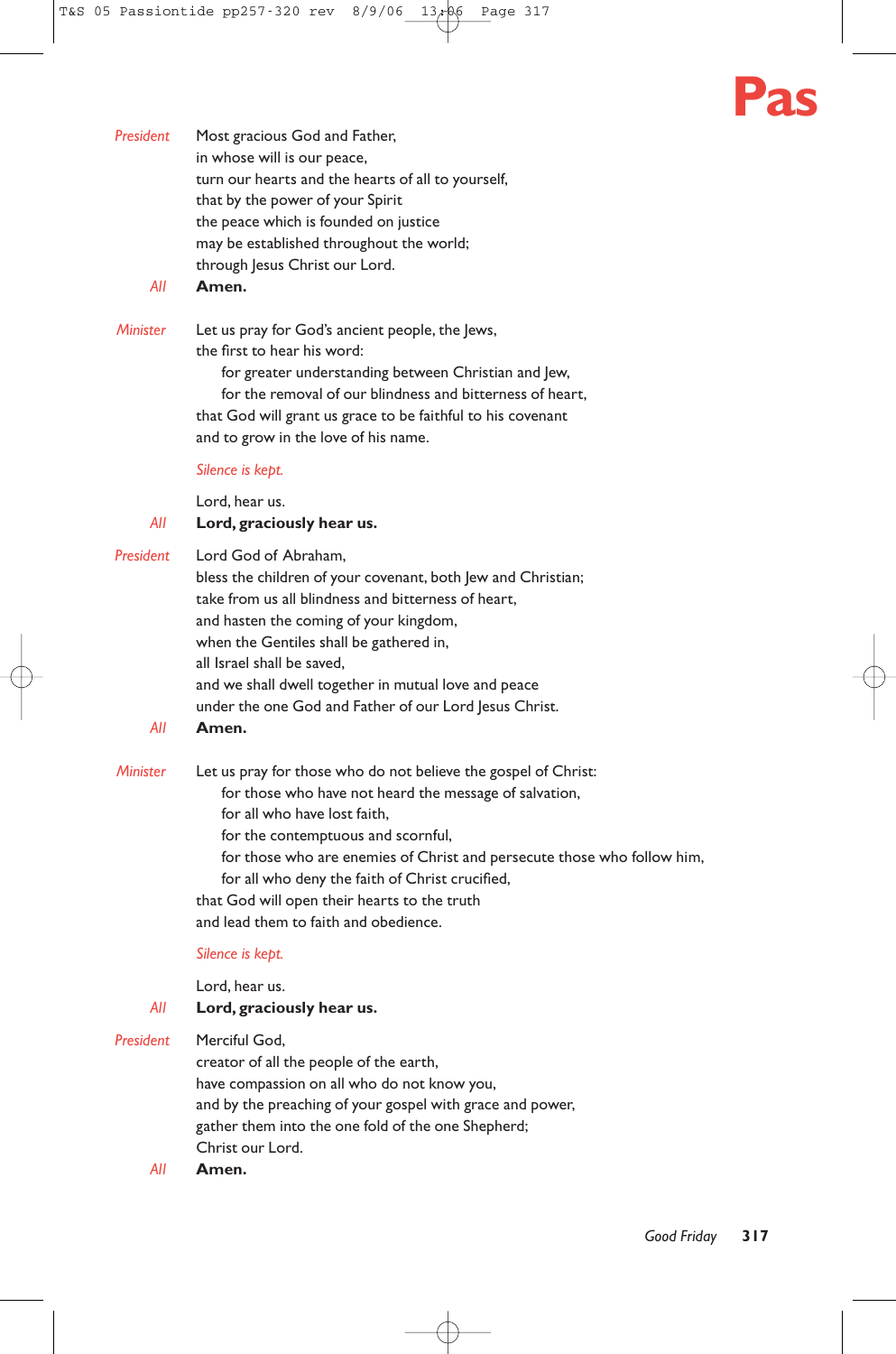*Minister* Let us pray for all those who suffer: for those who are deprived and oppressed, for all who are sick, for those in darkness, in doubt and in despair, in loneliness and in fear, for prisoners, captives and refugees, for the victims of false accusations and violence, for all at the point of death and those who watch beside them, that God in his mercy will sustain them with the knowledge of his love.

#### *Silence is kept.*

Lord, hear us.

#### *All* **Lord, graciously hear us.**

*President* Almighty and everlasting God,

the comfort of the sad, the strength of those who suffer: hear the prayers of your children who cry out of any trouble, and to every distressed soul grant mercy, relief and refreshment, through Jesus Christ our Lord.

*All* **Amen.**

*Minister* Let us commend ourselves and all God's children to his unfailing love, and pray for the grace of a holy life, that, with all who have died in the peace of Christ, we may come to the fullness of eternal life and the joy of the resurrection.

#### *Silence is kept.*

Lord, hear us.

#### *All* **Lord, graciously hear us.**

*President* O God of unchangeable power and eternal light, look favourably on your whole Church, that wonderful and sacred mystery, and by the tranquil operation of your perpetual providence carry out the work of our salvation: and let the whole world feel and see that things which were cast down are being raised up and things which had grown old are being made new and that all things are returning to perfection through him from whom they took their origin, even Jesus Christ our Lord, who is alive and reigns with you, in the unity of the Holy Spirit, one God, now and for ever.

#### *All* **Amen.**

*If there is no Liturgy of the Sacrament, the Lord's Prayer is said and the service continues with the Conclusion (page 320).*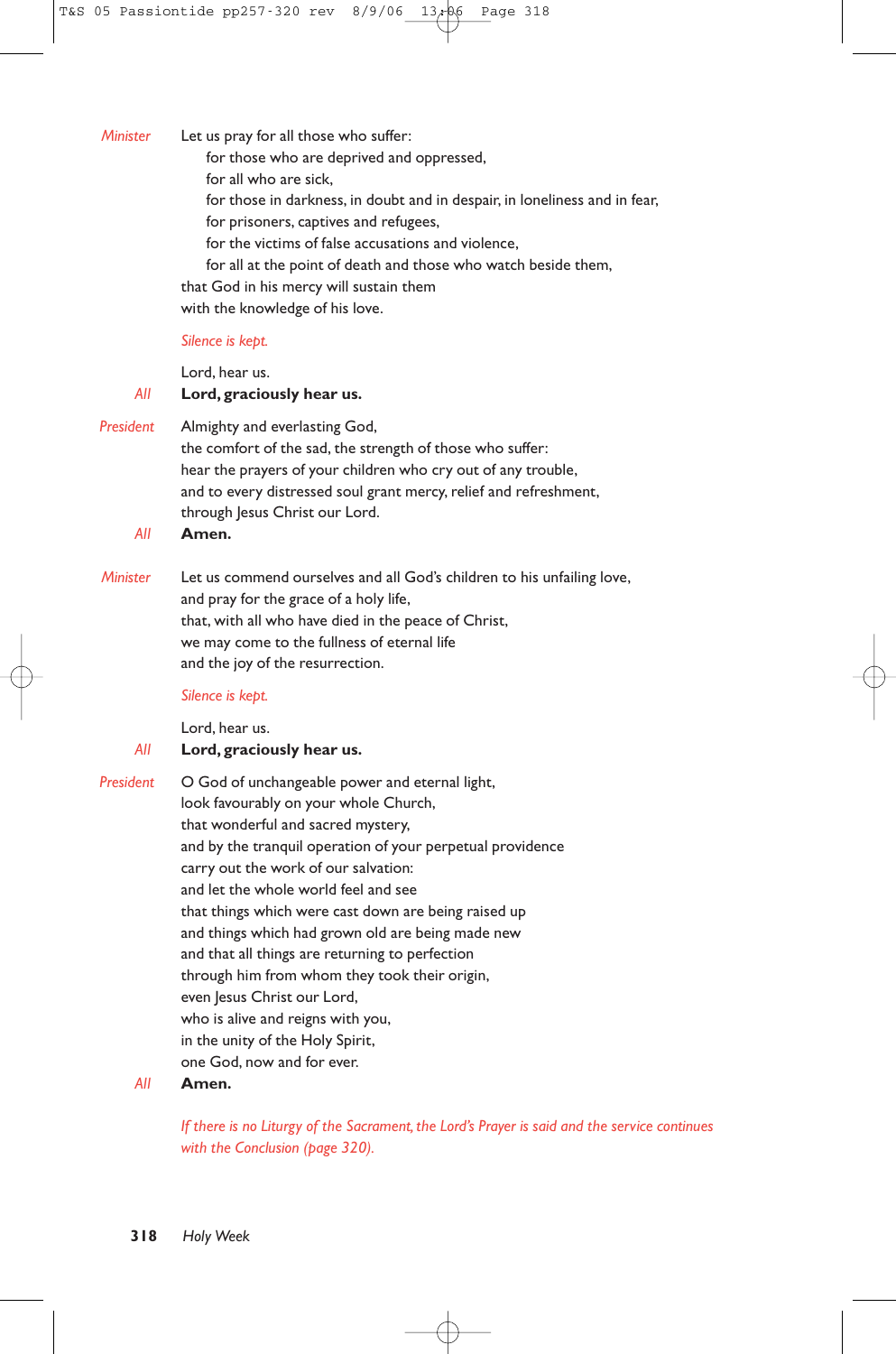

# ¶ *The Liturgy of the Sacrament*

*If communion is to be distributed, the holy table is covered with a fair linen cloth and the consecrated elements are placed on it in silence.*

#### **The Lord's Prayer**

Standing at the foot of the cross, as our Saviour taught us, so we pray

*All* **Our Father in heaven …**

*(or)*

Standing at the foot of the cross, let us pray with confidence as our Saviour has taught us

*All* **Our Father, who art in heaven …**

#### **Giving of Communion**

#### *The president says one of these invitations to communion*

Draw near with faith. Receive the body of our Lord Jesus Christ which he gave for you, and his blood which he shed for you. Eat and drink in remembrance that he died for you, and feed on him in your hearts by faith with thanksgiving.

#### *(or)*

Jesus is the Lamb of God who takes away the sin of the world. Blessed are those who are called to his supper.

*All* **Lord,I am not worthy to receive you, but only say the word, and I shall be healed.**

> *The president and people receive communion.The following or other authorized words of distribution are used*

The body of Christ, broken for you. **Amen.**

The blood of Christ, shed for you. **Amen.**

*During the distribution hymns and anthems may be sung.*